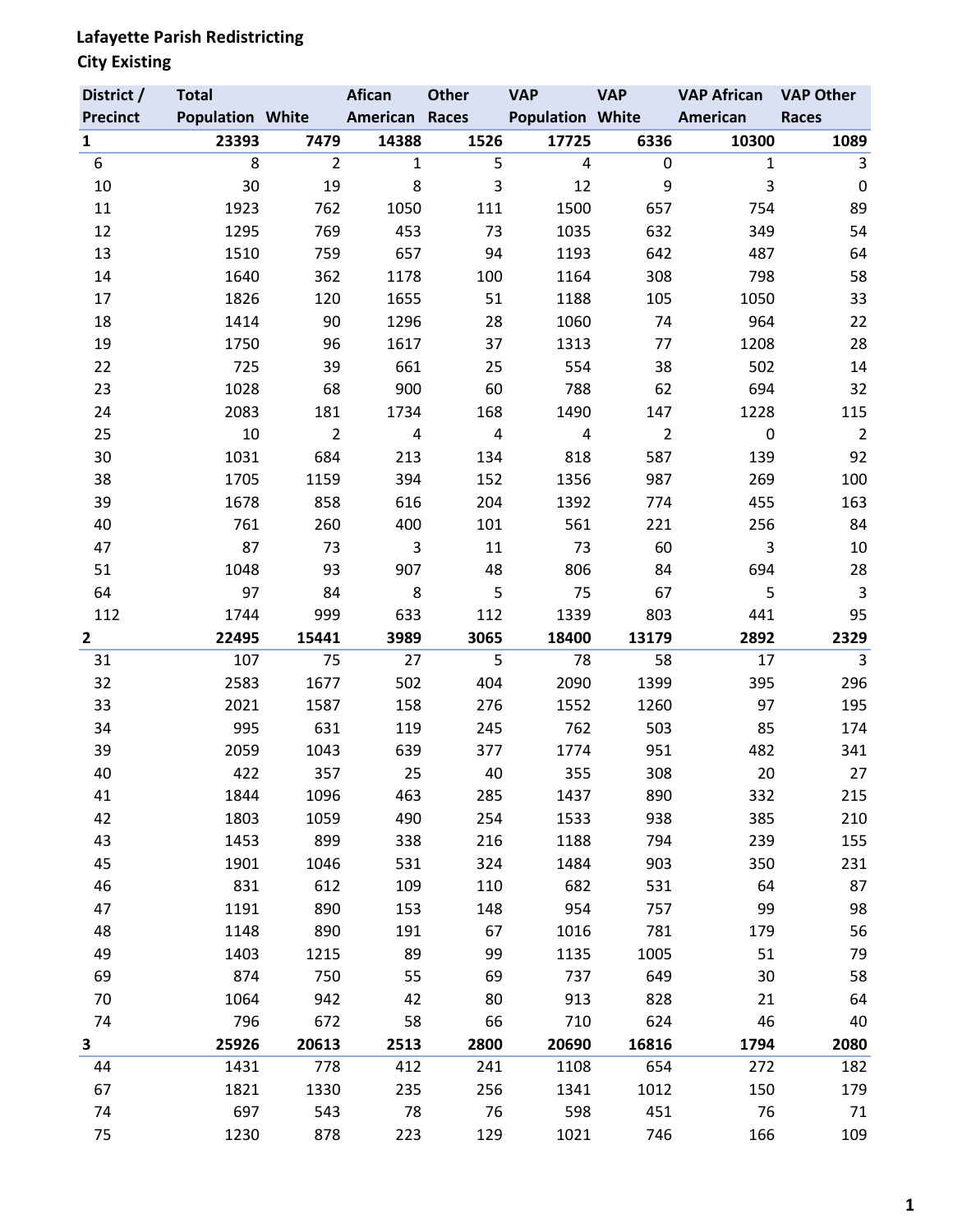## **City Existing (cont.)**

| 76  | 1407  | 1233      | 69             | 105          | 1196         | 1058      | 50                      | 88           |
|-----|-------|-----------|----------------|--------------|--------------|-----------|-------------------------|--------------|
| 77  | 1263  | 1128      | 57             | 78           | 1050         | 952       | 36                      | 62           |
| 78  | 1772  | 1537      | 119            | 116          | 1390         | 1219      | 83                      | 88           |
| 79  | 755   | 688       | $\overline{7}$ | 60           | 579          | 535       | 5                       | 39           |
| 80  | 916   | 847       | 14             | 55           | 697          | 663       | 9                       | 25           |
| 81  | 873   | 683       | 71             | 119          | 675          | 559       | 40                      | 76           |
| 82  | 1680  | 1259      | 252            | 169          | 1251         | 1002      | 145                     | 104          |
| 83  | 2054  | 1743      | 126            | 185          | 1582         | 1362      | 76                      | 144          |
| 84  | 1457  | 1285      | 46             | 126          | 1138         | 1022      | 31                      | 85           |
| 85  | 3091  | 2051      | 521            | 519          | 2568         | 1743      | 421                     | 404          |
| 86  | 5     | $\pmb{0}$ | $\overline{4}$ | $\mathbf{1}$ | $\mathbf{1}$ | $\pmb{0}$ | $\pmb{0}$               | $\mathbf{1}$ |
| 87  | 2243  | 1910      | 119            | 214          | 1910         | 1624      | 109                     | 177          |
| 121 | 1125  | 954       | 78             | 93           | 1014         | 870       | 65                      | 79           |
| 125 | 2106  | 1766      | 82             | 258          | 1571         | 1344      | 60                      | 167          |
| 4   | 28245 | 20896     | 4229           | 3120         | 22260        | 16970     | 2987                    | 2303         |
| 72  | 378   | 226       | 50             | 102          | 343          | 199       | 44                      | 100          |
| 73  | 775   | 681       | 25             | 69           | 594          | 529       | 17                      | 48           |
| 88  | 1183  | 1030      | 44             | 109          | 958          | 845       | 37                      | 76           |
| 89  | 897   | 791       | 29             | 77           | 650          | 590       | 15                      | 45           |
| 90  | 964   | 824       | 96             | 44           | 810          | 699       | 75                      | 36           |
| 91  | 3482  | 2377      | 585            | 520          | 2756         | 1970      | 426                     | 360          |
| 92  | 3262  | 1983      | 910            | 369          | 2676         | 1766      | 610                     | 300          |
| 93  | 1913  | 1049      | 683            | 181          | 1530         | 917       | 485                     | 128          |
| 94  | 2775  | 1925      | 463            | 387          | 2299         | 1646      | 344                     | 309          |
| 95  | 2306  | 1881      | 189            | 236          | 1753         | 1427      | 150                     | 176          |
| 96  | 884   | 674       | 109            | 101          | 677          | 550       | 74                      | 53           |
| 97  | 385   | 324       | 36             | 25           | 309          | 265       | 23                      | 21           |
| 104 | 584   | 476       | 8              | 100          | 434          | 365       | $\overline{\mathbf{4}}$ | 65           |
| 105 | 338   | 304       | 16             | 18           | 233          | 207       | 13                      | 13           |
| 109 | 1038  | 867       | 72             | 99           | 687          | 574       | 49                      | 64           |
| 115 | 678   | 517       | 111            | 50           | 520          | 422       | 65                      | 33           |
| 117 | 3     | $\pmb{0}$ | $\pmb{0}$      | 3            | $\mathbf 0$  | $\pmb{0}$ | $\pmb{0}$               | 0            |
| 120 | 2477  | 1953      | 291            | 233          | 1968         | 1589      | 201                     | 178          |
| 121 | 370   | 322       | 19             | 29           | 295          | 258       | 11                      | 26           |
| 126 | 1441  | 1138      | 145            | 158          | 1097         | 881       | 86                      | 130          |
| 127 | 1960  | 1454      | 331            | 175          | 1567         | 1192      | 248                     | 127          |
| 128 | 152   | 100       | 17             | 35           | 104          | 79        | 10                      | 15           |
| 5   | 21315 | 6148      | 14235          | 932          | 16953        | 5522      | 10761                   | 670          |
| 15  | 764   | 63        | 684            | 17           | 602          | 53        | 539                     | 10           |
| 16  | 1080  | 268       | 792            | 20           | 794          | 239       | 540                     | 15           |
| 20  | 1621  | 315       | 1242           | 64           | 1264         | 286       | 939                     | 39           |
| 21  | 1129  | 169       | 916            | 44           | 818          | 150       | 641                     | 27           |
| 51  | 421   | 43        | 348            | 30           | 295          | 35        | 243                     | 17           |
| 52  | 1241  | 220       | 982            | 39           | 963          | 193       | 738                     | 32           |
| 53  | 1097  | 168       | 901            | 28           | 820          | 146       | 656                     | 18           |
| 54  | 1338  | 50        | 1261           | 27           | 903          | 39        | 847                     | 17           |
| 55  | 548   | 220       | 313            | 15           | 414          | 172       | 231                     | 11           |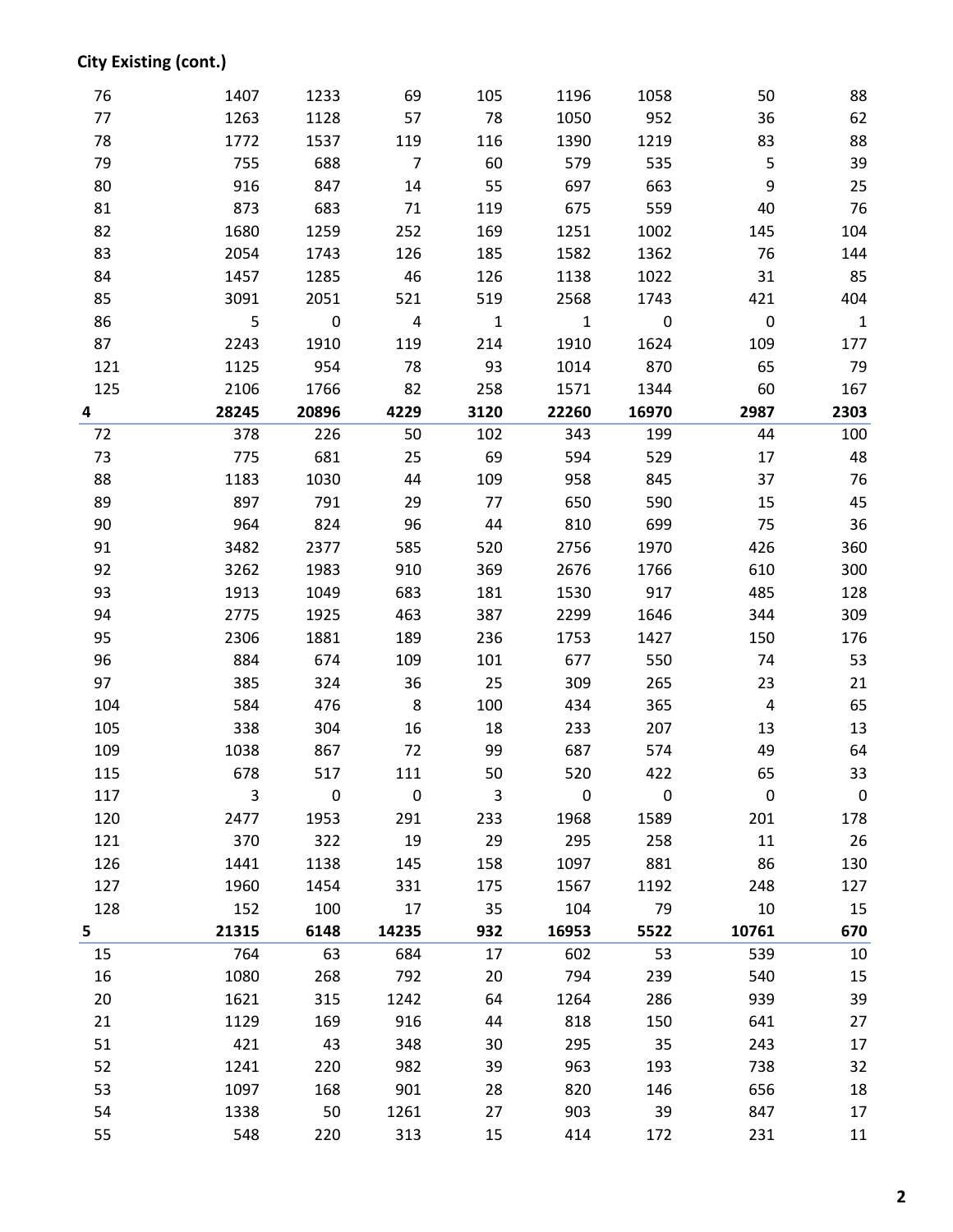## **City Existing (cont.)**

| <b>Grand Total</b> | 121374 | 70577 | 39354 | 11443 | 96028 | 58823 | 28734 | 8471 |
|--------------------|--------|-------|-------|-------|-------|-------|-------|------|
| 92                 | 395    | 307   | 58    | 30    | 302   | 237   | 43    | 22   |
| 90                 | 82     | 32    | 28    | 22    | 70    | 26    | 23    | 21   |
| 72                 | 116    | 64    | 27    | 25    | 107   | 64    | 21    | 22   |
| 68                 | 2466   | 1163  | 1222  | 81    | 2294  | 1119  | 1105  | 70   |
| 66                 | 820    | 582   | 172   | 66    | 719   | 535   | 126   | 58   |
| 65                 | 1573   | 1015  | 382   | 176   | 1376  | 936   | 306   | 134  |
| 63                 | 625    | 108   | 482   | 35    | 489   | 104   | 358   | 27   |
| 62                 | 460    | 26    | 412   | 22    | 336   | 24    | 298   | 14   |
| 61                 | 520    | 40    | 467   | 13    | 373   | 31    | 336   | 6    |
| 60                 | 1170   | 555   | 577   | 38    | 1000  | 489   | 480   | 31   |
| 59                 | 663    | 323   | 307   | 33    | 511   | 259   | 232   | 20   |
| 58                 | 601    | 20    | 565   | 16    | 460   | 16    | 439   | 5    |
| 57                 | 1247   | 236   | 934   | 77    | 940   | 211   | 684   | 45   |
| 56                 | 1338   | 161   | 1163  | 14    | 1103  | 158   | 936   | 9    |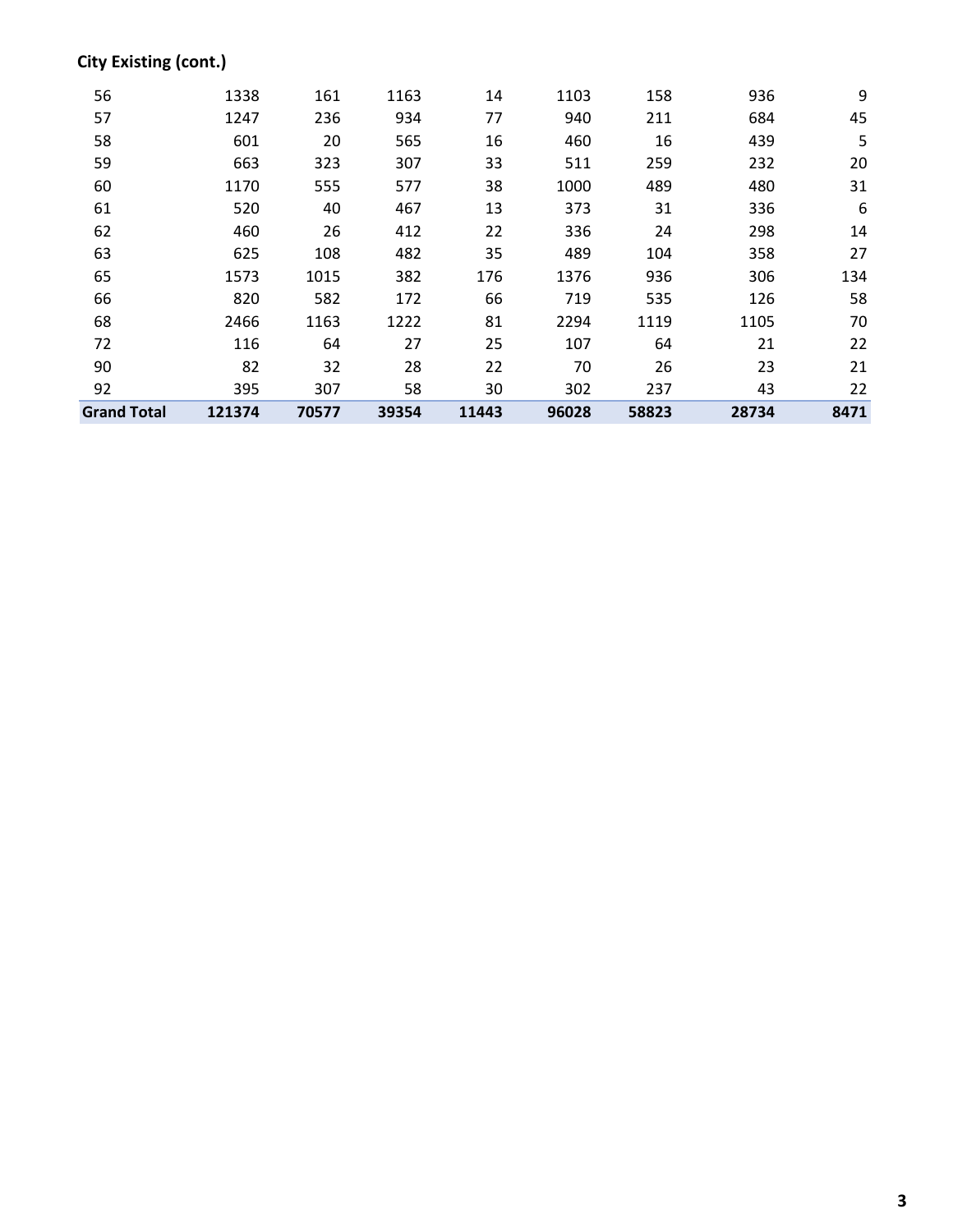| District /      | <b>Total</b>            |                | Afican         | <b>Other</b>            | <b>VAP</b>              | <b>VAP</b>     | <b>VAP African</b> | <b>VAP Other</b> |
|-----------------|-------------------------|----------------|----------------|-------------------------|-------------------------|----------------|--------------------|------------------|
| <b>Precinct</b> | <b>Population White</b> |                | American Races |                         | <b>Population White</b> |                | American           | Races            |
| $\mathbf{1}$    | 22732                   | 6778           | 14562          | 1392                    | 17185                   | 5735           | 10457              | 993              |
| 6               | 8                       | $\overline{2}$ | $\mathbf{1}$   | 5                       | $\overline{a}$          | $\pmb{0}$      | $\mathbf{1}$       | 3                |
| 10              | 30                      | 19             | 8              | 3                       | 12                      | 9              | 3                  | $\mathbf 0$      |
| 11              | 1923                    | 762            | 1050           | 111                     | 1500                    | 657            | 754                | 89               |
| 12              | 1295                    | 769            | 453            | 73                      | 1035                    | 632            | 349                | 54               |
| 13              | 1510                    | 759            | 657            | 94                      | 1193                    | 642            | 487                | 64               |
| 14              | 1640                    | 362            | 1178           | 100                     | 1164                    | 308            | 798                | 58               |
| 17              | 1826                    | 120            | 1655           | 51                      | 1188                    | 105            | 1050               | 33               |
| 18              | 1414                    | 90             | 1296           | 28                      | 1060                    | 74             | 964                | 22               |
| 19              | 1750                    | 96             | 1617           | 37                      | 1313                    | 77             | 1208               | 28               |
| 22              | 725                     | 39             | 661            | 25                      | 554                     | 38             | 502                | 14               |
| 23              | 1028                    | 68             | 900            | 60                      | 788                     | 62             | 694                | 32               |
| 24              | 2083                    | 181            | 1734           | 168                     | 1490                    | 147            | 1228               | 115              |
| 25              | 10                      | $\overline{2}$ | $\overline{4}$ | $\overline{\mathbf{4}}$ | 4                       | $\overline{2}$ | $\pmb{0}$          | $\overline{2}$   |
| 38              | 1705                    | 1159           | 394            | 152                     | 1356                    | 987            | 269                | 100              |
| 39              | 1678                    | 858            | 616            | 204                     | 1392                    | 774            | 455                | 163              |
| 40              | 761                     | 260            | 400            | 101                     | 561                     | 221            | 256                | 84               |
| 47              | 87                      | 73             | $\overline{3}$ | 11                      | 73                      | 60             | 3                  | $10\,$           |
| 51              | 1008                    | 32             | 938            | 38                      | 755                     | 27             | 711                | 17               |
| 52              | 410                     | 44             | 356            | 10                      | 329                     | 43             | 279                | $\overline{7}$   |
| 64              | 97                      | 84             | 8              | 5                       | 75                      | 67             | 5                  | 3                |
| 112             | 1744                    | 999            | 633            | 112                     | 1339                    | 803            | 441                | 95               |
| $\mathbf{2}$    | 24957                   | 16903          | 4614           | 3440                    | 20326                   | 14420          | 3303               | 2603             |
| 30              | 1031                    | 684            | 213            | 134                     | 818                     | 587            | 139                | 92               |
| 31              | 107                     | 75             | 27             | 5                       | 78                      | 58             | 17                 | $\mathsf 3$      |
| 32              | 2583                    | 1677           | 502            | 404                     | 2090                    | 1399           | 395                | 296              |
| 33              | 2021                    | 1587           | 158            | 276                     | 1552                    | 1260           | 97                 | 195              |
| 34              | 995                     | 631            | 119            | 245                     | 762                     | 503            | 85                 | 174              |
| 39              | 2059                    | 1043           | 639            | 377                     | 1774                    | 951            | 482                | 341              |
| 40              | 422                     | 357            | 25             | 40                      | 355                     | 308            | 20                 | 27               |
| 41              | 1844                    | 1096           | 463            | 285                     | 1437                    | 890            | 332                | 215              |
| 42              | 1803                    | 1059           | 490            | 254                     | 1533                    | 938            | 385                | 210              |
| 43              | 1453                    | 899            | 338            | 216                     | 1188                    | 794            | 239                | 155              |
| 44              | 1431                    | 778            | 412            | 241                     | 1108                    | 654            | 272                | 182              |
| 45              | 1901                    | 1046           | 531            | 324                     | 1484                    | 903            | 350                | 231              |
| 46              | 831                     | 612            | 109            | 110                     | 682                     | 531            | 64                 | 87               |
| 47              | 1191                    | 890            | 153            | 148                     | 954                     | 757            | 99                 | 98               |
| 48              | 1148                    | 890            | 191            | 67                      | 1016                    | 781            | 179                | 56               |
| 49              | 1403                    | 1215           | 89             | 99                      | 1135                    | 1005           | 51                 | 79               |
| 69              | 874                     | 750            | 55             | 69                      | 737                     | 649            | 30                 | 58               |
| 70              | 1064                    | 942            | 42             | 80                      | 913                     | 828            | 21                 | 64               |
| 74              | 796                     | 672            | 58             | 66                      | 710                     | 624            | 46                 | 40               |
| 3               | 24495                   | 19835          | 2101           | 2559                    | 19582                   | 16162          | 1522               | 1898             |
| 67              | 1821                    | 1330           | 235            | 256                     | 1341                    | 1012           | 150                | 179              |
| 74              | 697                     | 543            | 78             | 76                      | 598                     | 451            | 76                 | 71               |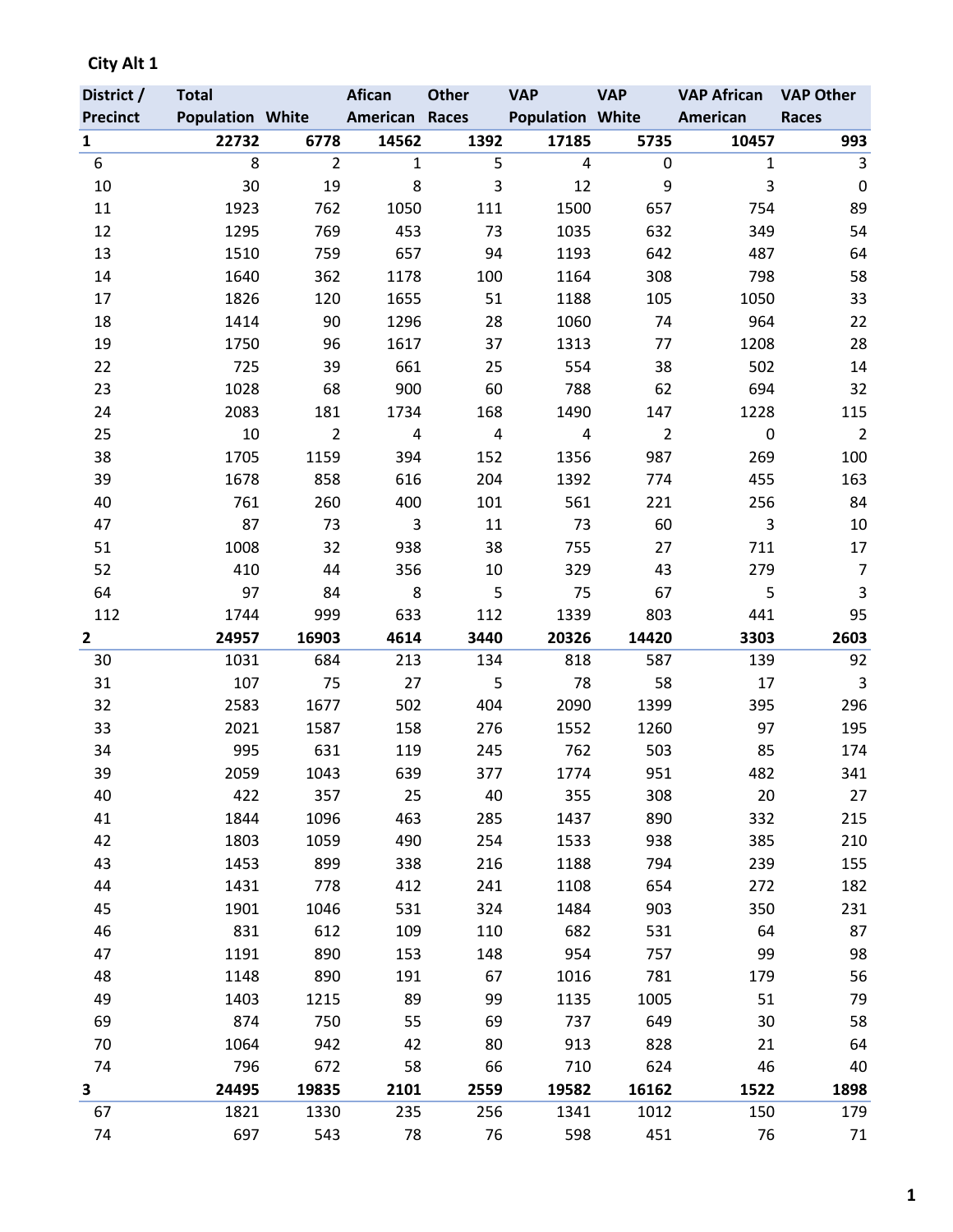| 75  | 1230           | 878                     | 223                     | 129                     | 1021                    | 746                      | 166            | 109                      |
|-----|----------------|-------------------------|-------------------------|-------------------------|-------------------------|--------------------------|----------------|--------------------------|
| 76  | 1407           | 1233                    | 69                      | 105                     | 1196                    | 1058                     | 50             | 88                       |
| 77  | 1263           | 1128                    | 57                      | 78                      | 1050                    | 952                      | 36             | 62                       |
| 78  | 1772           | 1537                    | 119                     | 116                     | 1390                    | 1219                     | 83             | 88                       |
| 79  | 755            | 688                     | $\overline{7}$          | 60                      | 579                     | 535                      | 5              | 39                       |
| 80  | 916            | 847                     | 14                      | 55                      | 697                     | 663                      | 9              | 25                       |
| 81  | 873            | 683                     | 71                      | 119                     | 675                     | 559                      | 40             | 76                       |
| 82  | 1680           | 1259                    | 252                     | 169                     | 1251                    | 1002                     | 145            | 104                      |
| 83  | 2054           | 1743                    | 126                     | 185                     | 1582                    | 1362                     | 76             | 144                      |
| 84  | 1457           | 1285                    | 46                      | 126                     | 1138                    | 1022                     | 31             | 85                       |
| 85  | 3091           | 2051                    | 521                     | 519                     | 2568                    | 1743                     | 421            | 404                      |
| 86  | 5              | $\mathbf 0$             | 4                       | $\mathbf{1}$            | $\mathbf{1}$            | $\overline{\phantom{0}}$ | $\pmb{0}$      | $\overline{1}$           |
| 87  | 2243           | 1910                    | 119                     | 214                     | 1910                    | 1624                     | 109            | 177                      |
| 121 | 1125           | 954                     | 78                      | 93                      | 1014                    | 870                      | 65             | 79                       |
| 125 | 2106           | 1766                    | 82                      | 258                     | 1571                    | 1344                     | 60             | 167                      |
| 4   | 24946          | 19244                   | 2863                    | 2839                    | 19667                   | 15538                    | 2046           | 2083                     |
| 65  | 365            | 268                     | 43                      | 54                      | 310                     | 239                      | 28             | 43                       |
| 72  | 494            | 290                     | 77                      | 127                     | 450                     | 263                      | 65             | 122                      |
| 73  | 775            | 681                     | 25                      | 69                      | 594                     | 529                      | 17             | 48                       |
| 88  | 1183           | 1030                    | 44                      | 109                     | 958                     | 845                      | 37             | 76                       |
| 89  | 897            | 791                     | 29                      | 77                      | 650                     | 590                      | 15             | 45                       |
| 90  | 835            | 763                     | 37                      | 35                      | 702                     | 646                      | 28             | 28                       |
| 91  | 3482           | 2377                    | 585                     | 520                     | 2756                    | 1970                     | 426            | 360                      |
| 92  | 1639           | 1138                    | 312                     | 189                     | 1393                    | 1006                     | 230            | 157                      |
| 93  | 299            | 226                     | 29                      | 44                      | 244                     | 197                      | 24             | 23                       |
| 94  | 2775           | 1925                    | 463                     | 387                     | 2299                    | 1646                     | 344            | 309                      |
| 95  | 2306           | 1881                    | 189                     | 236                     | 1753                    | 1427                     | 150            | 176                      |
| 96  | 817            | 637                     | 84                      | 96                      | 626                     | 523                      | 54             | 49                       |
| 97  | 385            | 324                     | 36                      | 25                      | 309                     | 265                      | 23             | 21                       |
| 104 | 584            | 476                     | 8                       | 100                     | 434                     | 365                      | $\overline{4}$ | 65                       |
| 105 | 338            | 304                     | 16                      | 18                      | 233                     | 207                      | 13             | 13                       |
| 109 | 1038           | 867                     | 72                      | 99                      | 687                     | 574                      | 49             | 64                       |
| 115 | 678            | 517                     | 111                     | 50                      | 520                     | 422                      | 65             | 33                       |
| 117 | $\overline{3}$ | $\overline{\mathbf{0}}$ | $\overline{\mathbf{0}}$ | $\overline{\mathbf{3}}$ | $\overline{\mathbf{0}}$ | $\overline{\phantom{0}}$ | $\mathbf 0$    | $\overline{\phantom{0}}$ |
| 120 | 2477           | 1953                    | 291                     | 233                     | 1968                    | 1589                     | 201            | 178                      |
| 121 | 370            | 322                     | 19                      | 29                      | 295                     | 258                      | 11             | 26                       |
| 126 | 1441           | 1138                    | 145                     | 158                     | 1097                    | 881                      | 86             | 130                      |
| 127 | 1613           | 1236                    | 231                     | 146                     | 1285                    | 1017                     | 166            | 102                      |
| 128 | 152            | 100                     | 17                      | 35                      | 104                     | 79                       | 10             | 15                       |
| 5   | 24244          | 7817                    | 15214                   | 1213                    | 19268                   | 6968                     | 11406          | 894                      |
| 15  | 764            | 63                      | 684                     | 17                      | 602                     | 53                       | 539            | 10                       |
| 16  | 1080           | 268                     | 792                     | 20                      | 794                     | 239                      | 540            | 15                       |
| 20  | 1621           | 315                     | 1242                    | 64                      | 1264                    | 286                      | 939            | 39                       |
| 21  | 1129           | 169                     | 916                     | 44                      | 818                     | 150                      | 641            | 27                       |
| 51  | 461            | 104                     | 317                     | 40                      | 346                     | 92                       | 226            | 28                       |
| 52  | 831            | 176                     | 626                     | 29                      | 634                     | 150                      | 459            | 25                       |
| 53  | 1097           | 168                     | 901                     | 28                      | 820                     | 146                      | 656            | 18                       |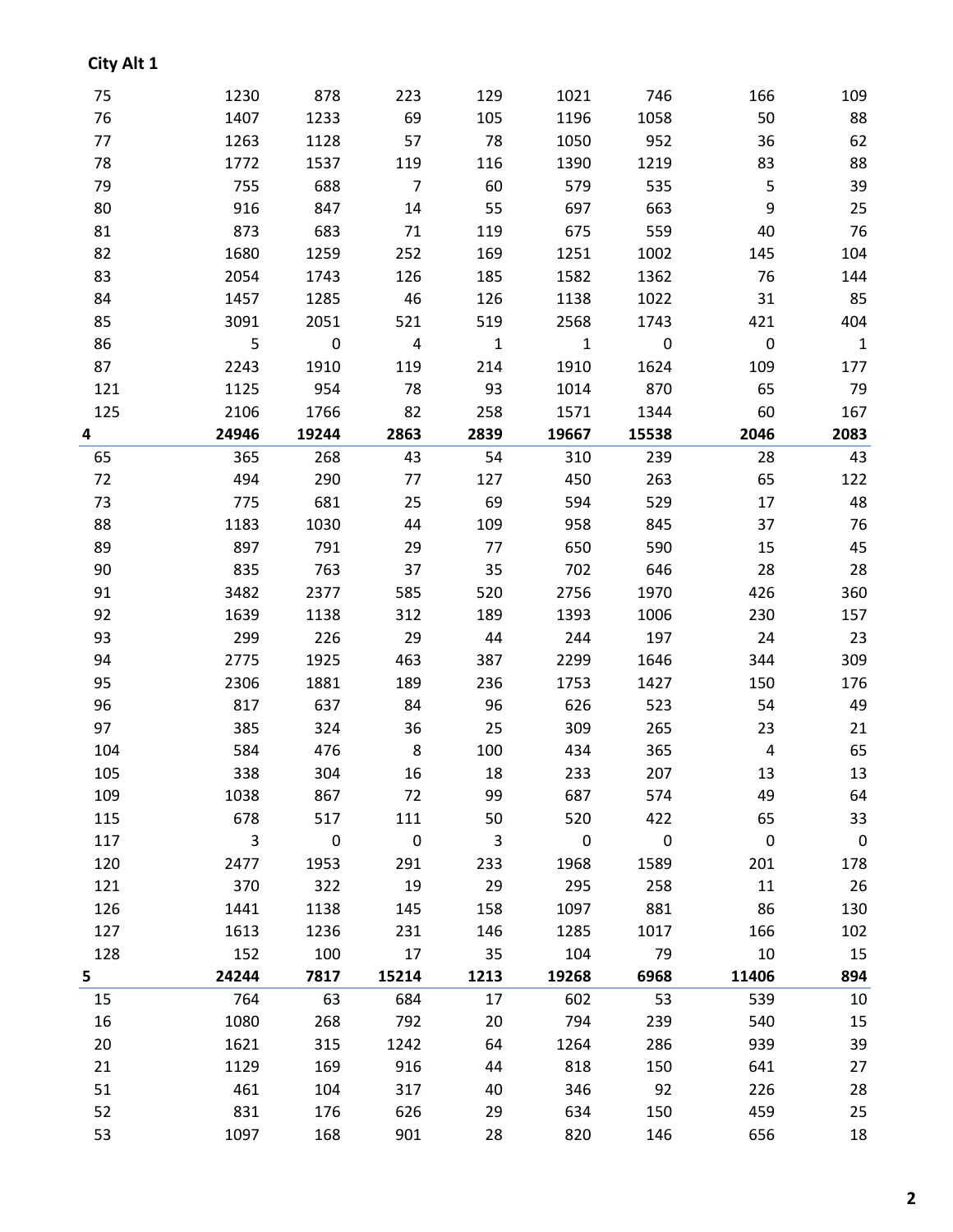| City Alt 1         |        |       |       |       |       |       |       |      |
|--------------------|--------|-------|-------|-------|-------|-------|-------|------|
| 54                 | 1338   | 50    | 1261  | 27    | 903   | 39    | 847   | 17   |
| 55                 | 548    | 220   | 313   | 15    | 414   | 172   | 231   | 11   |
| 56                 | 1338   | 161   | 1163  | 14    | 1103  | 158   | 936   | 9    |
| 57                 | 1247   | 236   | 934   | 77    | 940   | 211   | 684   | 45   |
| 58                 | 601    | 20    | 565   | 16    | 460   | 16    | 439   | 5    |
| 59                 | 663    | 323   | 307   | 33    | 511   | 259   | 232   | 20   |
| 60                 | 1170   | 555   | 577   | 38    | 1000  | 489   | 480   | 31   |
| 61                 | 520    | 40    | 467   | 13    | 373   | 31    | 336   | 6    |
| 62                 | 460    | 26    | 412   | 22    | 336   | 24    | 298   | 14   |
| 63                 | 625    | 108   | 482   | 35    | 489   | 104   | 358   | 27   |
| 65                 | 1208   | 747   | 339   | 122   | 1066  | 697   | 278   | 91   |
| 66                 | 820    | 582   | 172   | 66    | 719   | 535   | 126   | 58   |
| 68                 | 2466   | 1163  | 1222  | 81    | 2294  | 1119  | 1105  | 70   |
| 90                 | 211    | 93    | 87    | 31    | 178   | 79    | 70    | 29   |
| 92                 | 2018   | 1152  | 656   | 210   | 1585  | 997   | 423   | 165  |
| 93                 | 1614   | 823   | 654   | 137   | 1286  | 720   | 461   | 105  |
| 96                 | 67     | 37    | 25    | 5     | 51    | 27    | 20    | 4    |
| 127                | 347    | 218   | 100   | 29    | 282   | 175   | 82    | 25   |
| <b>Grand Total</b> | 121374 | 70577 | 39354 | 11443 | 96028 | 58823 | 28734 | 8471 |

###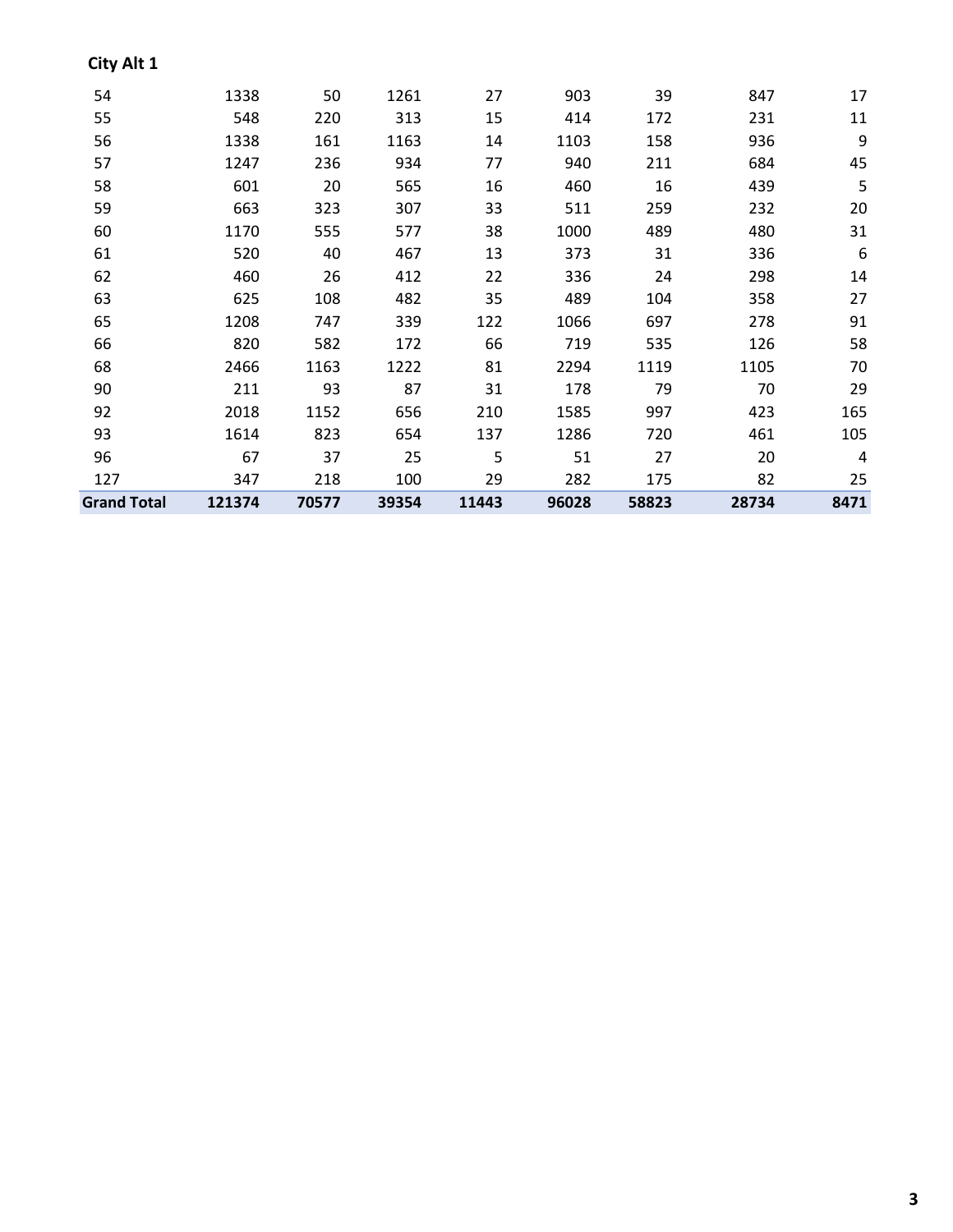| District /              | <b>Total</b>            |                | <b>Afican</b>  | <b>Other</b> | <b>VAP</b>              | <b>VAP</b>     | <b>VAP African</b> | <b>VAP Other</b> |
|-------------------------|-------------------------|----------------|----------------|--------------|-------------------------|----------------|--------------------|------------------|
| <b>Precinct</b>         | <b>Population White</b> |                | American Races |              | <b>Population White</b> |                | American           | <b>Races</b>     |
| $\mathbf{1}$            | 23262                   | 6903           | 14918          | 1441         | 17591                   | 5846           | 10717              | 1028             |
| 6                       | 8                       | $\overline{2}$ | $\mathbf{1}$   | 5            | 4                       | 0              | $\mathbf{1}$       | 3                |
| 10                      | 30                      | 19             | 8              | 3            | 12                      | 9              | 3                  | $\boldsymbol{0}$ |
| 11                      | 1923                    | 762            | 1050           | 111          | 1500                    | 657            | 754                | 89               |
| 12                      | 1295                    | 769            | 453            | 73           | 1035                    | 632            | 349                | 54               |
| 13                      | 1510                    | 759            | 657            | 94           | 1193                    | 642            | 487                | 64               |
| 14                      | 1640                    | 362            | 1178           | 100          | 1164                    | 308            | 798                | 58               |
| 17                      | 1826                    | 120            | 1655           | 51           | 1188                    | 105            | 1050               | 33               |
| 18                      | 1414                    | 90             | 1296           | 28           | 1060                    | 74             | 964                | 22               |
| 19                      | 1750                    | 96             | 1617           | 37           | 1313                    | 77             | 1208               | 28               |
| 22                      | 725                     | 39             | 661            | 25           | 554                     | 38             | 502                | 14               |
| 23                      | 1028                    | 68             | 900            | 60           | 788                     | 62             | 694                | 32               |
| 24                      | 2083                    | 181            | 1734           | 168          | 1490                    | 147            | 1228               | 115              |
| 25                      | 10                      | $\overline{2}$ | $\overline{a}$ | 4            | 4                       | $\overline{2}$ | $\mathbf 0$        | $\overline{2}$   |
| 38                      | 1705                    | 1159           | 394            | 152          | 1356                    | 987            | 269                | 100              |
| 39                      | 1678                    | 858            | 616            | 204          | 1392                    | 774            | 455                | 163              |
| 40                      | 761                     | 260            | 400            | 101          | 561                     | 221            | 256                | 84               |
| 47                      | 87                      | 73             | 3              | 11           | 73                      | 60             | 3                  | 10               |
| 51                      | 1469                    | 136            | 1255           | 78           | 1101                    | 119            | 937                | 45               |
| 52                      | 479                     | 65             | 395            | 19           | 389                     | 62             | 313                | 14               |
| 64                      | 97                      | 84             | 8              | 5            | 75                      | 67             | 5                  | $\mathsf{3}$     |
| 112                     | 1744                    | 999            | 633            | 112          | 1339                    | 803            | 441                | 95               |
| $\overline{\mathbf{2}}$ | 24957                   | 16903          | 4614           | 3440         | 20326                   | 14420          | 3303               | 2603             |
| 30                      | 1031                    | 684            | 213            | 134          | 818                     | 587            | 139                | 92               |
| 31                      | 107                     | 75             | 27             | 5            | 78                      | 58             | 17                 | $\mathsf{3}$     |
| 32                      | 2583                    | 1677           | 502            | 404          | 2090                    | 1399           | 395                | 296              |
| 33                      | 2021                    | 1587           | 158            | 276          | 1552                    | 1260           | 97                 | 195              |
| 34                      | 995                     | 631            | 119            | 245          | 762                     | 503            | 85                 | 174              |
| 39                      | 2059                    | 1043           | 639            | 377          | 1774                    | 951            | 482                | 341              |
| 40                      | 422                     | 357            | 25             | 40           | 355                     | 308            | 20                 | 27               |
| 41                      | 1844                    | 1096           | 463            | 285          | 1437                    | 890            | 332                | 215              |
| 42                      | 1803                    | 1059           | 490            | 254          | 1533                    | 938            | 385                | 210              |
| 43                      | 1453                    | 899            | 338            | 216          | 1188                    | 794            | 239                | 155              |
| 44                      | 1431                    | 778            | 412            | 241          | 1108                    | 654            | 272                | 182              |
| 45                      | 1901                    | 1046           | 531            | 324          | 1484                    | 903            | 350                | 231              |
| 46                      | 831                     | 612            | 109            | 110          | 682                     | 531            | 64                 | 87               |
| 47                      | 1191                    | 890            | 153            | 148          | 954                     | 757            | 99                 | 98               |
| 48                      | 1148                    | 890            | 191            | 67           | 1016                    | 781            | 179                | 56               |
| 49                      | 1403                    | 1215           | 89             | 99           | 1135                    | 1005           | 51                 | 79               |
| 69                      | 874                     | 750            | 55             | 69           | 737                     | 649            | 30                 | 58               |
| 70                      | 1064                    | 942            | 42             | 80           | 913                     | 828            | 21                 | 64               |
| 74                      | 796                     | 672            | 58             | 66           | 710                     | 624            | 46                 | 40               |
| 3                       | 24495                   | 19835          | 2101           | 2559         | 19582                   | 16162          | 1522               | 1898             |
| 67                      | 1821                    | 1330           | 235            | 256          | 1341                    | 1012           | 150                | 179              |
| 74                      | 697                     | 543            | 78             | 76           | 598                     | 451            | 76                 | 71               |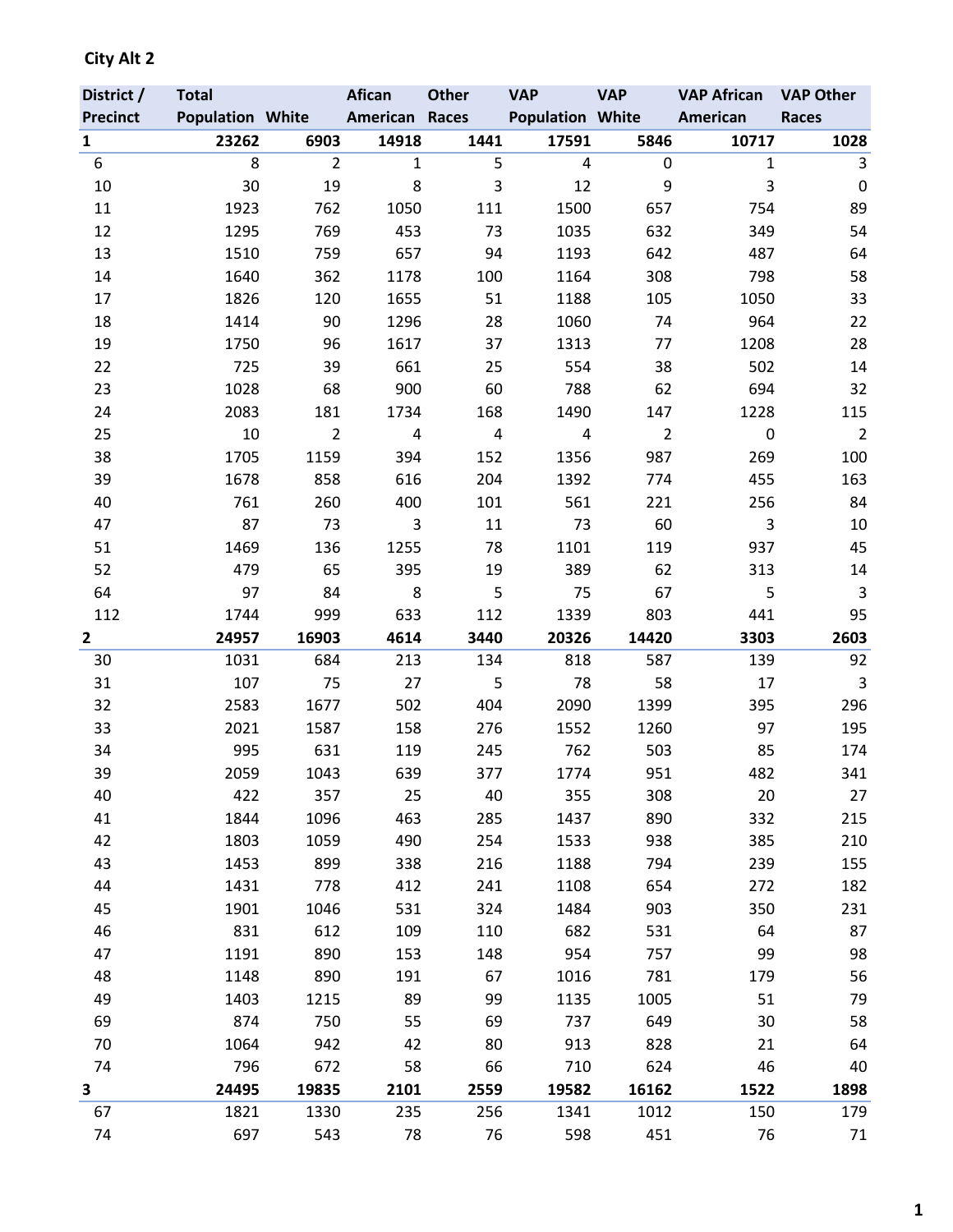| 75  | 1230  | 878              | 223            | 129          | 1021                     | 746         | 166            | 109            |
|-----|-------|------------------|----------------|--------------|--------------------------|-------------|----------------|----------------|
| 76  | 1407  | 1233             | 69             | 105          | 1196                     | 1058        | 50             | 88             |
| 77  | 1263  | 1128             | 57             | 78           | 1050                     | 952         | 36             | 62             |
| 78  | 1772  | 1537             | 119            | 116          | 1390                     | 1219        | 83             | 88             |
| 79  | 755   | 688              | $\overline{7}$ | 60           | 579                      | 535         | 5              | 39             |
| 80  | 916   | 847              | 14             | 55           | 697                      | 663         | 9              | 25             |
| 81  | 873   | 683              | 71             | 119          | 675                      | 559         | 40             | 76             |
| 82  | 1680  | 1259             | 252            | 169          | 1251                     | 1002        | 145            | 104            |
| 83  | 2054  | 1743             | 126            | 185          | 1582                     | 1362        | 76             | 144            |
| 84  | 1457  | 1285             | 46             | 126          | 1138                     | 1022        | 31             | 85             |
| 85  | 3091  | 2051             | 521            | 519          | 2568                     | 1743        | 421            | 404            |
| 86  | 5     | $\mathbf 0$      | $\overline{4}$ | $\mathbf{1}$ | $\overline{\phantom{a}}$ | $\mathbf 0$ | $\mathbf 0$    | $\overline{1}$ |
| 87  | 2243  | 1910             | 119            | 214          | 1910                     | 1624        | 109            | 177            |
| 121 | 1125  | 954              | 78             | 93           | 1014                     | 870         | 65             | 79             |
| 125 | 2106  | 1766             | 82             | 258          | 1571                     | 1344        | 60             | 167            |
| 4   | 25477 | 19365            | 3267           | 2845         | 20045                    | 15651       | 2288           | 2106           |
| 72  | 378   | 226              | 50             | 102          | 343                      | 199         | 44             | 100            |
| 73  | 775   | 681              | 25             | 69           | 594                      | 529         | 17             | 48             |
| 88  | 1183  | 1030             | 44             | 109          | 958                      | 845         | 37             | 76             |
| 89  | 897   | 791              | 29             | 77           | 650                      | 590         | 15             | 45             |
| 90  | 835   | 763              | 37             | 35           | 702                      | 646         | 28             | 28             |
| 91  | 3482  | 2377             | 585            | 520          | 2756                     | 1970        | 426            | 360            |
| 92  | 2970  | 1794             | 845            | 331          | 2446                     | 1602        | 567            | 277            |
| 94  | 2775  | 1925             | 463            | 387          | 2299                     | 1646        | 344            | 309            |
| 95  | 2219  | 1867             | 134            | 218          | 1688                     | 1417        | 108            | 163            |
| 96  | 884   | 674              | 109            | 101          | 677                      | 550         | 74             | 53             |
| 97  | 385   | 324              | 36             | 25           | 309                      | 265         | 23             | 21             |
| 104 | 584   | 476              | 8              | 100          | 434                      | 365         | $\overline{4}$ | 65             |
| 105 | 338   | 304              | 16             | 18           | 233                      | 207         | 13             | 13             |
| 109 | 1038  | 867              | 72             | 99           | 687                      | 574         | 49             | 64             |
| 115 | 678   | 517              | 111            | 50.          | 520                      | 422         | 65             | 33             |
| 117 | 3     | $\boldsymbol{0}$ | 0              | 3            | 0                        | 0           | 0              | $\mathbf 0$    |
| 120 | 2477  | 1953             | 291            | 233          | 1968                     | 1589        | 201            | 178            |
| 121 | 370   | 322              | 19             | 29           | 295                      | 258         | 11             | 26             |
| 126 | 1441  | 1138             | 145            | 158          | 1097                     | 881         | 86             | 130            |
| 127 | 1613  | 1236             | 231            | 146          | 1285                     | 1017        | 166            | 102            |
| 128 | 152   | 100              | 17             | 35           | 104                      | 79          | 10             | 15             |
| 5   | 23183 | 7571             | 14454          | 1158         | 18484                    | 6744        | 10904          | 836            |
| 15  | 764   | 63               | 684            | 17           | 602                      | 53          | 539            | 10             |
| 16  | 1080  | 268              | 792            | 20           | 794                      | 239         | 540            | 15             |
| 20  | 1621  | 315              | 1242           | 64           | 1264                     | 286         | 939            | 39             |
| 21  | 1129  | 169              | 916            | 44           | 818                      | 150         | 641            | 27             |
| 52  | 762   | 155              | 587            | 20           | 574                      | 131         | 425            | 18             |
| 53  | 1097  | 168              | 901            | 28           | 820                      | 146         | 656            | 18             |
| 54  | 1338  | 50               | 1261           | 27           | 903                      | 39          | 847            | 17             |
| 55  | 548   | 220              | 313            | 15           | 414                      | 172         | 231            | 11             |
| 56  | 1338  | 161              | 1163           | 14           | 1103                     | 158         | 936            | 9              |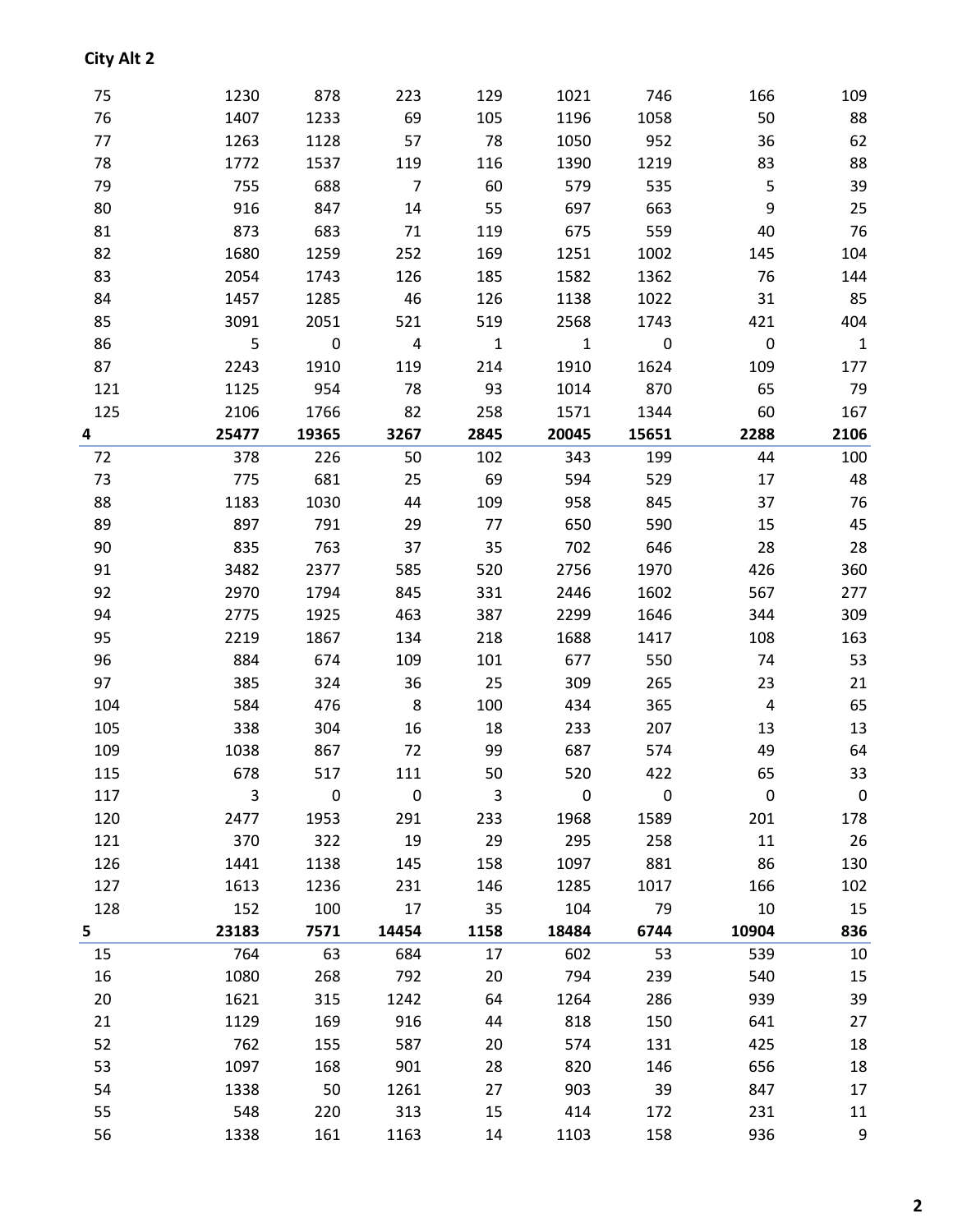| <b>Grand Total</b> | 121374 | 70577 | 39354 | 11443 | 96028 | 58823 | 28734 | 8471 |
|--------------------|--------|-------|-------|-------|-------|-------|-------|------|
| 127                | 347    | 218   | 100   | 29    | 282   | 175   | 82    | 25   |
| 95                 | 87     | 14    | 55    | 18    | 65    | 10    | 42    | 13   |
| 93                 | 1913   | 1049  | 683   | 181   | 1530  | 917   | 485   | 128  |
| 92                 | 687    | 496   | 123   | 68    | 532   | 401   | 86    | 45   |
| 90                 | 211    | 93    | 87    | 31    | 178   | 79    | 70    | 29   |
| 72                 | 116    | 64    | 27    | 25    | 107   | 64    | 21    | 22   |
| 68                 | 2466   | 1163  | 1222  | 81    | 2294  | 1119  | 1105  | 70   |
| 66                 | 820    | 582   | 172   | 66    | 719   | 535   | 126   | 58   |
| 65                 | 1573   | 1015  | 382   | 176   | 1376  | 936   | 306   | 134  |
| 63                 | 625    | 108   | 482   | 35    | 489   | 104   | 358   | 27   |
| 62                 | 460    | 26    | 412   | 22    | 336   | 24    | 298   | 14   |
| 61                 | 520    | 40    | 467   | 13    | 373   | 31    | 336   | 6    |
| 60                 | 1170   | 555   | 577   | 38    | 1000  | 489   | 480   | 31   |
| 59                 | 663    | 323   | 307   | 33    | 511   | 259   | 232   | 20   |
| 58                 | 601    | 20    | 565   | 16    | 460   | 16    | 439   | 5    |
| 57                 | 1247   | 236   | 934   | 77    | 940   | 211   | 684   | 45   |
|                    |        |       |       |       |       |       |       |      |

###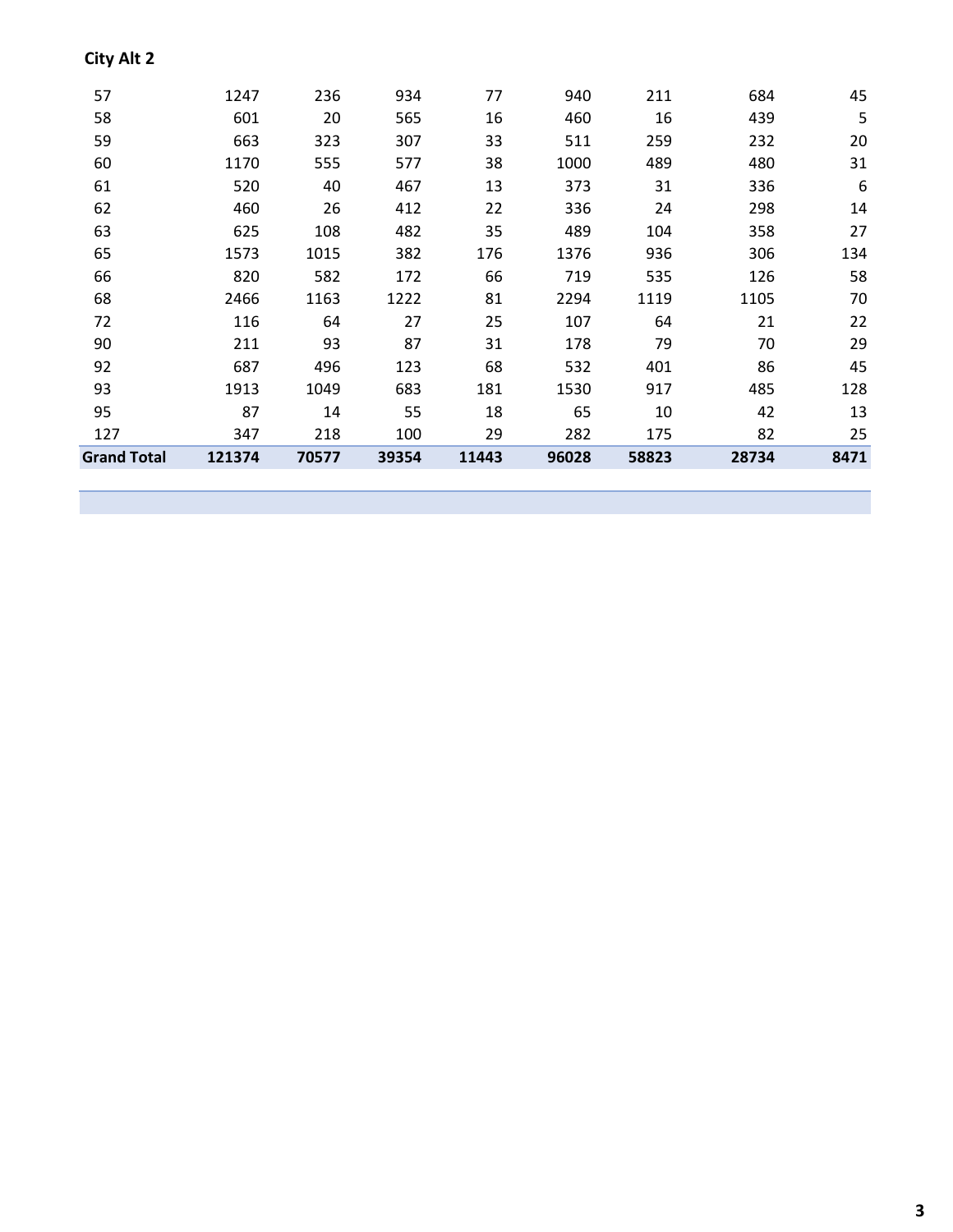| District /      | <b>Total</b>            |                | <b>Afican</b>  | <b>Other</b>   | <b>VAP</b>              | <b>VAP</b>     | <b>VAP African</b> | <b>VAP Other</b> |
|-----------------|-------------------------|----------------|----------------|----------------|-------------------------|----------------|--------------------|------------------|
| <b>Precinct</b> | <b>Population White</b> |                | American Races |                | <b>Population White</b> |                | American           | <b>Races</b>     |
| $\mathbf{1}$    | 23019                   | 7039           | 14566          | 1414           | 17314                   | 5928           | 10397              | 989              |
| 6               | 8                       | $\overline{2}$ | $\mathbf{1}$   | 5              | 4                       | 0              | $\mathbf{1}$       | 3                |
| 10              | 30                      | 19             | 8              | 3              | 12                      | 9              | 3                  | $\mathbf 0$      |
| 11              | 1923                    | 762            | 1050           | 111            | 1500                    | 657            | 754                | 89               |
| 12              | 1295                    | 769            | 453            | 73             | 1035                    | 632            | 349                | 54               |
| 13              | 1510                    | 759            | 657            | 94             | 1193                    | 642            | 487                | 64               |
| 14              | 1640                    | 362            | 1178           | 100            | 1164                    | 308            | 798                | 58               |
| 17              | 1826                    | 120            | 1655           | 51             | 1188                    | 105            | 1050               | 33               |
| 18              | 1414                    | 90             | 1296           | 28             | 1060                    | 74             | 964                | 22               |
| 19              | 1750                    | 96             | 1617           | 37             | 1313                    | 77             | 1208               | 28               |
| 22              | 725                     | 39             | 661            | 25             | 554                     | 38             | 502                | 14               |
| 23              | 1028                    | 68             | 900            | 60             | 788                     | 62             | 694                | 32               |
| 24              | 2083                    | 181            | 1734           | 168            | 1490                    | 147            | 1228               | 115              |
| 25              | 10                      | $\overline{2}$ | 4              | $\overline{4}$ | 4                       | $\overline{2}$ | $\mathbf 0$        | $\overline{2}$   |
| 30              | 1031                    | 684            | 213            | 134            | 818                     | 587            | 139                | 92               |
| 38              | 1705                    | 1159           | 394            | 152            | 1356                    | 987            | 269                | 100              |
| 39              | 970                     | 448            | 449            | 73             | 759                     | 391            | 312                | 56               |
| 40              | 761                     | 260            | 400            | 101            | 561                     | 221            | 256                | 84               |
| 51              | 1469                    | 136            | 1255           | 78             | 1101                    | 119            | 937                | 45               |
| 64              | 97                      | 84             | 8              | 5              | 75                      | 67             | 5                  | $\overline{3}$   |
| 112             | 1744                    | 999            | 633            | 112            | 1339                    | 803            | 441                | 95               |
| $\overline{2}$  | 24721                   | 16702          | 4571           | 3448           | 20214                   | 14276          | 3310               | 2628             |
| 31              | 107                     | 75             | 27             | 5              | 78                      | 58             | 17                 | 3                |
| 32              | 2583                    | 1677           | 502            | 404            | 2090                    | 1399           | 395                | 296              |
| 33              | 2021                    | 1587           | 158            | 276            | 1552                    | 1260           | 97                 | 195              |
| 34              | 995                     | 631            | 119            | 245            | 762                     | 503            | 85                 | 174              |
| 39              | 2767                    | 1453           | 806            | 508            | 2407                    | 1334           | 625                | 448              |
| 40              | 422                     | 357            | 25             | 40             | 355                     | 308            | 20                 | 27               |
| 41              | 1844                    | 1096           | 463            | 285            | 1437                    | 890            | 332                | 215              |
| 42              | 1803                    | 1059           | 490            | 254            | 1533                    | 938            | 385                | 210              |
| 43              | 1453                    | 899            | 338            | 216            | 1188                    | 794            | 239                | 155              |
| 44              | 1431                    | 778            | 412            | 241            | 1108                    | 654            | 272                | 182              |
| 45              | 1901                    | 1046           | 531            | 324            | 1484                    | 903            | 350                | 231              |
| 46              | 831                     | 612            | 109            | 110            | 682                     | 531            | 64                 | 87               |
| 47              | 1278                    | 963            | 156            | 159            | 1027                    | 817            | 102                | 108              |
| 48              | 1148                    | 890            | 191            | 67             | 1016                    | 781            | 179                | 56               |
| 49              | 1403                    | 1215           | 89             | 99             | 1135                    | 1005           | 51                 | 79               |
| 69              | 874                     | 750            | 55             | 69             | 737                     | 649            | 30                 | 58               |
| 70              | 1064                    | 942            | 42             | 80             | 913                     | 828            | 21                 | 64               |
| 74              | 796                     | 672            | 58             | 66             | 710                     | 624            | 46                 | 40               |
| 3               | 24495                   | 19835          | 2101           | 2559           | 19582                   | 16162          | 1522               | 1898             |
| 67              | 1821                    | 1330           | 235            | 256            | 1341                    | 1012           | 150                | 179              |
| 74              | 697                     | 543            | 78             | 76             | 598                     | 451            | 76                 | 71               |
| 75              | 1230                    | 878            | 223            | 129            | 1021                    | 746            | 166                | 109              |
| 76              | 1407                    | 1233           | 69             | 105            | 1196                    | 1058           | 50                 | 88               |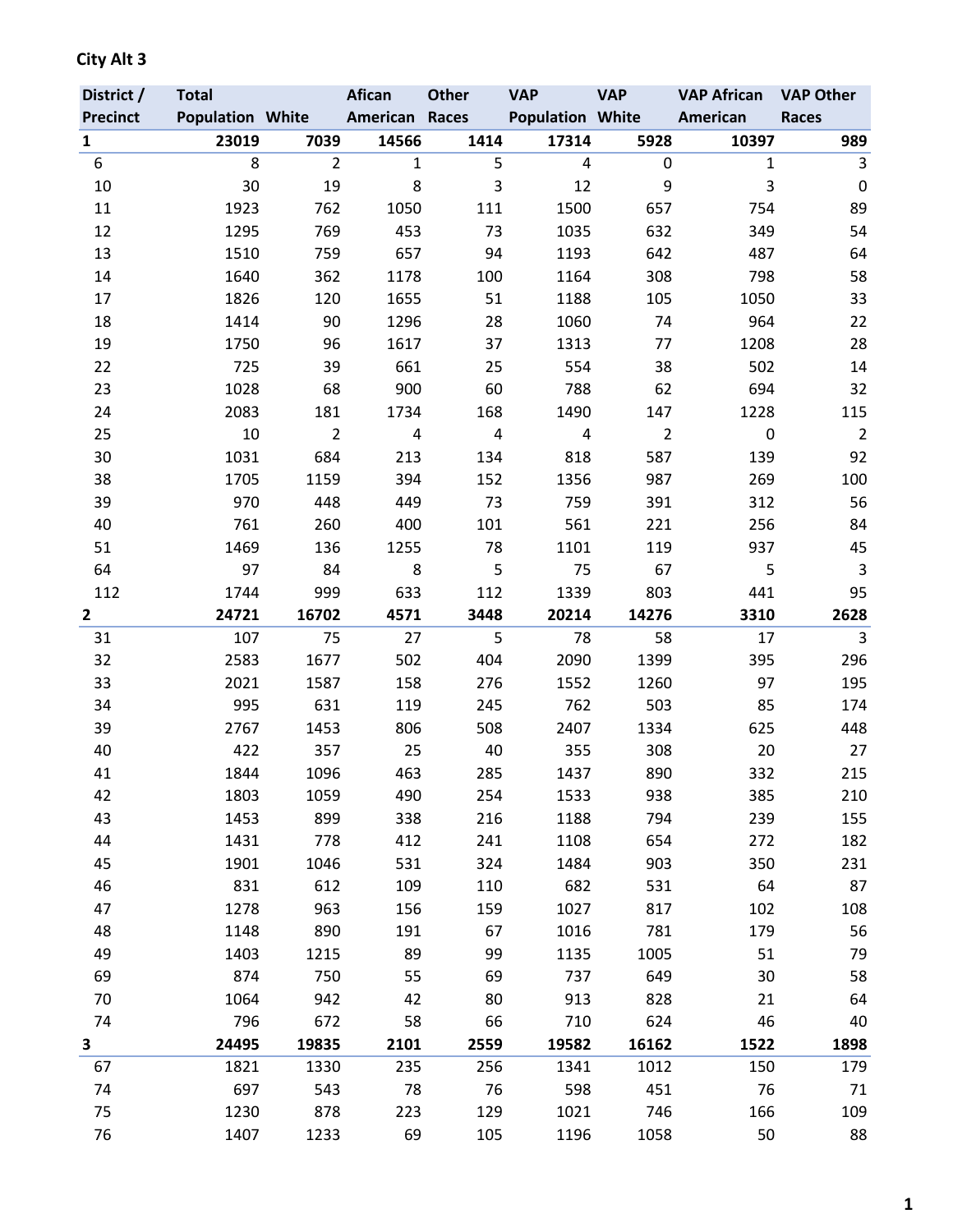1338 50 1261 27 903 39 847 17 548 220 313 15 414 172 231 11

1247 236 934 77 940 211 684 45

1338 161 1163 14 1103 158 936

601 20 565 16 460 16 439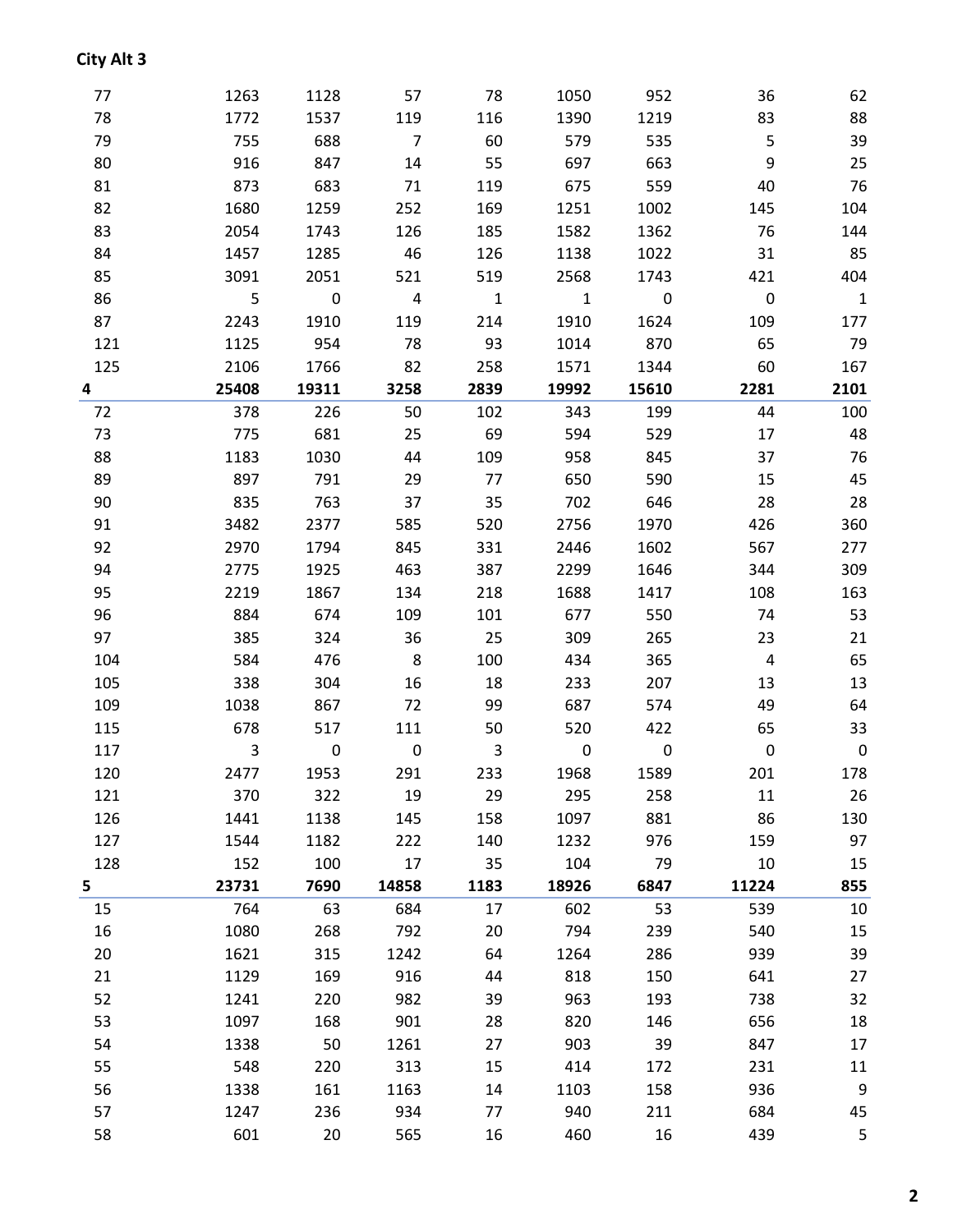| <b>Grand Total</b> | 121374 | 70577 | 39354 | 11443 | 96028 | 58823 | 28734 | 8471 |
|--------------------|--------|-------|-------|-------|-------|-------|-------|------|
| 127                | 416    | 272   | 109   | 35    | 335   | 216   | 89    | 30   |
| 95                 | 87     | 14    | 55    | 18    | 65    | 10    | 42    | 13   |
| 93                 | 1913   | 1049  | 683   | 181   | 1530  | 917   | 485   | 128  |
| 92                 | 687    | 496   | 123   | 68    | 532   | 401   | 86    | 45   |
| 90                 | 211    | 93    | 87    | 31    | 178   | 79    | 70    | 29   |
| 72                 | 116    | 64    | 27    | 25    | 107   | 64    | 21    | 22   |
| 68                 | 2466   | 1163  | 1222  | 81    | 2294  | 1119  | 1105  | 70   |
| 66                 | 820    | 582   | 172   | 66    | 719   | 535   | 126   | 58   |
| 65                 | 1573   | 1015  | 382   | 176   | 1376  | 936   | 306   | 134  |
| 63                 | 625    | 108   | 482   | 35    | 489   | 104   | 358   | 27   |
| 62                 | 460    | 26    | 412   | 22    | 336   | 24    | 298   | 14   |
| 61                 | 520    | 40    | 467   | 13    | 373   | 31    | 336   | 6    |
| 60                 | 1170   | 555   | 577   | 38    | 1000  | 489   | 480   | 31   |
| 59                 | 663    | 323   | 307   | 33    | 511   | 259   | 232   | 20   |
|                    |        |       |       |       |       |       |       |      |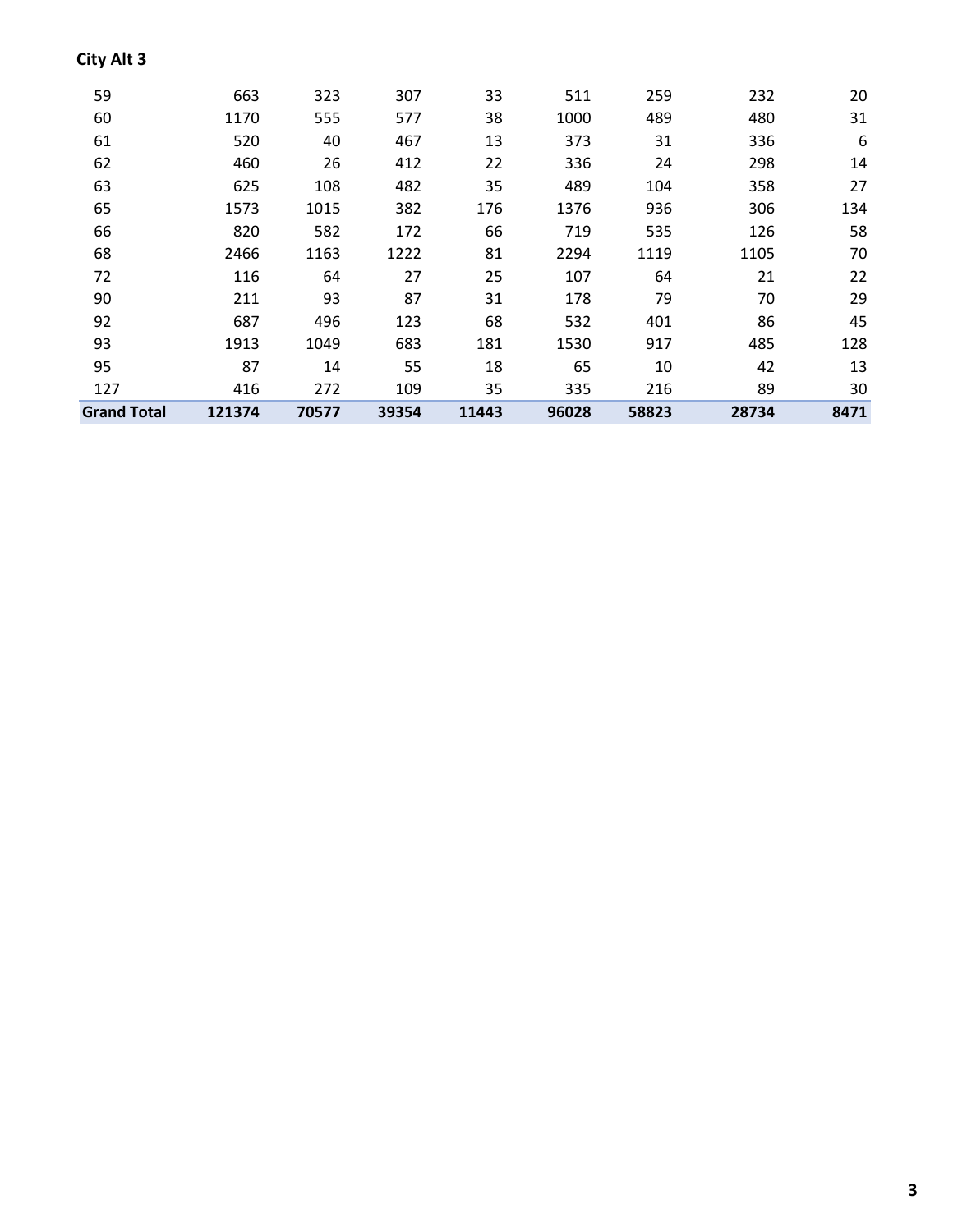| District /              | <b>Total</b>            |                | <b>Afican</b>         | <b>Other</b>   | <b>VAP</b>              | <b>VAP</b>     | <b>VAP African</b> | <b>VAP Other</b> |
|-------------------------|-------------------------|----------------|-----------------------|----------------|-------------------------|----------------|--------------------|------------------|
| <b>Precinct</b>         | <b>Population White</b> |                | <b>American Races</b> |                | <b>Population White</b> |                | American           | <b>Races</b>     |
| $\mathbf{1}$            | 22747                   | 6782           | 14565                 | 1400           | 17191                   | 5735           | 10458              | 998              |
| 6                       | 8                       | $\overline{2}$ | $\mathbf{1}$          | 5              | 4                       | 0              | $\mathbf{1}$       | 3                |
| $\overline{7}$          | 0                       | $\mathbf 0$    | 0                     | 0              | 0                       | 0              | 0                  | $\mathbf 0$      |
| 9                       | 0                       | 0              | 0                     | 0              | 0                       | 0              | 0                  | $\pmb{0}$        |
| 10                      | 30                      | 19             | 8                     | 3              | 12                      | 9              | 3                  | 0                |
| 11                      | 1923                    | 762            | 1050                  | 111            | 1500                    | 657            | 754                | 89               |
| 12                      | 1295                    | 769            | 453                   | 73             | 1035                    | 632            | 349                | 54               |
| 13                      | 1510                    | 759            | 657                   | 94             | 1193                    | 642            | 487                | 64               |
| 14                      | 1640                    | 362            | 1178                  | 100            | 1164                    | 308            | 798                | 58               |
| 17                      | 1826                    | 120            | 1655                  | 51             | 1188                    | 105            | 1050               | 33               |
| 18                      | 1414                    | 90             | 1296                  | 28             | 1060                    | 74             | 964                | 22               |
| 19                      | 1750                    | 96             | 1617                  | 37             | 1313                    | 77             | 1208               | 28               |
| 22                      | 725                     | 39             | 661                   | 25             | 554                     | 38             | 502                | 14               |
| 23                      | 1028                    | 68             | 900                   | 60             | 788                     | 62             | 694                | 32               |
| 24                      | 2083                    | 181            | 1734                  | 168            | 1490                    | 147            | 1228               | 115              |
| 25                      | 10                      | $\overline{2}$ | $\pmb{4}$             | $\overline{4}$ | $\pmb{4}$               | $\overline{2}$ | $\pmb{0}$          | $\overline{2}$   |
| 38                      | 1705                    | 1159           | 394                   | 152            | 1356                    | 987            | 269                | 100              |
| 39                      | 1678                    | 858            | 616                   | 204            | 1392                    | 774            | 455                | 163              |
| 40                      | 761                     | 260            | 400                   | 101            | 561                     | 221            | 256                | 84               |
| 47                      | 102                     | 77             | 6                     | 19             | 79                      | 60             | 4                  | 15               |
| 51                      | 1008                    | 32             | 938                   | 38             | 755                     | 27             | 711                | 17               |
| 52                      | 410                     | 44             | 356                   | 10             | 329                     | 43             | 279                | $\overline{7}$   |
| 64                      | 97                      | 84             | 8                     | 5              | 75                      | 67             | 5                  | 3                |
| 112                     | 1744                    | 999            | 633                   | 112            | 1339                    | 803            | 441                | 95               |
| 113                     | 0                       | $\mathbf 0$    | $\mathbf 0$           | $\mathbf 0$    | $\mathbf 0$             | 0              | $\mathbf 0$        | 0                |
| $\overline{\mathbf{c}}$ | 24942                   | 16899          | 4611                  | 3432           | 20320                   | 14420          | 3302               | 2598             |
| 30                      | 1031                    | 684            | 213                   | 134            | 818                     | 587            | 139                | 92               |
| 31                      | 107                     | 75             | 27                    | 5              | 78                      | 58             | 17                 | 3                |
| 32                      | 2583                    | 1677           | 502                   | 404            | 2090                    | 1399           | 395                | 296              |
| 33                      | 2021                    | 1587           | 158                   | 276            | 1552                    | 1260           | 97                 | 195              |
| 34                      | 995                     | 631            | 119                   | 245            | 762                     | 503            | 85                 | 174              |
| 39                      | 2059                    | 1043           | 639                   | 377            | 1774                    | 951            | 482                | 341              |
| 40                      | 422                     | 357            | 25                    | 40             | 355                     | 308            | 20                 | 27               |
| 41                      | 1844                    | 1096           | 463                   | 285            | 1437                    | 890            | 332                | 215              |
| 42                      | 1803                    | 1059           | 490                   | 254            | 1533                    | 938            | 385                | 210              |
| 43                      | 1453                    | 899            | 338                   | 216            | 1188                    | 794            | 239                | 155              |
| 44                      | 1431                    | 778            | 412                   | 241            | 1108                    | 654            | 272                | 182              |
| 45                      | 1901                    | 1046           | 531                   | 324            | 1484                    | 903            | 350                | 231              |
| 46                      | 831                     | 612            | 109                   | 110            | 682                     | 531            | 64                 | 87               |
| 47<br>48                | 1176<br>1148            | 886            | 150                   | 140            | 948                     | 757            | 98                 | 93               |
| 49                      | 1403                    | 890<br>1215    | 191<br>89             | 67<br>99       | 1016<br>1135            | 781<br>1005    | 179<br>51          | 56<br>79         |
|                         | 874                     | 750            | 55                    | 69             | 737                     | 649            | 30                 |                  |
| 69<br>70                | 1064                    | 942            | 42                    | 80             | 913                     | 828            | 21                 | 58<br>64         |
| 74                      | 796                     | 672            | 58                    | 66             | 710                     | 624            | 46                 | 40               |
|                         |                         |                |                       |                |                         |                |                    |                  |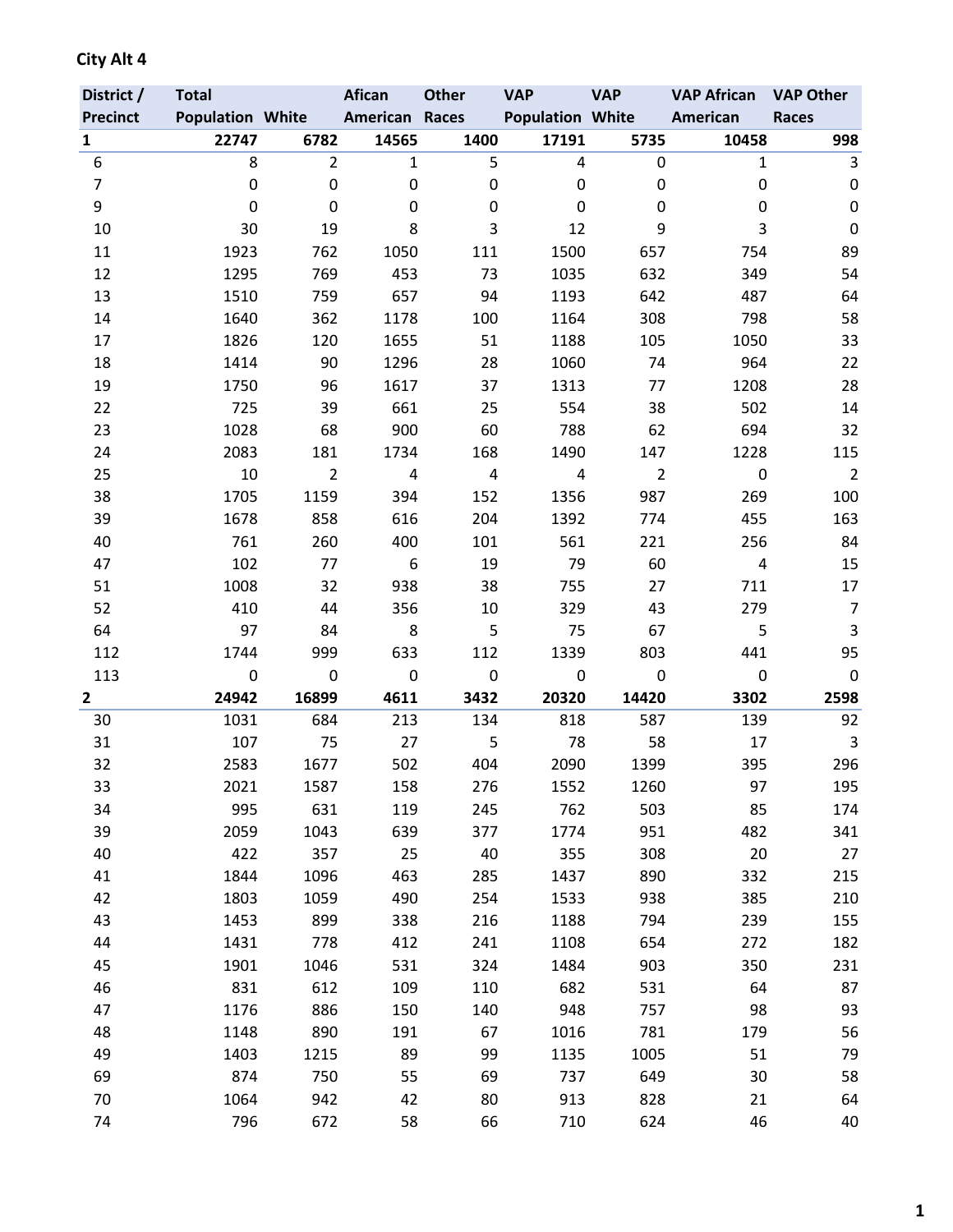| 3   | 25341        | 20487       | 2236           | 2618                    | 20174        | 16648       | 1599         | 1927             |
|-----|--------------|-------------|----------------|-------------------------|--------------|-------------|--------------|------------------|
| 67  | 1821         | 1330        | 235            | 256                     | 1341         | 1012        | 150          | 179              |
| 74  | 243          | 229         | $\overline{2}$ | 12                      | 184          | 173         | $\mathbf{1}$ | 10               |
| 75  | 1230         | 878         | 223            | 129                     | 1021         | 746         | 166          | 109              |
| 76  | 1407         | 1233        | 69             | 105                     | 1196         | 1058        | 50           | 88               |
| 77  | 1263         | 1128        | 57             | 78                      | 1050         | 952         | 36           | 62               |
| 78  | 1772         | 1537        | 119            | 116                     | 1390         | 1219        | 83           | 88               |
| 79  | 755          | 688         | $\overline{7}$ | 60                      | 579          | 535         | 5            | 39               |
| 80  | 916          | 847         | 14             | 55                      | 697          | 663         | 9            | 25               |
| 81  | 873          | 683         | 71             | 119                     | 675          | 559         | 40           | 76               |
| 82  | 1680         | 1259        | 252            | 169                     | 1251         | 1002        | 145          | 104              |
| 83  | 2054         | 1743        | 126            | 185                     | 1582         | 1362        | 76           | 144              |
| 84  | 1457         | 1285        | 46             | 126                     | 1138         | 1022        | 31           | 85               |
| 85  | 3091         | 2051        | 521            | 519                     | 2568         | 1743        | 421          | 404              |
| 86  | 5            | 0           | $\overline{4}$ | $\mathbf{1}$            | $\mathbf{1}$ | $\pmb{0}$   | $\mathbf 0$  | $\mathbf{1}$     |
| 87  | 2243         | 1910        | 119            | 214                     | 1910         | 1624        | 109          | 177              |
| 120 | 1300         | 966         | 211            | 123                     | 1006         | 764         | 152          | 90               |
| 121 | 1125         | 954         | 78             | 93                      | 1014         | 870         | 65           | 79               |
| 125 | 2106         | 1766        | 82             | 258                     | 1571         | 1344        | 60           | 167              |
| 4   | 25301        | 19184       | 3244           | 2873                    | 19993        | 15567       | 2292         | 2134             |
| 72  | 378          | 226         | 50             | 102                     | 343          | 199         | 44           | 100              |
| 73  | 775          | 681         | 25             | 69                      | 594          | 529         | 17           | 48               |
| 74  | 454          | 314         | 76             | 64                      | 414          | 278         | 75           | 61               |
| 88  | 1183         | 1030        | 44             | 109                     | 958          | 845         | 37           | 76               |
| 89  | 897          | 791         | 29             | 77                      | 650          | 590         | 15           | 45               |
| 90  | 835          | 763         | 37             | 35                      | 702          | 646         | 28           | 28               |
| 91  | 3482         | 2377        | 585            | 520                     | 2756         | 1970        | 426          | 360              |
| 92  | 2970         | 1794        | 845            | 331                     | 2446         | 1602        | 567          | 277              |
| 93  | 583          | 457         | 57             | 69                      | 475          | 392         | 39           | 44               |
| 94  | 2775         | 1925        | 463            | 387                     | 2299         | 1646        | 344          | 309              |
| 95  | 2306         | 1881        | 189            | 236                     | 1753         | 1427        | 150          | 176              |
| 96  | 884          | 674         | 109            | 101                     | 677          | 550         | 74           | 53               |
| 97  | 385          | 324         | 36             | 25                      | 309          | 265         | 23           | 21               |
| 98  | $\pmb{0}$    | $\mathsf 0$ | $\pmb{0}$      | $\overline{\mathbf{0}}$ | $\mathsf 0$  | $\mathbf 0$ | $\pmb{0}$    | $\pmb{0}$        |
| 104 | 584          | 476         | 8              | 100                     | 434          | 365         | 4            | 65               |
| 105 | 338          | 304         | 16             | 18                      | 233          | 207         | 13           | 13               |
| 109 | 1038         | 867         | 72             | 99                      | 687          | 574         | 49           | 64               |
| 115 | 678          | 517         | 111            | 50                      | 520          | 422         | 65           | 33               |
| 117 | $\mathbf{3}$ | $\pmb{0}$   | $\pmb{0}$      | 3                       | $\pmb{0}$    | $\mathbf 0$ | $\mathbf 0$  | $\boldsymbol{0}$ |
| 120 | 1177         | 987         | 80             | 110                     | 962          | 825         | 49           | 88               |
| 121 | 370          | 322         | 19             | 29                      | 295          | 258         | 11           | 26               |
| 126 | 1441         | 1138        | 145            | 158                     | 1097         | 881         | 86           | 130              |
| 127 | 1613         | 1236        | 231            | 146                     | 1285         | 1017        | 166          | 102              |
| 128 | 152          | 100         | 17             | 35                      | 104          | 79          | 10           | 15               |
| 5   | 23043        | 7225        | 14698          | 1120                    | 18350        | 6453        | 11083        | 814              |
| 15  | 764          | 63          | 684            | 17                      | 602          | 53          | 539          | 10               |
| 16  | 1080         | 268         | 792            | 20                      | 794          | 239         | 540          | 15               |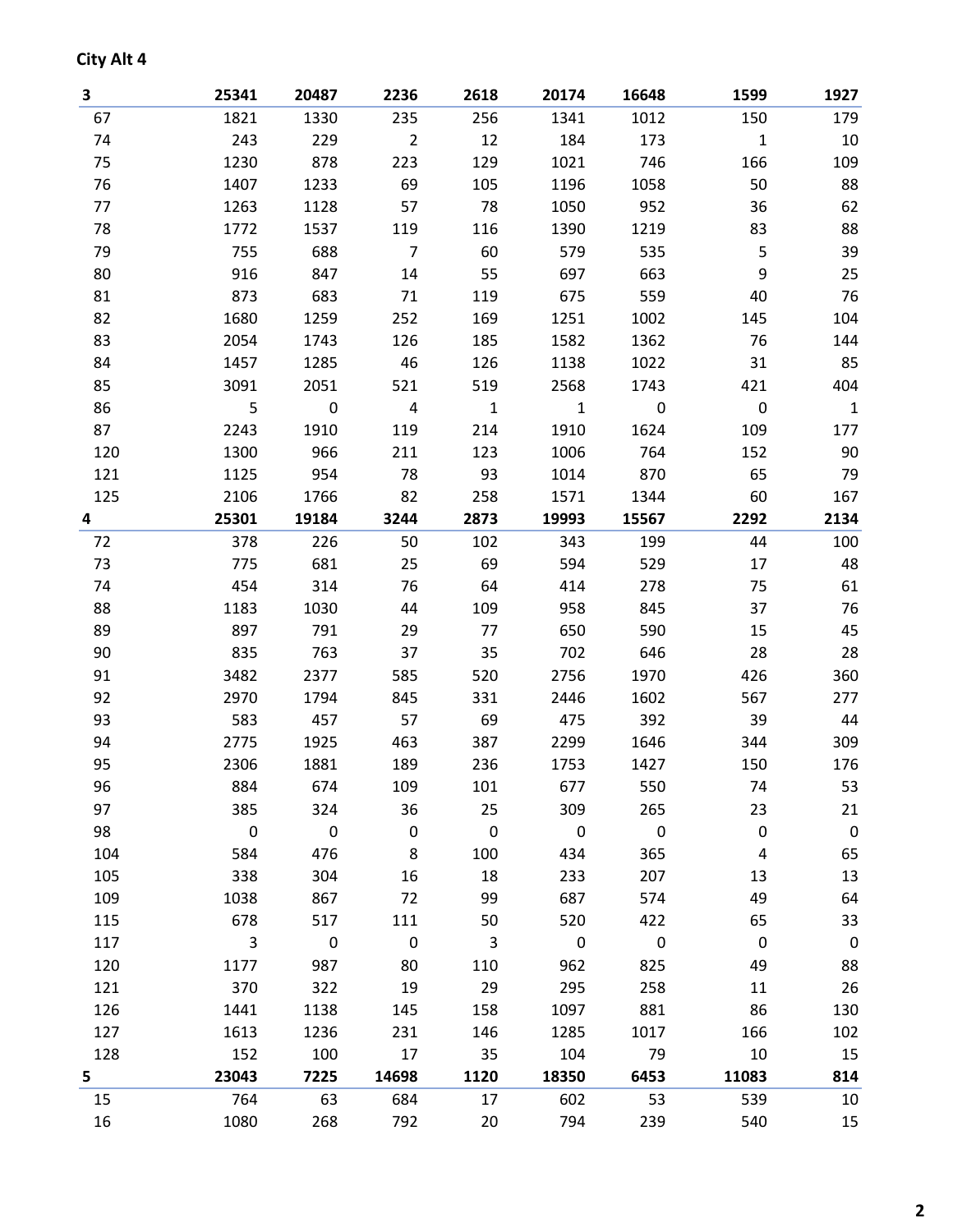| , . |      |      |      |     |      |     |     |     |
|-----|------|------|------|-----|------|-----|-----|-----|
| 20  | 1621 | 315  | 1242 | 64  | 1264 | 286 | 939 | 39  |
| 21  | 1129 | 169  | 916  | 44  | 818  | 150 | 641 | 27  |
| 51  | 461  | 104  | 317  | 40  | 346  | 92  | 226 | 28  |
| 52  | 831  | 176  | 626  | 29  | 634  | 150 | 459 | 25  |
| 53  | 1097 | 168  | 901  | 28  | 820  | 146 | 656 | 18  |
| 54  | 1338 | 50   | 1261 | 27  | 903  | 39  | 847 | 17  |
| 55  | 548  | 220  | 313  | 15  | 414  | 172 | 231 | 11  |
| 56  | 1338 | 161  | 1163 | 14  | 1103 | 158 | 936 | 9   |
| 57  | 1247 | 236  | 934  | 77  | 940  | 211 | 684 | 45  |
| 58  | 601  | 20   | 565  | 16  | 460  | 16  | 439 | 5   |
| 59  | 663  | 323  | 307  | 33  | 511  | 259 | 232 | 20  |
| 60  | 1170 | 555  | 577  | 38  | 1000 | 489 | 480 | 31  |
| 61  | 520  | 40   | 467  | 13  | 373  | 31  | 336 | 6   |
| 62  | 460  | 26   | 412  | 22  | 336  | 24  | 298 | 14  |
| 63  | 625  | 108  | 482  | 35  | 489  | 104 | 358 | 27  |
| 65  | 1573 | 1015 | 382  | 176 | 1376 | 936 | 306 | 134 |

66 820 582 172 66 719 535 126 58 68 2466 1163 1222 81 2294 1119 1105 70 72 116 64 27 25 107 64 21 22 90 211 93 87 31 178 79 70 29 92 687 496 123 68 532 401 86 45 93 1330 592 626 112 1055 525 446 84 127 347 218 100 29 282 175 82 25 **Grand Total 121374 70577 39354 11443 96028 58823 28734 8471**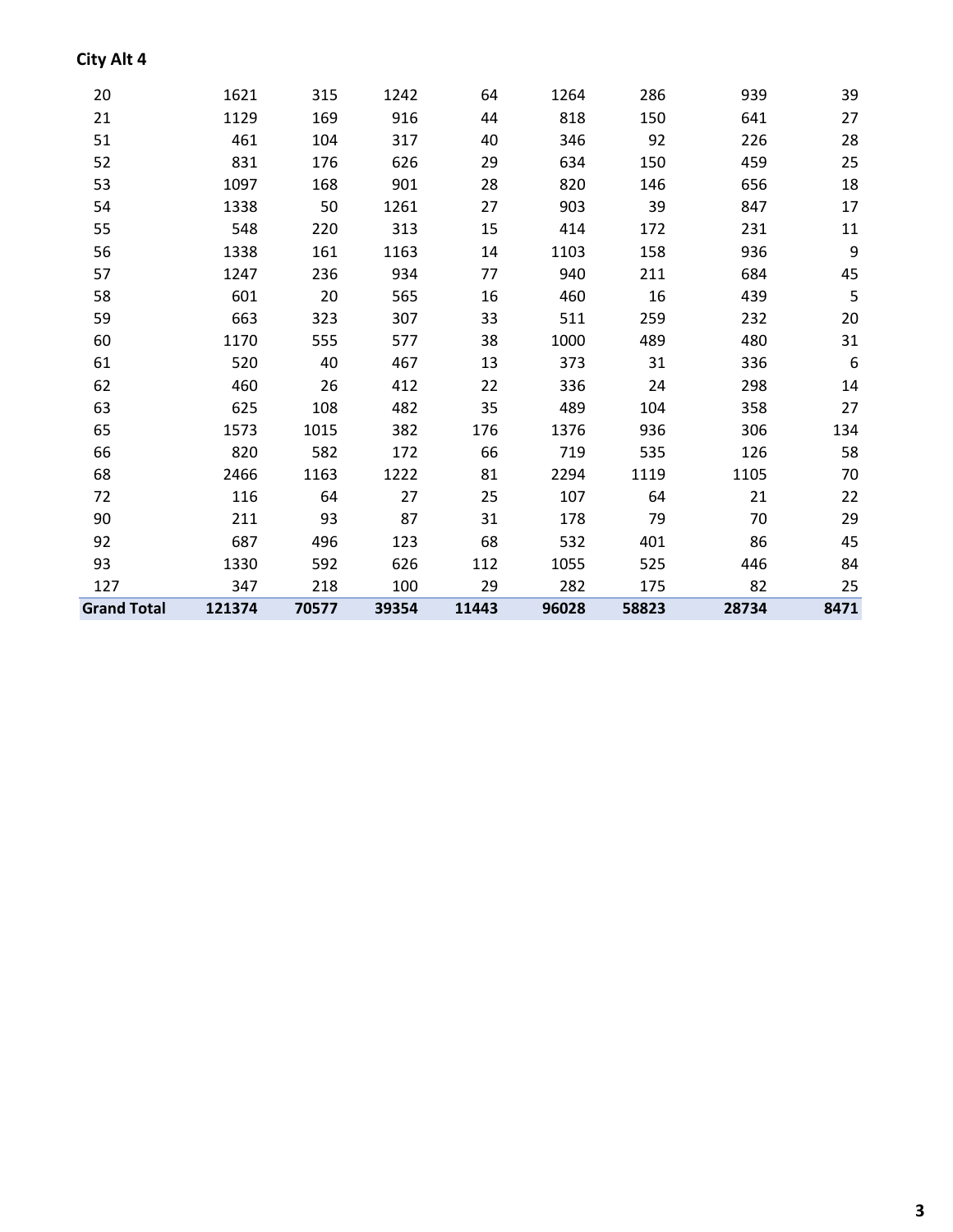|                 |                         |            |            |              |                         |            | <b>VAP</b> |                  |
|-----------------|-------------------------|------------|------------|--------------|-------------------------|------------|------------|------------------|
| District /      | <b>Total</b>            |            | Afican     | <b>Other</b> | <b>VAP</b>              | <b>VAP</b> | African    | <b>VAP Other</b> |
| <b>Precinct</b> | <b>Population White</b> |            | American   | Races        | <b>Population White</b> |            | American   | Races            |
| $\mathbf{1}$    | 45181                   | 25504      | 15249      | 4428         | 34051                   | 20538      | 10434      | 3079             |
| $\mathbf 1$     | 2759                    | 1929       | 698        | 132          | 2041                    | 1500       | 456        | 85               |
| $\overline{2}$  | 2096                    | 1530       | 464        | 102          | 1588                    | 1173       | 342        | 73               |
| 3               | 2390                    | 1793       | 473        | 124          | 1716                    | 1357       | 291        | 68               |
| 4               | 2974                    | 1246       | 1586       | 142          | 2101                    | 994        | 1019       | 88               |
| 5               | 1350                    | 493        | 773        | 84           | 1003                    | 392        | 554        | 57               |
| 6               | 4039                    | 2504       | 1132       | 403          | 2943                    | 1961       | 721        | 261              |
| $\overline{7}$  | 2574                    | 1195       | 1255       | 124          | 1931                    | 962        | 900        | 69               |
| 9               | 2364                    | 1174       | 884        | 306          | 1695                    | 908        | 586        | 201              |
| 11              | 2803                    | 1098       | 1515       | 190          | 2203                    | 963        | 1098       | 142              |
| 12              | 1873                    | 1272       | 512        | 89           | 1516                    | 1052       | 398        | 66               |
| 25              | 1184                    | 683        | 193        | 308          | 880                     | 564        | 115        | 201              |
| 30              | 1699                    | 1133       | 350        | 216          | 1338                    | 969        | 227        | 142              |
| 32              | 2735                    | 1798       | 522        | 415          | 2222                    | 1506       | 413        | 303              |
| 39              | 3814                    | 1947       | 1270       | 597          | 3223                    | 1763       | 947        | 513              |
| 40              | 1183                    | 617        | 425        | 141          | 916                     | 529        | 276        | 111              |
| 64              | 313                     | 200        | 74         | 39           | 252                     | 178        | 51         | 23               |
| 112             | 2288                    | 1325       | 810        | 153          | 1722                    | 1047       | 557        | 118              |
| 113             | 2506                    | 980        | 937        | 589          | 1716                    | 740        | 613        | 363              |
| 122             | 1657                    | 1177       | 364        | 116          | 1237                    | 912        | 247        | 78               |
| 123             | 2580                    | 1410       | 1012       | 158          | 1808                    | 1068       | 623        | 117              |
| $\overline{2}$  | 45660                   | 30244      | 9743       | 5673         | 34653                   | 24029      | 6605       | 4019             |
| 8               | 2292                    | 1084       | 1087       | 121          | 1643                    | 844        | 718        | 81               |
| 26<br>27        | 1305<br>1199            | 772<br>729 | 405<br>306 | 128<br>164   | 1016<br>895             | 639<br>585 | 290<br>208 | 87<br>102        |
| 28              | 3185                    | 2511       | 443        | 231          | 2400                    | 1929       | 308        | 163              |
| 29              | 1574                    | 1121       | 296        | 157          | 1180                    | 873        | 189        | 118              |
| 31              | 2677                    | 1290       | 827        | 560          | 1893                    | 988        | 519        | 386              |
| 33              | 2184                    | 1700       | 177        | 307          | 1670                    | 1349       | 108        | 213              |
| 34              | 3848                    | 2363       | 661        | 824          | 2919                    | 1856       | 451        | 612              |
| 35              | 2681                    | 1496       | 737        | 448          | 1998                    | 1222       | 477        | 299              |
| 36              | 3237                    | 2302       | 620        | 315          | 2394                    | 1713       | 450        | 231              |
| 37              | 3806                    | 2907       | 556        | 343          | 2636                    | 2078       | 348        | 210              |
| 38              | 1705                    | 1159       | 394        | 152          | 1356                    | 987        | 269        | 100              |
| 41              | 1844                    | 1096       | 463        | 285          | 1437                    | 890        | 332        | 215              |
| 42              | 1803                    | 1059       | 490        | 254          | 1533                    | 938        | 385        | 210              |
| 43              | 1453                    | 899        | 338        | 216          | 1188                    | 794        | 239        | 155              |
| 44              | 1431                    | 778        | 412        | 241          | 1108                    | 654        | 272        | 182              |
| 45              | 1901                    | 1046       | 531        | 324          | 1484                    | 903        | 350        | 231              |
| 46              | 831                     | 612        | 109        | 110          | 682                     | 531        | 64         | 87               |
| 47              | 1278                    | 963        | 156        | 159          | 1027                    | 817        | 102        | 108              |
| 71              | 1511                    | 1151       | 305        | 55           | 1158                    | 890        | 233        | 35               |
| 114             | 1006                    | 820        | 111        | 75           | 713                     | 601        | 67         | 45               |
| 119             | 1151                    | 972        | 106        | 73           | 869                     | 755        | 64         | 50               |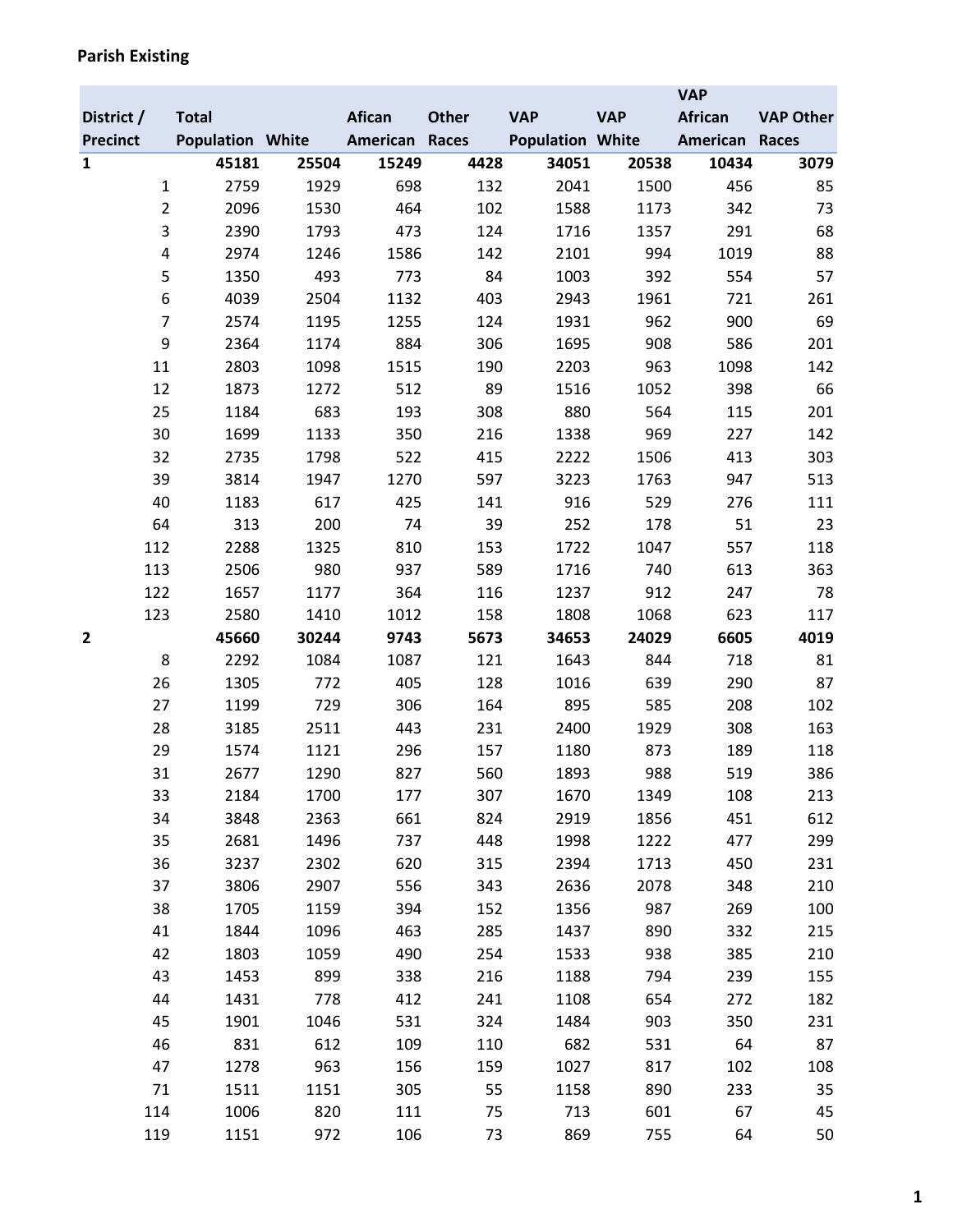### **Parish Existing**

|   | 124 | 1758  | 1414  | 213            | 131  | 1454  | 1193  | 162  | 99   |
|---|-----|-------|-------|----------------|------|-------|-------|------|------|
| 3 |     | 62981 | 48702 | 8483           | 5796 | 45749 | 36244 | 5611 | 3894 |
|   | 93  | 2269  | 1270  | 779            | 220  | 1822  | 1112  | 551  | 159  |
|   | 95  | 2429  | 1961  | 213            | 255  | 1849  | 1497  | 165  | 187  |
|   | 96  | 1978  | 1328  | 418            | 232  | 1481  | 1065  | 278  | 138  |
|   | 97  | 926   | 682   | 198            | 46   | 733   | 556   | 140  | 37   |
|   | 98  | 3256  | 2478  | 497            | 281  | 2494  | 1960  | 326  | 208  |
|   | 99  | 2079  | 1006  | 903            | 170  | 1566  | 791   | 658  | 117  |
|   | 100 | 1838  | 1472  | 233            | 133  | 1432  | 1194  | 150  | 88   |
|   | 101 | 3932  | 3064  | 511            | 357  | 2833  | 2269  | 329  | 235  |
|   | 102 | 4180  | 3139  | 600            | 441  | 2761  | 2136  | 359  | 266  |
|   | 103 | 4106  | 3192  | 555            | 359  | 2885  | 2271  | 384  | 230  |
|   | 104 | 2390  | 1891  | 202            | 297  | 1747  | 1417  | 125  | 205  |
|   | 105 | 2119  | 1905  | 102            | 112  | 1568  | 1441  | 58   | 69   |
|   | 106 | 3061  | 2537  | 300            | 224  | 2211  | 1859  | 190  | 162  |
|   | 107 | 2666  | 2314  | 150            | 202  | 1961  | 1743  | 96   | 122  |
|   | 108 | 3289  | 2737  | 264            | 288  | 2277  | 1931  | 153  | 193  |
|   | 109 | 2825  | 2339  | 260            | 226  | 1992  | 1689  | 159  | 144  |
|   | 110 | 1968  | 1563  | 259            | 146  | 1454  | 1179  | 165  | 110  |
|   | 111 | 2359  | 1969  | 166            | 224  | 1655  | 1381  | 113  | 161  |
|   | 115 | 2033  | 1581  | 306            | 146  | 1575  | 1279  | 192  | 104  |
|   | 116 | 3039  | 2174  | 448            | 417  | 2020  | 1493  | 269  | 258  |
|   | 117 | 2210  | 1764  | 204            | 242  | 1477  | 1196  | 126  | 155  |
|   | 118 | 1678  | 1353  | 173            | 152  | 1120  | 913   | 107  | 100  |
|   | 126 | 1957  | 1580  | 174            | 203  | 1458  | 1198  | 100  | 160  |
|   | 127 | 2213  | 1601  | 403            | 209  | 1771  | 1321  | 299  | 151  |
|   | 128 | 2181  | 1802  | 165            | 214  | 1607  | 1353  | 119  | 135  |
| 4 |     | 48756 | 38031 | 5396           | 5329 | 39122 | 31265 | 3875 | 3982 |
|   | 48  | 1148  | 890   | 191            | 67   | 1016  | 781   | 179  | 56   |
|   | 67  | 1935  | 1401  | 252            | 282  | 1429  | 1071  | 159  | 199  |
|   | 70  | 1064  | 942   | 42             | 80   | 913   | 828   | 21   | 64   |
|   | 72  | 494   | 290   | 77             | 127  | 450   | 263   | 65   | 122  |
|   | 73  | 775   | 681   | 25             | 69   | 594   | 529   | 17   | 48   |
|   | 74  | 1493  | 1215  | 136            | 142  | 1308  | 1075  | 122  | 111  |
|   | 75  | 1230  | 878   | 223            | 129  | 1021  | 746   | 166  | 109  |
|   | 76  | 1407  | 1233  | 69             | 105  | 1196  | 1058  | 50   | 88   |
|   | 77  | 1263  | 1128  | 57             | 78   | 1050  | 952   | 36   | 62   |
|   | 78  | 1772  | 1537  | 119            | 116  | 1390  | 1219  | 83   | 88   |
|   | 79  | 755   | 688   | $\overline{7}$ | 60   | 579   | 535   | 5    | 39   |
|   | 80  | 916   | 847   | 14             | 55   | 697   | 663   | 9    | 25   |
|   | 81  | 873   | 683   | 71             | 119  | 675   | 559   | 40   | 76   |
|   | 82  | 1680  | 1259  | 252            | 169  | 1251  | 1002  | 145  | 104  |
|   | 83  | 2054  | 1743  | 126            | 185  | 1582  | 1362  | 76   | 144  |
|   | 84  | 1457  | 1285  | 46             | 126  | 1138  | 1022  | 31   | 85   |
|   | 85  | 3091  | 2051  | 521            | 519  | 2568  | 1743  | 421  | 404  |
|   | 86  | 3259  | 2517  | 307            | 435  | 2459  | 1958  | 191  | 310  |
|   | 87  | 2243  | 1910  | 119            | 214  | 1910  | 1624  | 109  | 177  |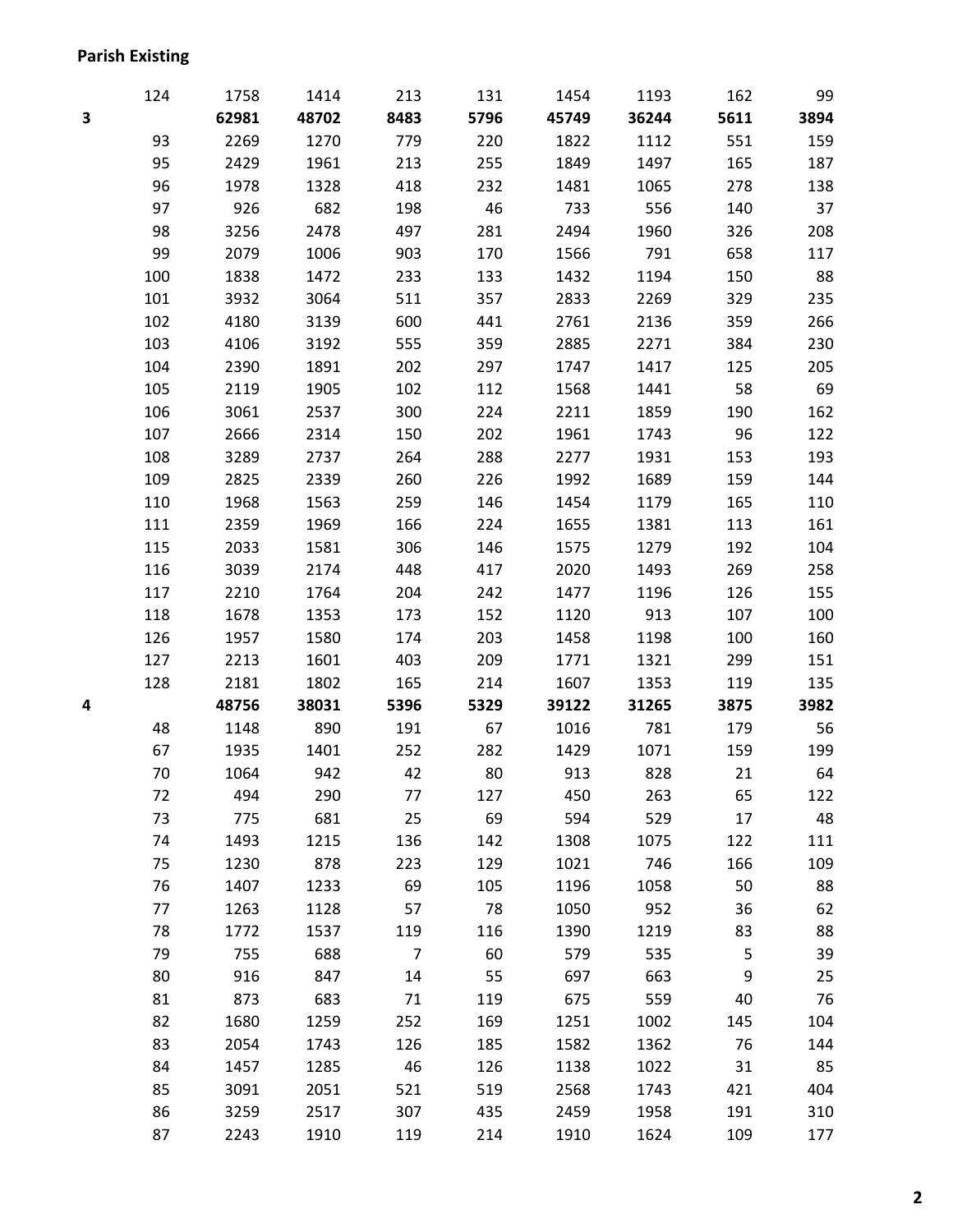### **Parish Existing**

| ł<br>۰.<br>v | M. |  |
|--------------|----|--|

|                    | 88  | 1183   | 1030   | 44    | 109   | 958    | 845    | 37    | 76             |
|--------------------|-----|--------|--------|-------|-------|--------|--------|-------|----------------|
|                    | 89  | 897    | 791    | 29    | 77    | 650    | 590    | 15    | 45             |
|                    | 90  | 1046   | 856    | 124   | 66    | 880    | 725    | 98    | 57             |
|                    | 91  | 3791   | 2614   | 614   | 563   | 2984   | 2153   | 444   | 387            |
|                    | 92  | 3757   | 2367   | 979   | 411   | 3055   | 2067   | 660   | 328            |
|                    | 94  | 2775   | 1925   | 463   | 387   | 2299   | 1646   | 344   | 309            |
|                    | 120 | 2665   | 2134   | 292   | 239   | 2093   | 1708   | 202   | 183            |
|                    | 121 | 1608   | 1370   | 98    | 140   | 1391   | 1197   | 77    | 117            |
|                    | 125 | 2125   | 1766   | 99    | 260   | 1586   | 1344   | 73    | 169            |
| 5                  |     | 39175  | 10882  | 26265 | 2028  | 30300  | 9532   | 19392 | 1376           |
|                    | 10  | 1595   | 816    | 479   | 300   | 1206   | 683    | 335   | 188            |
|                    | 13  | 1610   | 831    | 682   | 97    | 1265   | 696    | 504   | 65             |
|                    | 14  | 1640   | 362    | 1178  | 100   | 1164   | 308    | 798   | 58             |
|                    | 15  | 764    | 63     | 684   | 17    | 602    | 53     | 539   | 10             |
|                    | 16  | 1080   | 268    | 792   | 20    | 794    | 239    | 540   | 15             |
|                    | 17  | 1826   | 120    | 1655  | 51    | 1188   | 105    | 1050  | 33             |
|                    | 18  | 1414   | 90     | 1296  | 28    | 1060   | 74     | 964   | 22             |
|                    | 19  | 1750   | 96     | 1617  | 37    | 1313   | 77     | 1208  | 28             |
|                    | 20  | 1621   | 315    | 1242  | 64    | 1264   | 286    | 939   | 39             |
|                    | 21  | 1129   | 169    | 916   | 44    | 818    | 150    | 641   | 27             |
|                    | 22  | 725    | 39     | 661   | 25    | 554    | 38     | 502   | 14             |
|                    | 23  | 1028   | 68     | 900   | 60    | 788    | 62     | 694   | 32             |
|                    | 24  | 2123   | 201    | 1748  | 174   | 1517   | 161    | 1238  | 118            |
|                    | 49  | 1403   | 1215   | 89    | 99    | 1135   | 1005   | 51    | 79             |
|                    | 51  | 1469   | 136    | 1255  | 78    | 1101   | 119    | 937   | 45             |
|                    | 52  | 1241   | 220    | 982   | 39    | 963    | 193    | 738   | 32             |
|                    | 53  | 1120   | 175    | 913   | 32    | 833    | 150    | 662   | 21             |
|                    | 54  | 1346   | 51     | 1266  | 29    | 909    | 39     | 851   | 19             |
|                    | 55  | 1934   | 668    | 1172  | 94    | 1488   | 563    | 871   | 54             |
|                    | 56  | 1338   | 161    | 1163  | 14    | 1103   | 158    | 936   | $\overline{9}$ |
|                    | 57  | 1247   | 236    | 934   | 77    | 940    | 211    | 684   | 45             |
|                    | 58  | 601    | 20     | 565   | 16    | 460    | 16     | 439   | 5              |
|                    | 59  | 663    | 323    | 307   | 33    | 511    | 259    | 232   | 20             |
|                    | 60  | 1170   | 555    | 577   | 38    | 1000   | 489    | 480   | 31             |
|                    | 61  | 520    | 40     | 467   | 13    | 373    | 31     | 336   | 6              |
|                    | 62  | 460    | 26     | 412   | 22    | 336    | 24     | 298   | 14             |
|                    | 63  | 625    | 108    | 482   | 35    | 489    | 104    | 358   | 27             |
|                    | 65  | 1573   | 1015   | 382   | 176   | 1376   | 936    | 306   | 134            |
|                    | 66  | 820    | 582    | 172   | 66    | 719    | 535    | 126   | 58             |
|                    | 68  | 2466   | 1163   | 1222  | 81    | 2294   | 1119   | 1105  | 70             |
|                    | 69  | 874    | 750    | 55    | 69    | 737    | 649    | 30    | 58             |
| <b>Grand Total</b> |     | 241753 | 153363 | 65136 | 23254 | 183875 | 121608 | 45917 | 16350          |
|                    |     |        |        |       |       |        |        |       |                |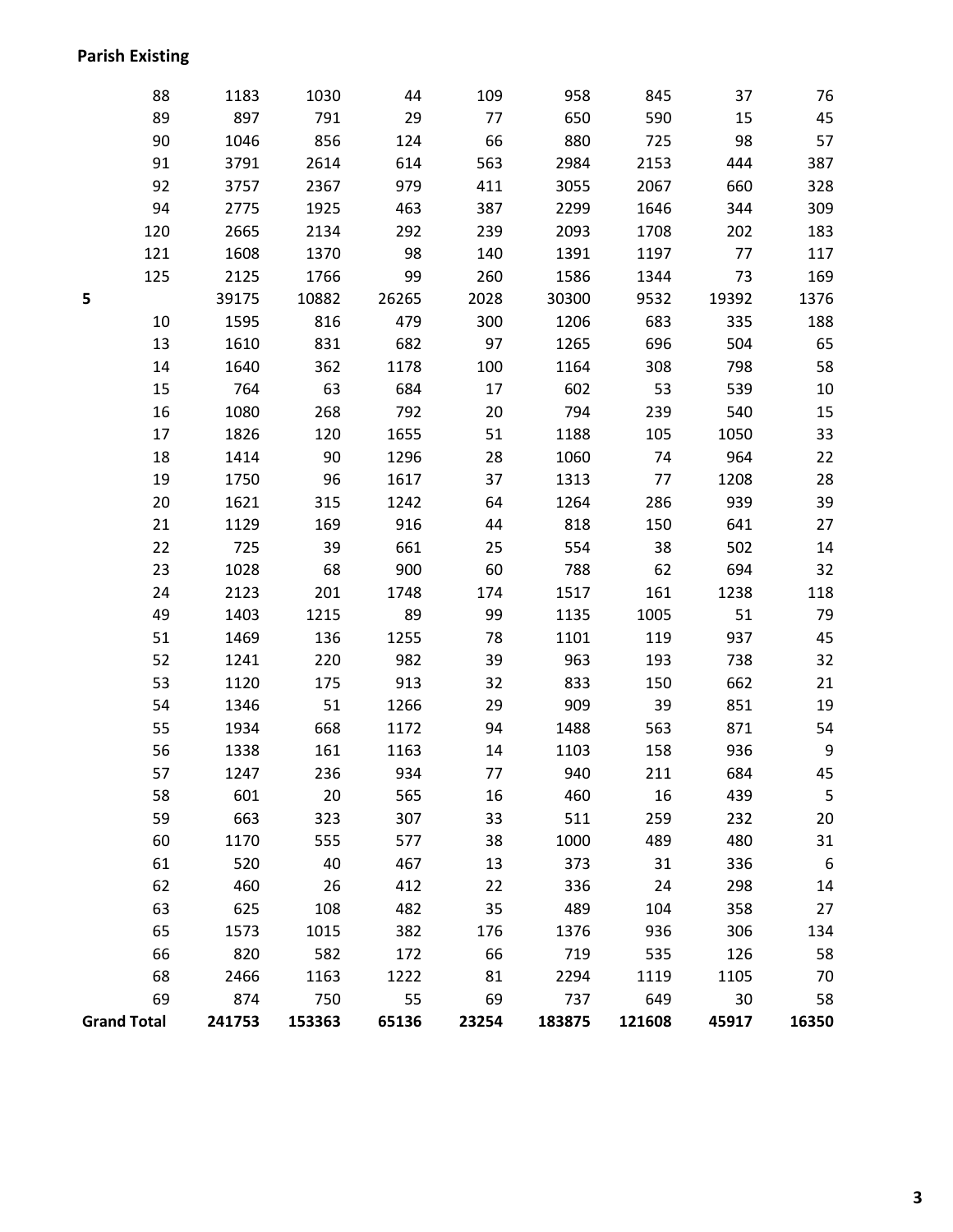|                 |                         |       |               |              |                         |            | <b>VAP</b>     |                  |
|-----------------|-------------------------|-------|---------------|--------------|-------------------------|------------|----------------|------------------|
| District /      | <b>Total</b>            |       | <b>Afican</b> | <b>Other</b> | <b>VAP</b>              | <b>VAP</b> | <b>African</b> | <b>VAP Other</b> |
| <b>Precinct</b> | <b>Population White</b> |       | American      | Races        | <b>Population White</b> |            | American       | <b>Races</b>     |
| $\mathbf{1}$    | 47231                   | 30289 | 12083         | 4859         | 36346                   | 24716      | 8162           | 3468             |
| $\mathbf{1}$    | 2759                    | 1929  | 698           | 132          | 2041                    | 1500       | 456            | 85               |
| $\overline{2}$  | 2096                    | 1530  | 464           | 102          | 1588                    | 1173       | 342            | 73               |
| 3               | 2390                    | 1793  | 473           | 124          | 1716                    | 1357       | 291            | 68               |
| 6               | 4039                    | 2504  | 1132          | 403          | 2943                    | 1961       | 721            | 261              |
| 8               | 2292                    | 1084  | 1087          | 121          | 1643                    | 844        | 718            | 81               |
| 9               | 2364                    | 1174  | 884           | 306          | 1695                    | 908        | 586            | 201              |
| 10              | 1595                    | 816   | 479           | 300          | 1206                    | 683        | 335            | 188              |
| 12              | 503                     | 443   | 49            | 11           | 421                     | 373        | 40             | 8                |
| 25              | 1184                    | 683   | 193           | 308          | 880                     | 564        | 115            | 201              |
| 30              | 1699                    | 1133  | 350           | 216          | 1338                    | 969        | 227            | 142              |
| 38              | 1705                    | 1159  | 394           | 152          | 1356                    | 987        | 269            | 100              |
| 39              | 3814                    | 1947  | 1270          | 597          | 3223                    | 1763       | 947            | 513              |
| 40              | 1183                    | 617   | 425           | 141          | 916                     | 529        | 276            | 111              |
| 48              | 1148                    | 890   | 191           | 67           | 1016                    | 781        | 179            | 56               |
| 49              | 1403                    | 1215  | 89            | 99           | 1135                    | 1005       | 51             | 79               |
| 64              | 313                     | 200   | 74            | 39           | 252                     | 178        | 51             | 23               |
| 69              | 874                     | 750   | 55            | 69           | 737                     | 649        | 30             | 58               |
| 70              | 1064                    | 942   | 42            | 80           | 913                     | 828        | 21             | 64               |
| 72              | 494                     | 290   | 77            | 127          | 450                     | 263        | 65             | 122              |
| 74              | 1493                    | 1215  | 136           | 142          | 1308                    | 1075       | 122            | 111              |
| 75              | 1230                    | 878   | 223           | 129          | 1021                    | 746        | 166            | 109              |
| 76              | 1407                    | 1233  | 69            | 105          | 1196                    | 1058       | 50             | 88               |
| 112             | 2288                    | 1325  | 810           | 153          | 1722                    | 1047       | 557            | 118              |
| 113             | 2506                    | 980   | 937           | 589          | 1716                    | 740        | 613            | 363              |
| 119             | 1151                    | 972   | 106           | 73           | 869                     | 755        | 64             | 50               |
| 122             | 1657                    | 1177  | 364           | 116          | 1237                    | 912        | 247            | 78               |
| 123             | 2580                    | 1410  | 1012          | 158          | 1808                    | 1068       | 623            | 117              |
| $\overline{2}$  | 46282                   | 31492 | 8854          | 5936         | 35447                   | 25120      | 6086           | 4241             |
| 26              | 1305                    | 772   | 405           | 128          | 1016                    | 639        | 290            | 87               |
| 27              | 1199                    | 729   | 306           | 164          | 895                     | 585        | 208            | 102              |
| 28              | 3185                    | 2511  | 443           | 231          | 2400                    | 1929       | 308            | 163              |
| 29              | 1574                    | 1121  | 296           | 157          | 1180                    | 873        | 189            | 118              |
| 31              | 2677                    | 1290  | 827           | 560          | 1893                    | 988        | 519            | 386              |
| 32              | 2735                    | 1798  | 522           | 415          | 2222                    | 1506       | 413            | 303              |
| 33              | 2184                    | 1700  | 177           | 307          | 1670                    | 1349       | 108            | 213              |
| 34              | 3848                    | 2363  | 661           | 824          | 2919                    | 1856       | 451            | 612              |
| 35              | 2681                    | 1496  | 737           | 448          | 1998                    | 1222       | 477            | 299              |
| 36              | 3237                    | 2302  | 620           | 315          | 2394                    | 1713       | 450            | 231              |
| 37              | 3806                    | 2907  | 556           | 343          | 2636                    | 2078       | 348            | 210              |
| 41              | 1844                    | 1096  | 463           | 285          | 1437                    | 890        | 332            | 215              |
| 42              | 1803                    | 1059  | 490           | 254          | 1533                    | 938        | 385            | 210              |
| 43              | 1453                    | 899   | 338           | 216          | 1188                    | 794        | 239            | 155              |
| 44              | 1431                    | 778   | 412           | 241          | 1108                    | 654        | 272            | 182              |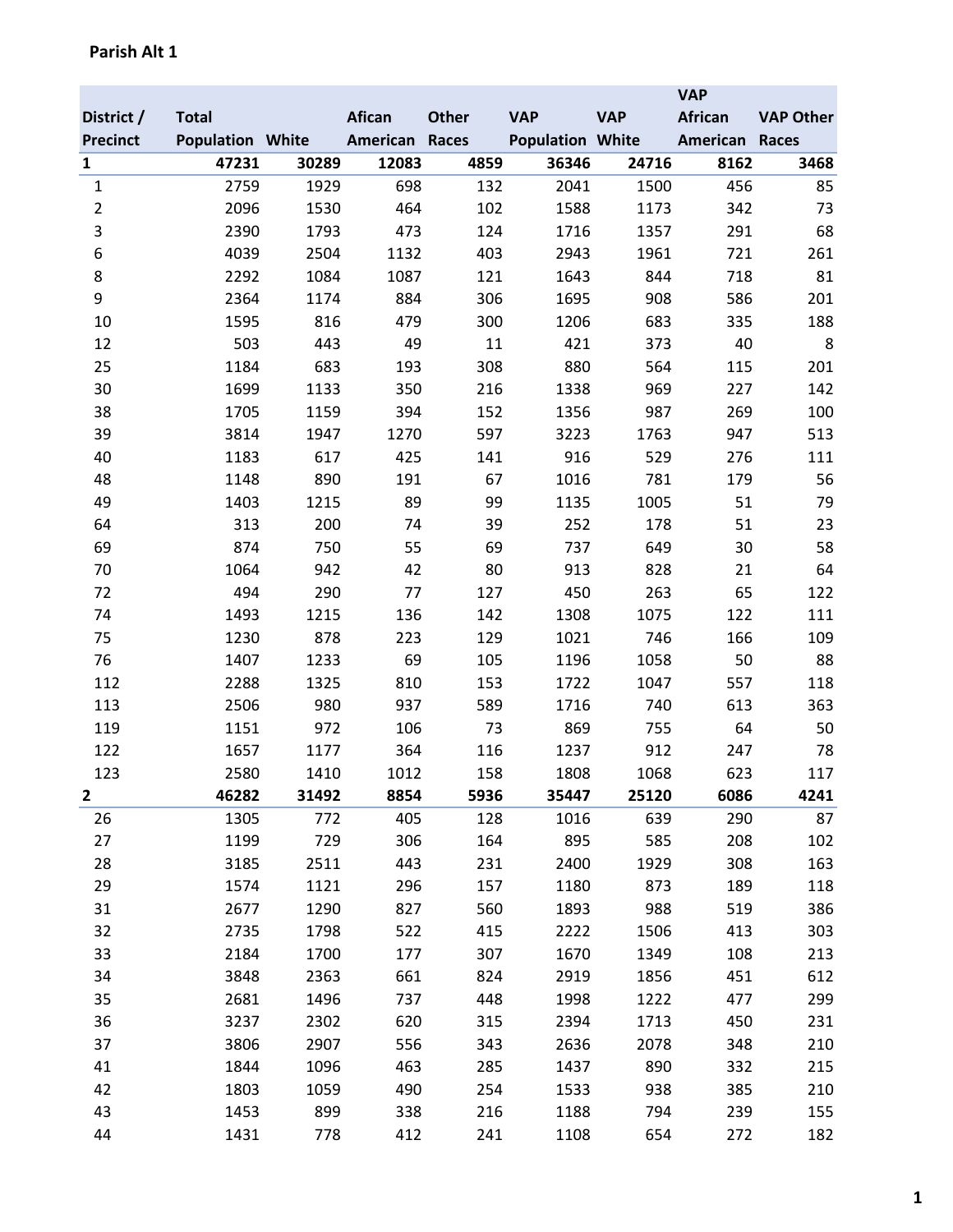| 45  | 1901  | 1046  | 531            | 324  | 1484  | 903   | 350  | 231            |
|-----|-------|-------|----------------|------|-------|-------|------|----------------|
| 46  | 831   | 612   | 109            | 110  | 682   | 531   | 64   | 87             |
| 47  | 1278  | 963   | 156            | 159  | 1027  | 817   | 102  | 108            |
| 71  | 1511  | 1151  | 305            | 55   | 1158  | 890   | 233  | 35             |
| 77  | 1263  | 1128  | 57             | 78   | 1050  | 952   | 36   | 62             |
| 78  | 1772  | 1537  | 119            | 116  | 1390  | 1219  | 83   | 88             |
| 114 | 1006  | 820   | 111            | 75   | 713   | 601   | 67   | 45             |
| 124 | 1758  | 1414  | 213            | 131  | 1454  | 1193  | 162  | 99             |
| 3   | 51061 | 38793 | 7477           | 4791 | 37229 | 29018 | 4994 | 3217           |
| 92  | 37    | 29    | 3              | 5    | 30    | 25    | 3    | $\overline{2}$ |
| 93  | 2269  | 1270  | 779            | 220  | 1822  | 1112  | 551  | 159            |
| 95  | 2429  | 1961  | 213            | 255  | 1849  | 1497  | 165  | 187            |
| 96  | 1978  | 1328  | 418            | 232  | 1481  | 1065  | 278  | 138            |
| 97  | 926   | 682   | 198            | 46   | 733   | 556   | 140  | 37             |
| 98  | 3256  | 2478  | 497            | 281  | 2494  | 1960  | 326  | 208            |
| 99  | 2079  | 1006  | 903            | 170  | 1566  | 791   | 658  | 117            |
| 100 | 1838  | 1472  | 233            | 133  | 1432  | 1194  | 150  | 88             |
| 101 | 3932  | 3064  | 511            | 357  | 2833  | 2269  | 329  | 235            |
| 102 | 4180  | 3139  | 600            | 441  | 2761  | 2136  | 359  | 266            |
| 103 | 4106  | 3192  | 555            | 359  | 2885  | 2271  | 384  | 230            |
| 104 | 648   | 498   | 59             | 91   | 445   | 351   | 38   | 56             |
| 107 | 2666  | 2314  | 150            | 202  | 1961  | 1743  | 96   | 122            |
| 108 | 3289  | 2737  | 264            | 288  | 2277  | 1931  | 153  | 193            |
| 110 | 1968  | 1563  | 259            | 146  | 1454  | 1179  | 165  | 110            |
| 111 | 2359  | 1969  | 166            | 224  | 1655  | 1381  | 113  | 161            |
| 115 | 2033  | 1581  | 306            | 146  | 1575  | 1279  | 192  | 104            |
| 116 | 3039  | 2174  | 448            | 417  | 2020  | 1493  | 269  | 258            |
| 118 | 1678  | 1353  | 173            | 152  | 1120  | 913   | 107  | 100            |
| 126 | 1957  | 1580  | 174            | 203  | 1458  | 1198  | 100  | 160            |
| 127 | 2213  | 1601  | 403            | 209  | 1771  | 1321  | 299  | 151            |
| 128 | 2181  | 1802  | 165            | 214  | 1607  | 1353  | 119  | 135            |
| 4   | 50766 | 39801 | 5478           | 5487 | 39283 | 31554 | 3770 | 3959           |
| 67  | 1935  | 1401  | 252            | 282  | 1429  | 1071  | 159  | 199            |
| 73  | 775   | 681   | 25             | 69   | 594   | 529   | 17   | 48             |
| 79  | 755   | 688   | $\overline{7}$ | 60   | 579   | 535   | 5    | 39             |
| 80  | 916   | 847   | 14             | 55   | 697   | 663   | 9    | 25             |
| 81  | 873   | 683   | 71             | 119  | 675   | 559   | 40   | 76             |
| 82  | 1680  | 1259  | 252            | 169  | 1251  | 1002  | 145  | 104            |
| 83  | 2054  | 1743  | 126            | 185  | 1582  | 1362  | 76   | 144            |
| 84  | 1457  | 1285  | 46             | 126  | 1138  | 1022  | 31   | 85             |
| 85  | 3091  | 2051  | 521            | 519  | 2568  | 1743  | 421  | 404            |
| 86  | 3259  | 2517  | 307            | 435  | 2459  | 1958  | 191  | 310            |
| 87  | 2243  | 1910  | 119            | 214  | 1910  | 1624  | 109  | 177            |
| 88  | 1183  | 1030  | 44             | 109  | 958   | 845   | 37   | 76             |
| 89  | 897   | 791   | 29             | 77   | 650   | 590   | 15   | 45             |
| 90  | 1046  | 856   | 124            | 66   | 880   | 725   | 98   | 57             |
| 91  | 3791  | 2614  | 614            | 563  | 2984  | 2153  | 444  | 387            |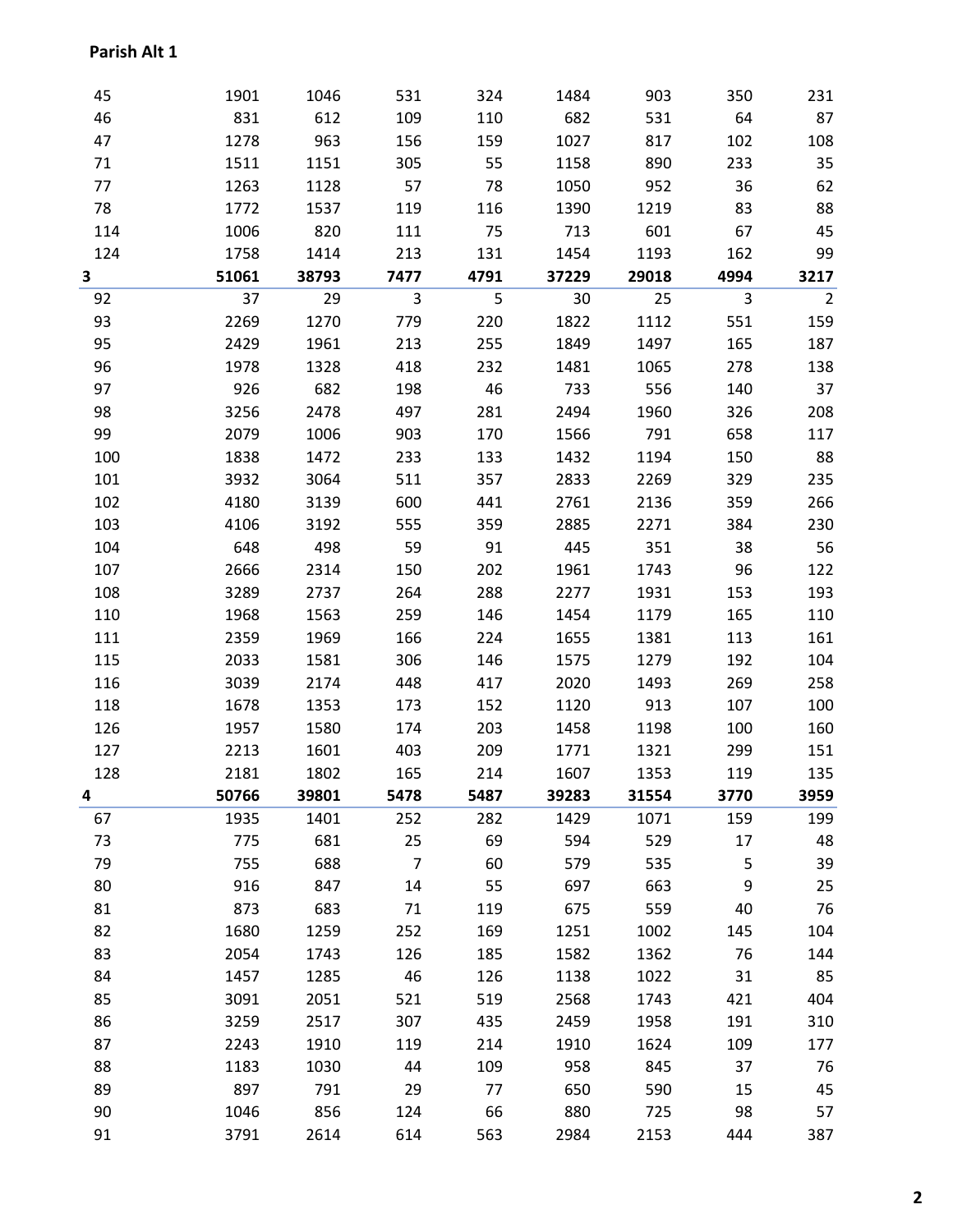### 3681 2312 966 403 3010 2027 657 326 2775 1925 463 387 2299 1646 344 309 1742 1393 143 206 1302 1066 87 149 2119 1905 102 112 1568 1441 58 69 3061 2537 300 224 2211 1859 190 162 2825 2339 260 226 1992 1689 159 144 2210 1764 204 242 1477 1196 126 155 2665 2134 292 239 2093 1708 202 183 1608 1370 98 140 1391 1197 77 117 2125 1766 99 260 1586 1344 73 169 **46413 12988 31244 2181 35570 11200 22905 1465** 2974 1246 1586 142 2101 994 1019 88 1350 493 773 84 1003 392 554 57 2574 1195 1255 124 1931 962 900 69 2803 1098 1515 190 2203 963 1098 142 1370 829 463 78 1095 679 358 58 1610 831 682 97 1265 696 504 65 1640 362 1178 100 1164 308 798 58 764 63 684 17 602 53 539 10 1080 268 792 20 794 239 540 15 1826 120 1655 51 1188 105 1050 33 1414 90 1296 28 1060 74 964 22 1750 96 1617 37 1313 77 1208 28 1621 315 1242 64 1264 286 939 39 1129 169 916 44 818 150 641 27 725 39 661 25 554 38 502 14 1028 68 900 60 788 62 694 32 2123 201 1748 174 1517 161 1238 118 1469 136 1255 78 1101 119 937 45 1241 220 982 39 963 193 738 32 1120 175 913 32 833 150 662 21 1346 51 1266 29 909 39 851 19 1934 668 1172 94 1488 563 871 54 1338 161 1163 14 1103 158 936 9 1247 236 934 77 940 211 684 45 601 20 565 16 460 16 439 5 663 323 307 33 511 259 232 20 1170 555 577 38 1000 489 480 31 520 40 467 13 373 31 336 6 460 26 412 22 336 24 298 14 625 108 482 35 489 104 358 27 1573 1015 382 176 1376 936 306 134 820 582 172 66 719 535 126 58 2466 1163 1222 81 2294 1119 1105 70 39 26 10 3 15 15 0 0 **Grand Total 241753 153363 65136 23254 183875 121608 45917 16350**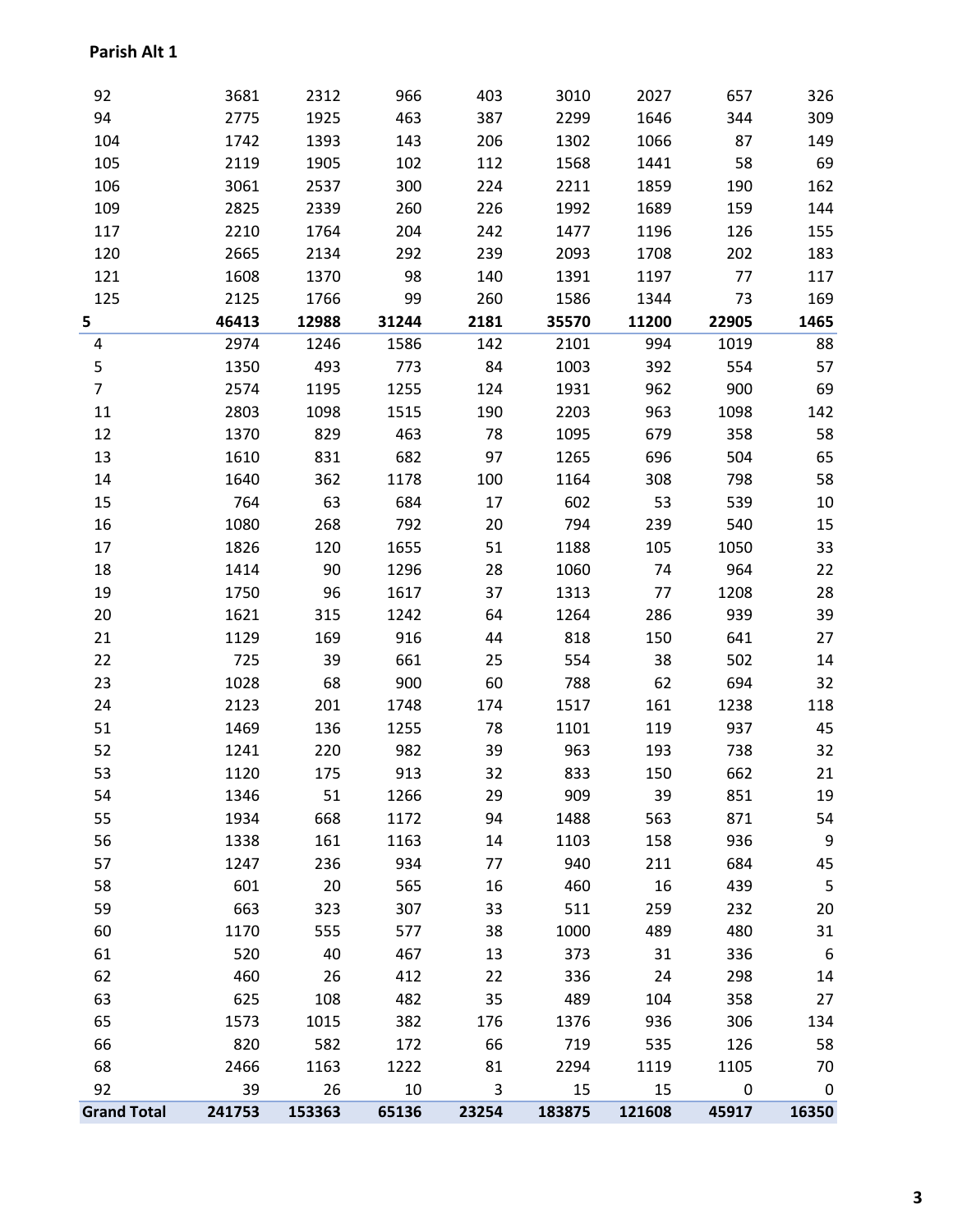|                 |                         |       |               |              |                         |            | <b>VAP</b> |                  |
|-----------------|-------------------------|-------|---------------|--------------|-------------------------|------------|------------|------------------|
| District /      | <b>Total</b>            |       | <b>Afican</b> | <b>Other</b> | <b>VAP</b>              | <b>VAP</b> | African    | <b>VAP Other</b> |
| <b>Precinct</b> | <b>Population White</b> |       | American      | Races        | <b>Population White</b> |            | American   | <b>Races</b>     |
| $\mathbf{1}$    | 47678                   | 30283 | 12618         | 4777         | 36433                   | 24589      | 8528       | 3316             |
| $\mathbf 1$     | 2759                    | 1929  | 698           | 132          | 2041                    | 1500       | 456        | 85               |
| $\overline{2}$  | 2096                    | 1530  | 464           | 102          | 1588                    | 1173       | 342        | 73               |
| 3               | 2390                    | 1793  | 473           | 124          | 1716                    | 1357       | 291        | 68               |
| 6               | 4039                    | 2504  | 1132          | 403          | 2943                    | 1961       | 721        | 261              |
| 8               | 2292                    | 1084  | 1087          | 121          | 1643                    | 844        | 718        | 81               |
| 9               | 2364                    | 1174  | 884           | 306          | 1695                    | 908        | 586        | 201              |
| 10              | 1595                    | 816   | 479           | 300          | 1206                    | 683        | 335        | 188              |
| 12              | 503                     | 443   | 49            | 11           | 421                     | 373        | 40         | 8                |
| 19              | 181                     | 52    | 116           | 13           | 151                     | 45         | 98         | 8                |
| 25              | 1184                    | 683   | 193           | 308          | 880                     | 564        | 115        | 201              |
| 26              | 1305                    | 772   | 405           | 128          | 1016                    | 639        | 290        | 87               |
| 30              | 1699                    | 1133  | 350           | 216          | 1338                    | 969        | 227        | 142              |
| 38              | 1705                    | 1159  | 394           | 152          | 1356                    | 987        | 269        | 100              |
| 39              | 3814                    | 1947  | 1270          | 597          | 3223                    | 1763       | 947        | 513              |
| 40              | 1183                    | 617   | 425           | 141          | 916                     | 529        | 276        | 111              |
| 47              | 1278                    | 963   | 156           | 159          | 1027                    | 817        | 102        | 108              |
| 48              | 1148                    | 890   | 191           | 67           | 1016                    | 781        | 179        | 56               |
| 49              | 1403                    | 1215  | 89            | 99           | 1135                    | 1005       | 51         | 79               |
| 64              | 313                     | 200   | 74            | 39           | 252                     | 178        | 51         | 23               |
| 69              | 874                     | 750   | 55            | 69           | 737                     | 649        | 30         | 58               |
| 70              | 1064                    | 942   | 42            | 80           | 913                     | 828        | 21         | 64               |
| 71              | 1511                    | 1151  | 305           | 55           | 1158                    | 890        | 233        | 35               |
| 74              | 796                     | 672   | 58            | 66           | 710                     | 624        | 46         | 40               |
| 112             | 2288                    | 1325  | 810           | 153          | 1722                    | 1047       | 557        | 118              |
| 113             | 2506                    | 980   | 937           | 589          | 1716                    | 740        | 613        | 363              |
| 119             | 1151                    | 972   | 106           | 73           | 869                     | 755        | 64         | 50               |
| 122             | 1657                    | 1177  | 364           | 116          | 1237                    | 912        | 247        | 78               |
| 123             | 2580                    | 1410  | 1012          | 158          | 1808                    | 1068       | 623        | 117              |
| 2               | 48252                   | 33576 | 8483          | 6193         | 36892                   | 26719      | 5753       | 4420             |
| 27              | 1199                    | 729   | 306           | 164          | 895                     | 585        | 208        | 102              |
| 28              | 3185                    | 2511  | 443           | 231          | 2400                    | 1929       | 308        | 163              |
| 29              | 1574                    | 1121  | 296           | 157          | 1180                    | 873        | 189        | 118              |
| 31              | 2677                    | 1290  | 827           | 560          | 1893                    | 988        | 519        | 386              |
| 32              | 2735                    | 1798  | 522           | 415          | 2222                    | 1506       | 413        | 303              |
| 33              | 2184                    | 1700  | 177           | 307          | 1670                    | 1349       | 108        | 213              |
| 34              | 3848                    | 2363  | 661           | 824          | 2919                    | 1856       | 451        | 612              |
| 35              | 2681                    | 1496  | 737           | 448          | 1998                    | 1222       | 477        | 299              |
| 36              | 3237                    | 2302  | 620           | 315          | 2394                    | 1713       | 450        | 231              |
| 37              | 3806                    | 2907  | 556           | 343          | 2636                    | 2078       | 348        | 210              |
| 41              | 1844                    | 1096  | 463           | 285          | 1437                    | 890        | 332        | 215              |
| 42              | 1803                    | 1059  | 490           | 254          | 1533                    | 938        | 385        | 210              |
| 43              | 1453                    | 899   | 338           | 216          | 1188                    | 794        | 239        | 155              |
| 44              | 1431                    | 778   | 412           | 241          | 1108                    | 654        | 272        | 182              |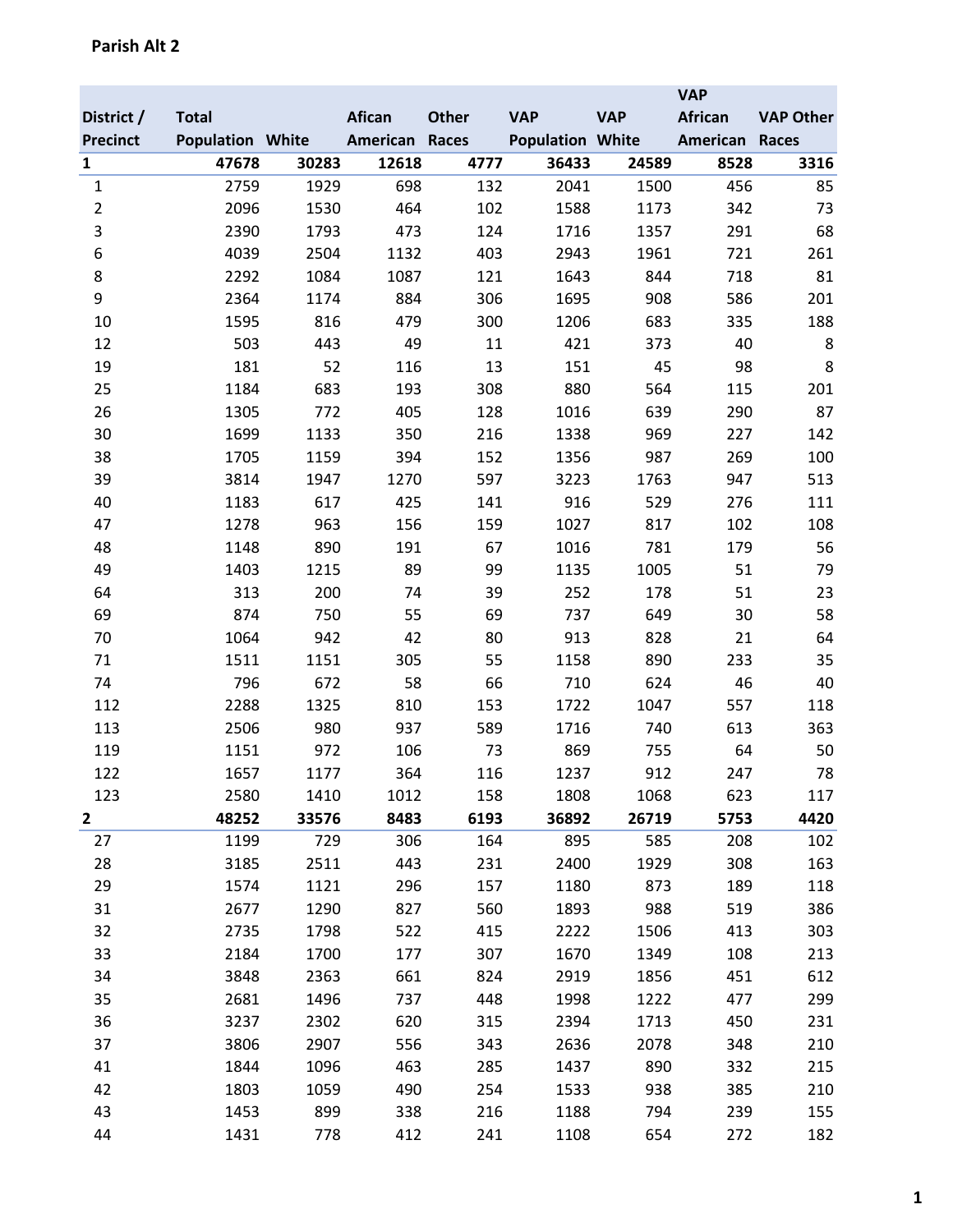| 45  | 1901  | 1046  | 531            | 324  | 1484  | 903   | 350  | 231            |
|-----|-------|-------|----------------|------|-------|-------|------|----------------|
| 46  | 831   | 612   | 109            | 110  | 682   | 531   | 64   | 87             |
| 77  | 1263  | 1128  | 57             | 78   | 1050  | 952   | 36   | 62             |
| 78  | 1772  | 1537  | 119            | 116  | 1390  | 1219  | 83   | 88             |
| 81  | 873   | 683   | 71             | 119  | 675   | 559   | 40   | 76             |
| 82  | 1680  | 1259  | 252            | 169  | 1251  | 1002  | 145  | 104            |
| 83  | 2054  | 1743  | 126            | 185  | 1582  | 1362  | 76   | 144            |
| 84  | 1457  | 1285  | 46             | 126  | 1138  | 1022  | 31   | 85             |
| 114 | 1006  | 820   | 111            | 75   | 713   | 601   | 67   | 45             |
| 124 | 1758  | 1414  | 213            | 131  | 1454  | 1193  | 162  | 99             |
| 3   | 50534 | 38916 | 6841           | 4777 | 36709 | 28972 | 4530 | 3207           |
| 92  | 37    | 29    | $\overline{3}$ | 5    | 30    | 25    | 3    | $\overline{2}$ |
| 95  | 2429  | 1961  | 213            | 255  | 1849  | 1497  | 165  | 187            |
| 96  | 1978  | 1328  | 418            | 232  | 1481  | 1065  | 278  | 138            |
| 97  | 926   | 682   | 198            | 46   | 733   | 556   | 140  | 37             |
| 98  | 3256  | 2478  | 497            | 281  | 2494  | 1960  | 326  | 208            |
| 99  | 2079  | 1006  | 903            | 170  | 1566  | 791   | 658  | 117            |
| 100 | 1838  | 1472  | 233            | 133  | 1432  | 1194  | 150  | 88             |
| 101 | 3932  | 3064  | 511            | 357  | 2833  | 2269  | 329  | 235            |
| 102 | 4180  | 3139  | 600            | 441  | 2761  | 2136  | 359  | 266            |
| 103 | 4106  | 3192  | 555            | 359  | 2885  | 2271  | 384  | 230            |
| 104 | 2390  | 1891  | 202            | 297  | 1747  | 1417  | 125  | 205            |
| 107 | 2666  | 2314  | 150            | 202  | 1961  | 1743  | 96   | 122            |
| 108 | 3289  | 2737  | 264            | 288  | 2277  | 1931  | 153  | 193            |
| 110 | 1968  | 1563  | 259            | 146  | 1454  | 1179  | 165  | 110            |
| 111 | 2359  | 1969  | 166            | 224  | 1655  | 1381  | 113  | 161            |
| 115 | 2033  | 1581  | 306            | 146  | 1575  | 1279  | 192  | 104            |
| 116 | 3039  | 2174  | 448            | 417  | 2020  | 1493  | 269  | 258            |
| 118 | 1678  | 1353  | 173            | 152  | 1120  | 913   | 107  | 100            |
| 126 | 1957  | 1580  | 174            | 203  | 1458  | 1198  | 100  | 160            |
| 127 | 2213  | 1601  | 403            | 209  | 1771  | 1321  | 299  | 151            |
| 128 | 2181  | 1802  | 165            | 214  | 1607  | 1353  | 119  | 135            |
| 4   | 49340 | 37888 | 6081           | 5371 | 38662 | 30386 | 4304 | 3972           |
| 65  | 365   | 268   | 43             | 54   | 310   | 239   | 28   | 43             |
| 67  | 1935  | 1401  | 252            | 282  | 1429  | 1071  | 159  | 199            |
| 72  | 494   | 290   | 77             | 127  | 450   | 263   | 65   | 122            |
| 73  | 775   | 681   | 25             | 69   | 594   | 529   | 17   | 48             |
| 74  | 697   | 543   | 78             | 76   | 598   | 451   | 76   | 71             |
| 75  | 1230  | 878   | 223            | 129  | 1021  | 746   | 166  | 109            |
| 76  | 1407  | 1233  | 69             | 105  | 1196  | 1058  | 50   | 88             |
| 79  | 755   | 688   | $\overline{7}$ | 60   | 579   | 535   | 5    | 39             |
| 80  | 916   | 847   | 14             | 55   | 697   | 663   | 9    | 25             |
| 85  | 3091  | 2051  | 521            | 519  | 2568  | 1743  | 421  | 404            |
| 86  | 3259  | 2517  | 307            | 435  | 2459  | 1958  | 191  | 310            |
| 87  | 2243  | 1910  | 119            | 214  | 1910  | 1624  | 109  | 177            |
| 88  | 1183  | 1030  | 44             | 109  | 958   | 845   | 37   | 76             |
| 89  | 897   | 791   | 29             | 77   | 650   | 590   | 15   | 45             |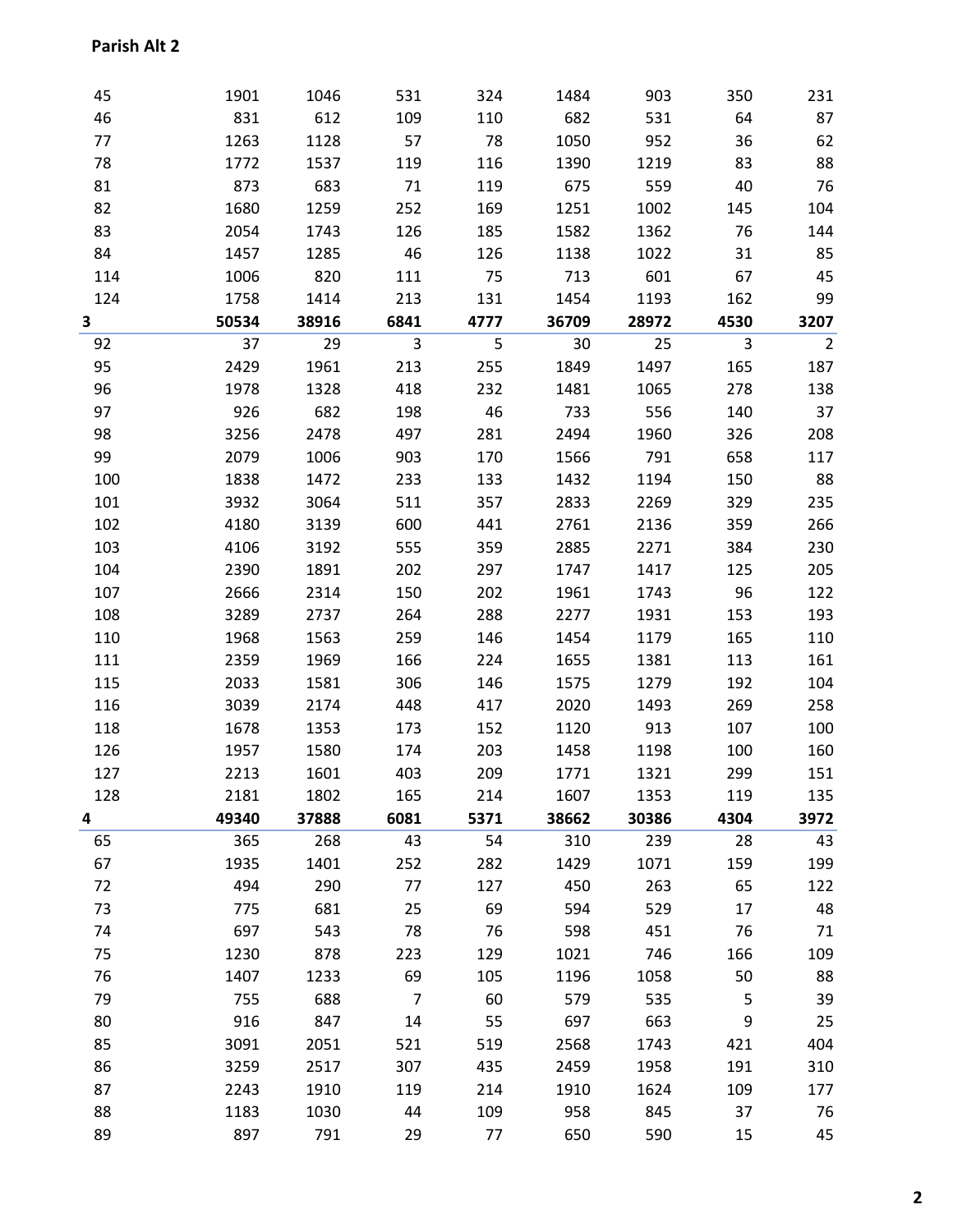| 90             | 964   | 824   | 96    | 44   | 810   | 699   | 75    | 36   |
|----------------|-------|-------|-------|------|-------|-------|-------|------|
| 91             | 3791  | 2614  | 614   | 563  | 2984  | 2153  | 444   | 387  |
| 92             | 3681  | 2312  | 966   | 403  | 3010  | 2027  | 657   | 326  |
| 93             | 2269  | 1270  | 779   | 220  | 1822  | 1112  | 551   | 159  |
| 94             | 2775  | 1925  | 463   | 387  | 2299  | 1646  | 344   | 309  |
| 105            | 2119  | 1905  | 102   | 112  | 1568  | 1441  | 58    | 69   |
| 106            | 3061  | 2537  | 300   | 224  | 2211  | 1859  | 190   | 162  |
| 109            | 2825  | 2339  | 260   | 226  | 1992  | 1689  | 159   | 144  |
| 117            | 2210  | 1764  | 204   | 242  | 1477  | 1196  | 126   | 155  |
| 120            | 2665  | 2134  | 292   | 239  | 2093  | 1708  | 202   | 183  |
| 121            | 1608  | 1370  | 98    | 140  | 1391  | 1197  | 77    | 117  |
| 125            | 2125  | 1766  | 99    | 260  | 1586  | 1344  | 73    | 169  |
| 5              | 45949 | 12700 | 31113 | 2136 | 35179 | 10942 | 22802 | 1435 |
| 4              | 2974  | 1246  | 1586  | 142  | 2101  | 994   | 1019  | 88   |
| 5              | 1350  | 493   | 773   | 84   | 1003  | 392   | 554   | 57   |
| $\overline{7}$ | 2574  | 1195  | 1255  | 124  | 1931  | 962   | 900   | 69   |
| 11             | 2803  | 1098  | 1515  | 190  | 2203  | 963   | 1098  | 142  |
| 12             | 1370  | 829   | 463   | 78   | 1095  | 679   | 358   | 58   |
| 13             | 1610  | 831   | 682   | 97   | 1265  | 696   | 504   | 65   |
| 14             | 1640  | 362   | 1178  | 100  | 1164  | 308   | 798   | 58   |
| 15             | 764   | 63    | 684   | 17   | 602   | 53    | 539   | 10   |
| 16             | 1080  | 268   | 792   | 20   | 794   | 239   | 540   | 15   |
| 17             | 1826  | 120   | 1655  | 51   | 1188  | 105   | 1050  | 33   |
| 18             | 1414  | 90    | 1296  | 28   | 1060  | 74    | 964   | 22   |
| 19             | 1569  | 44    | 1501  | 24   | 1162  | 32    | 1110  | 20   |
| 20             | 1621  | 315   | 1242  | 64   | 1264  | 286   | 939   | 39   |
| 21             | 1129  | 169   | 916   | 44   | 818   | 150   | 641   | 27   |
| 22             | 725   | 39    | 661   | 25   | 554   | 38    | 502   | 14   |
| 23             | 1028  | 68    | 900   | 60   | 788   | 62    | 694   | 32   |
| 24             | 2123  | 201   | 1748  | 174  | 1517  | 161   | 1238  | 118  |
| 51             | 1469  | 136   | 1255  | 78   | 1101  | 119   | 937   | 45   |
| 52             | 1241  | 220   | 982   | 39   | 963   | 193   | 738   | 32   |
| 53             | 1120  | 175   | 913   | 32   | 833   | 150   | 662   | 21   |
| 54             | 1346  | 51    | 1266  | 29   | 909   | 39    | 851   | 19   |
| 55             | 1934  | 668   | 1172  | 94   | 1488  | 563   | 871   | 54   |
| 56             | 1338  | 161   | 1163  | 14   | 1103  | 158   | 936   | 9    |
| 57             | 1247  | 236   | 934   | 77   | 940   | 211   | 684   | 45   |
| 58             | 601   | 20    | 565   | 16   | 460   | 16    | 439   | 5    |
| 59             | 663   | 323   | 307   | 33   | 511   | 259   | 232   | 20   |
| 60             | 1170  | 555   | 577   | 38   | 1000  | 489   | 480   | 31   |
| 61             | 520   | 40    | 467   | 13   | 373   | 31    | 336   | 6    |
| 62             | 460   | 26    | 412   | 22   | 336   | 24    | 298   | 14   |
| 63             | 625   | 108   | 482   | 35   | 489   | 104   | 358   | 27   |
| 65             | 1208  | 747   | 339   | 122  | 1066  | 697   | 278   | 91   |
| 66             | 820   | 582   | 172   | 66   | 719   | 535   | 126   | 58   |
| 68             | 2466  | 1163  | 1222  | 81   | 2294  | 1119  | 1105  | 70   |
| 90             | 82    | 32    | 28    | 22   | 70    | 26    | 23    | 21   |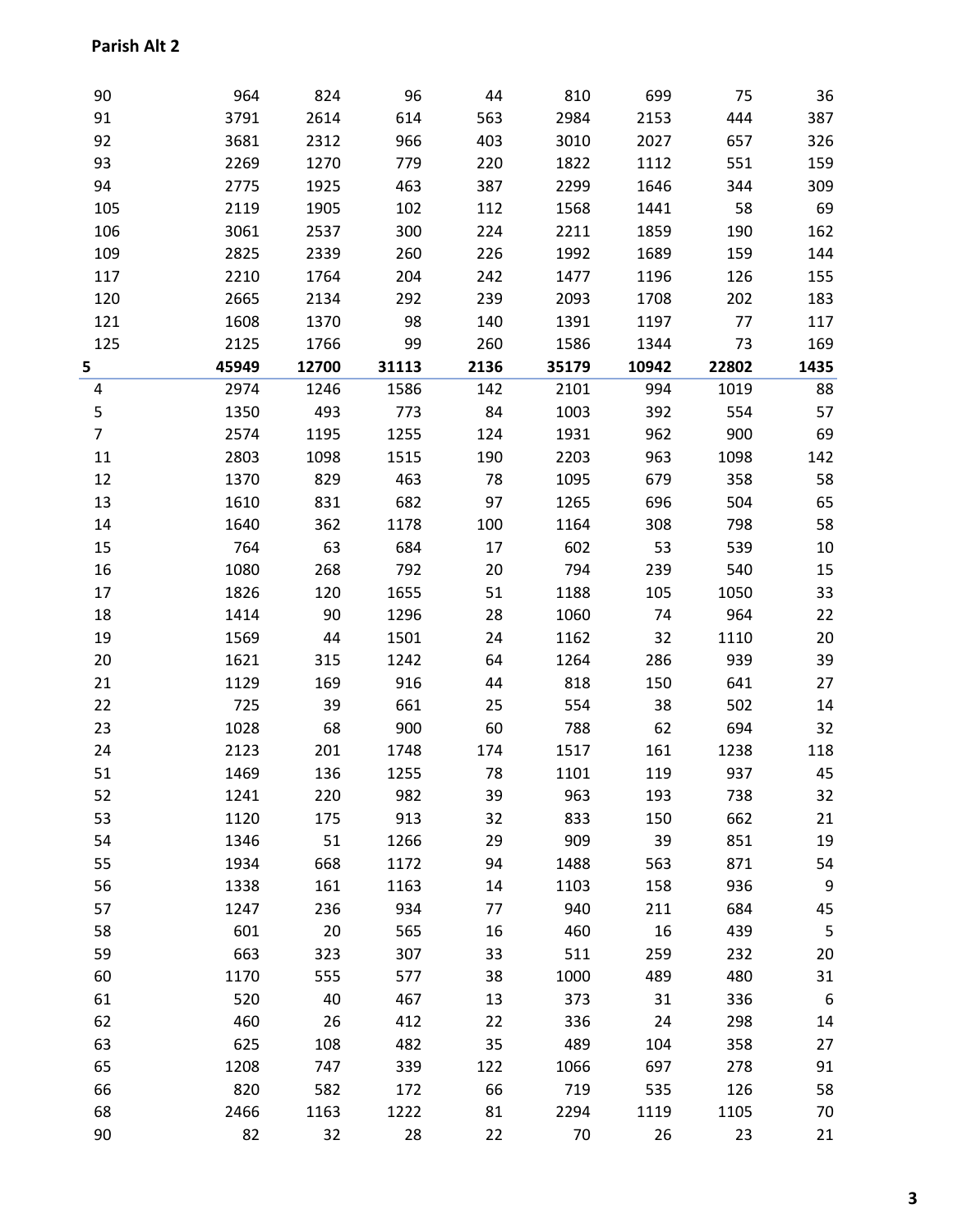| -92 |  | 그 사람들은 아이들을 하고 있다. | . 15. | 15 |       |
|-----|--|--------------------|-------|----|-------|
|     |  |                    |       |    | 16350 |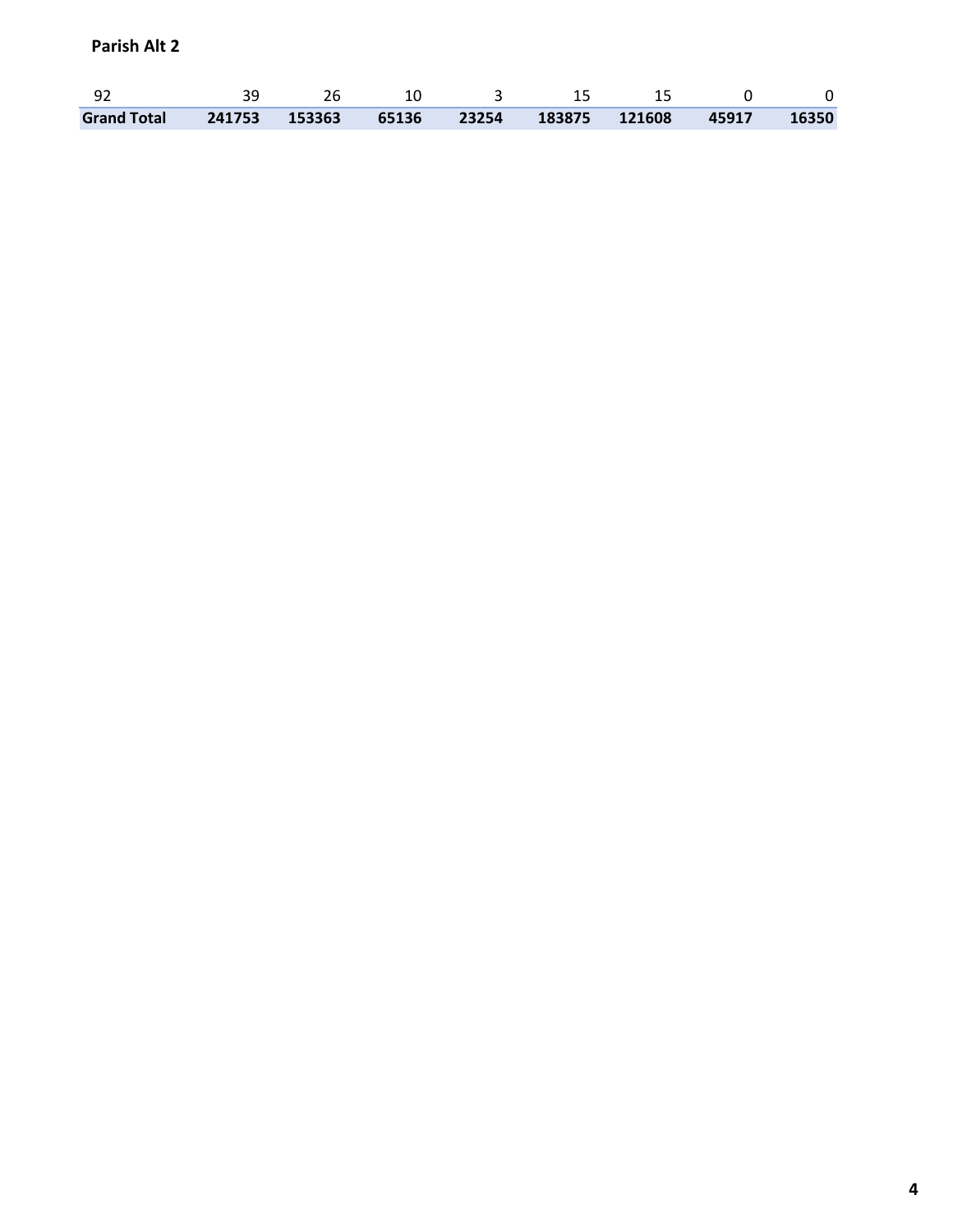|                 |                         |       |               |              |                         |            | <b>VAP</b>     |                  |
|-----------------|-------------------------|-------|---------------|--------------|-------------------------|------------|----------------|------------------|
| District /      | <b>Total</b>            |       | <b>Afican</b> | <b>Other</b> | <b>VAP</b>              | <b>VAP</b> | <b>African</b> | <b>VAP Other</b> |
| <b>Precinct</b> | <b>Population White</b> |       | American      | Races        | <b>Population White</b> |            | American       | <b>Races</b>     |
| $\mathbf{1}$    | 46701                   | 29559 | 12444         | 4698         | 35572                   | 23920      | 8384           | 3268             |
| $\mathbf{1}$    | 2759                    | 1929  | 698           | 132          | 2041                    | 1500       | 456            | 85               |
| $\overline{c}$  | 2096                    | 1530  | 464           | 102          | 1588                    | 1173       | 342            | 73               |
| 3               | 2390                    | 1793  | 473           | 124          | 1716                    | 1357       | 291            | 68               |
| 6               | 4039                    | 2504  | 1132          | 403          | 2943                    | 1961       | 721            | 261              |
| 8               | 2292                    | 1084  | 1087          | 121          | 1643                    | 844        | 718            | 81               |
| 9               | 2364                    | 1174  | 884           | 306          | 1695                    | 908        | 586            | 201              |
| 10              | 1595                    | 816   | 479           | 300          | 1206                    | 683        | 335            | 188              |
| 12              | 503                     | 443   | 49            | 11           | 421                     | 373        | 40             | 8                |
| 25              | 1184                    | 683   | 193           | 308          | 880                     | 564        | 115            | 201              |
| 26              | 1305                    | 772   | 405           | 128          | 1016                    | 639        | 290            | 87               |
| 30              | 1699                    | 1133  | 350           | 216          | 1338                    | 969        | 227            | 142              |
| 38              | 1705                    | 1159  | 394           | 152          | 1356                    | 987        | 269            | 100              |
| 39              | 3814                    | 1947  | 1270          | 597          | 3223                    | 1763       | 947            | 513              |
| 40              | 1183                    | 617   | 425           | 141          | 916                     | 529        | 276            | 111              |
| 47              | 1278                    | 963   | 156           | 159          | 1027                    | 817        | 102            | 108              |
| 48              | 1148                    | 890   | 191           | 67           | 1016                    | 781        | 179            | 56               |
| 49              | 1403                    | 1215  | 89            | 99           | 1135                    | 1005       | 51             | 79               |
| 64              | 313                     | 200   | 74            | 39           | 252                     | 178        | 51             | 23               |
| 69              | 874                     | 750   | 55            | 69           | 737                     | 649        | 30             | 58               |
| 70              | 1064                    | 942   | 42            | 80           | 913                     | 828        | 21             | 64               |
| 71              | 1511                    | 1151  | 305           | 55           | 1158                    | 890        | 233            | 35               |
| 112             | 2288                    | 1325  | 810           | 153          | 1722                    | 1047       | 557            | 118              |
| 113             | 2506                    | 980   | 937           | 589          | 1716                    | 740        | 613            | 363              |
| 119             | 1151                    | 972   | 106           | 73           | 869                     | 755        | 64             | 50               |
| 122             | 1657                    | 1177  | 364           | 116          | 1237                    | 912        | 247            | 78               |
| 123             | 2580                    | 1410  | 1012          | 158          | 1808                    | 1068       | 623            | 117              |
| 2               | 48252                   | 33576 | 8483          | 6193         | 36892                   | 26719      | 5753           | 4420             |
| 27              | 1199                    | 729   | 306           | 164          | 895                     | 585        | 208            | 102              |
| 28              | 3185                    | 2511  | 443           | 231          | 2400                    | 1929       | 308            | 163              |
| 29              | 1574                    | 1121  | 296           | 157          | 1180                    | 873        | 189            | 118              |
| 31              | 2677                    | 1290  | 827           | 560          | 1893                    | 988        | 519            | 386              |
| 32              | 2735                    | 1798  | 522           | 415          | 2222                    | 1506       | 413            | 303              |
| 33              | 2184                    | 1700  | 177           | 307          | 1670                    | 1349       | 108            | 213              |
| 34              | 3848                    | 2363  | 661           | 824          | 2919                    | 1856       | 451            | 612              |
| 35              | 2681                    | 1496  | 737           | 448          | 1998                    | 1222       | 477            | 299              |
| 36              | 3237                    | 2302  | 620           | 315          | 2394                    | 1713       | 450            | 231              |
| 37              | 3806                    | 2907  | 556           | 343          | 2636                    | 2078       | 348            | 210              |
| 41              | 1844                    | 1096  | 463           | 285          | 1437                    | 890        | 332            | 215              |
| 42              | 1803                    | 1059  | 490           | 254          | 1533                    | 938        | 385            | 210              |
| 43              | 1453                    | 899   | 338           | 216          | 1188                    | 794        | 239            | 155              |
| 44              | 1431                    | 778   | 412           | 241          | 1108                    | 654        | 272            | 182              |
| 45              | 1901                    | 1046  | 531           | 324          | 1484                    | 903        | 350            | 231              |
| 46              | 831                     | 612   | 109           | 110          | 682                     | 531        | 64             | 87               |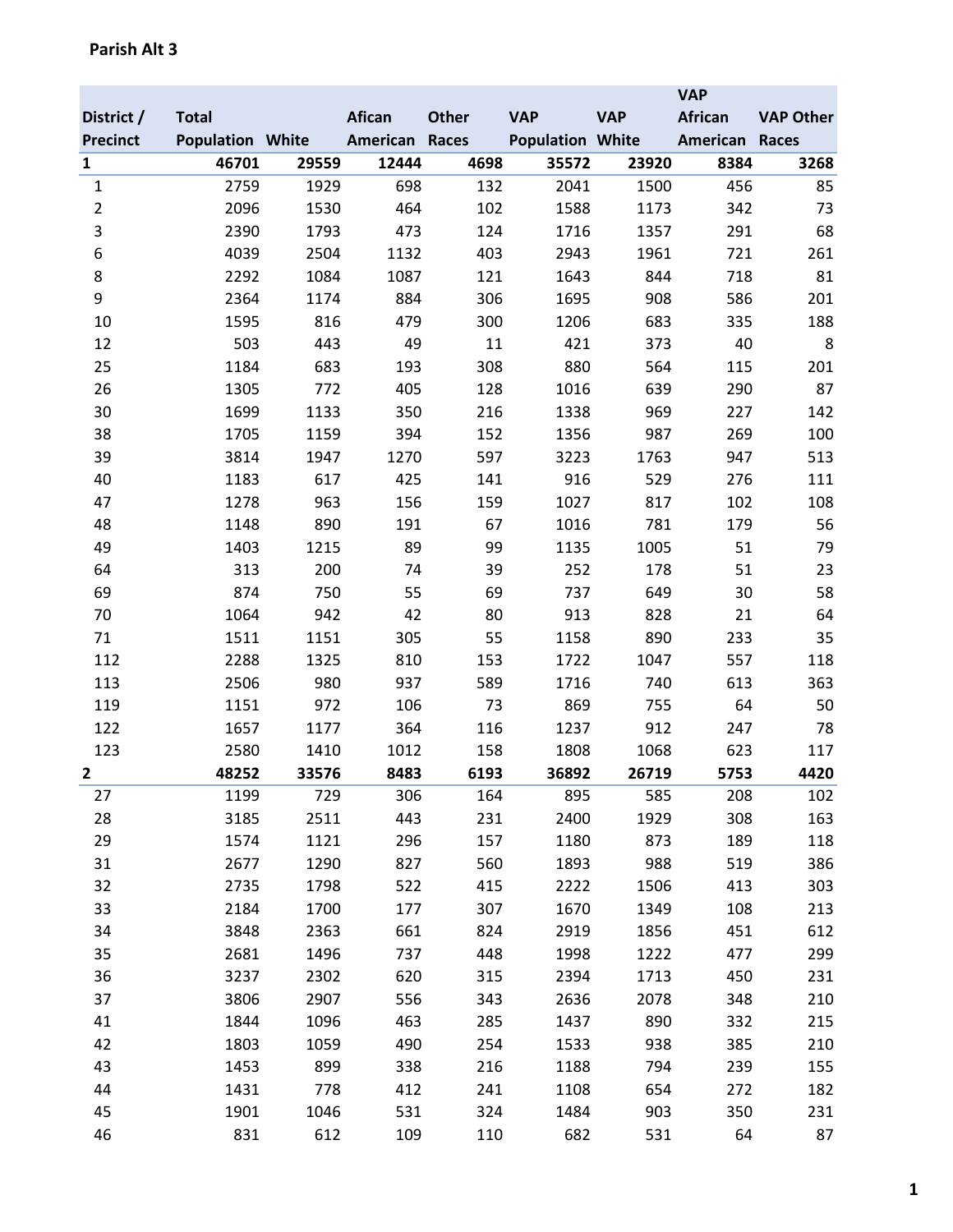| 77  | 1263  | 1128  | 57             | 78   | 1050  | 952   | 36   | 62             |
|-----|-------|-------|----------------|------|-------|-------|------|----------------|
| 78  | 1772  | 1537  | 119            | 116  | 1390  | 1219  | 83   | 88             |
| 81  | 873   | 683   | 71             | 119  | 675   | 559   | 40   | 76             |
| 82  | 1680  | 1259  | 252            | 169  | 1251  | 1002  | 145  | 104            |
| 83  | 2054  | 1743  | 126            | 185  | 1582  | 1362  | 76   | 144            |
| 84  | 1457  | 1285  | 46             | 126  | 1138  | 1022  | 31   | 85             |
| 114 | 1006  | 820   | 111            | 75   | 713   | 601   | 67   | 45             |
| 124 | 1758  | 1414  | 213            | 131  | 1454  | 1193  | 162  | 99             |
| 3   | 50534 | 38916 | 6841           | 4777 | 36709 | 28972 | 4530 | 3207           |
| 92  | 37    | 29    | 3              | 5    | 30    | 25    | 3    | $\overline{2}$ |
| 95  | 2429  | 1961  | 213            | 255  | 1849  | 1497  | 165  | 187            |
| 96  | 1978  | 1328  | 418            | 232  | 1481  | 1065  | 278  | 138            |
| 97  | 926   | 682   | 198            | 46   | 733   | 556   | 140  | 37             |
| 98  | 3256  | 2478  | 497            | 281  | 2494  | 1960  | 326  | 208            |
| 99  | 2079  | 1006  | 903            | 170  | 1566  | 791   | 658  | 117            |
| 100 | 1838  | 1472  | 233            | 133  | 1432  | 1194  | 150  | 88             |
| 101 | 3932  | 3064  | 511            | 357  | 2833  | 2269  | 329  | 235            |
| 102 | 4180  | 3139  | 600            | 441  | 2761  | 2136  | 359  | 266            |
| 103 | 4106  | 3192  | 555            | 359  | 2885  | 2271  | 384  | 230            |
| 104 | 2390  | 1891  | 202            | 297  | 1747  | 1417  | 125  | 205            |
| 107 | 2666  | 2314  | 150            | 202  | 1961  | 1743  | 96   | 122            |
| 108 | 3289  | 2737  | 264            | 288  | 2277  | 1931  | 153  | 193            |
| 110 | 1968  | 1563  | 259            | 146  | 1454  | 1179  | 165  | 110            |
| 111 | 2359  | 1969  | 166            | 224  | 1655  | 1381  | 113  | 161            |
| 115 | 2033  | 1581  | 306            | 146  | 1575  | 1279  | 192  | 104            |
| 116 | 3039  | 2174  | 448            | 417  | 2020  | 1493  | 269  | 258            |
| 118 | 1678  | 1353  | 173            | 152  | 1120  | 913   | 107  | 100            |
| 126 | 1957  | 1580  | 174            | 203  | 1458  | 1198  | 100  | 160            |
| 127 | 2213  | 1601  | 403            | 209  | 1771  | 1321  | 299  | 151            |
| 128 | 2181  | 1802  | 165            | 214  | 1607  | 1353  | 119  | 135            |
| 4   | 49892 | 38350 | 6134           | 5408 | 39147 | 30812 | 4345 | 3990           |
| 67  | 1935  | 1401  | 252            | 282  | 1429  | 1071  | 159  | 199            |
| 72  | 494   | 290   | 77             | 127  | 450   | 263   | 65   | 122            |
| 73  | 775   | 681   | 25             | 69   | 594   | 529   | 17   | 48             |
| 74  | 1493  | 1215  | 136            | 142  | 1308  | 1075  | 122  | 111            |
| 75  | 1230  | 878   | 223            | 129  | 1021  | 746   | 166  | 109            |
| 76  | 1407  | 1233  | 69             | 105  | 1196  | 1058  | 50   | 88             |
| 79  | 755   | 688   | $\overline{7}$ | 60   | 579   | 535   | 5    | 39             |
| 80  | 916   | 847   | 14             | 55   | 697   | 663   | 9    | 25             |
| 85  | 3091  | 2051  | 521            | 519  | 2568  | 1743  | 421  | 404            |
| 86  | 3259  | 2517  | 307            | 435  | 2459  | 1958  | 191  | 310            |
| 87  | 2243  | 1910  | 119            | 214  | 1910  | 1624  | 109  | 177            |
| 88  | 1183  | 1030  | 44             | 109  | 958   | 845   | 37   | 76             |
| 89  | 897   | 791   | 29             | 77   | 650   | 590   | 15   | 45             |
| 90  | 1046  | 856   | 124            | 66   | 880   | 725   | 98   | 57             |
| 91  | 3791  | 2614  | 614            | 563  | 2984  | 2153  | 444  | 387            |
| 92  | 3720  | 2338  | 976            | 406  | 3025  | 2042  | 657  | 326            |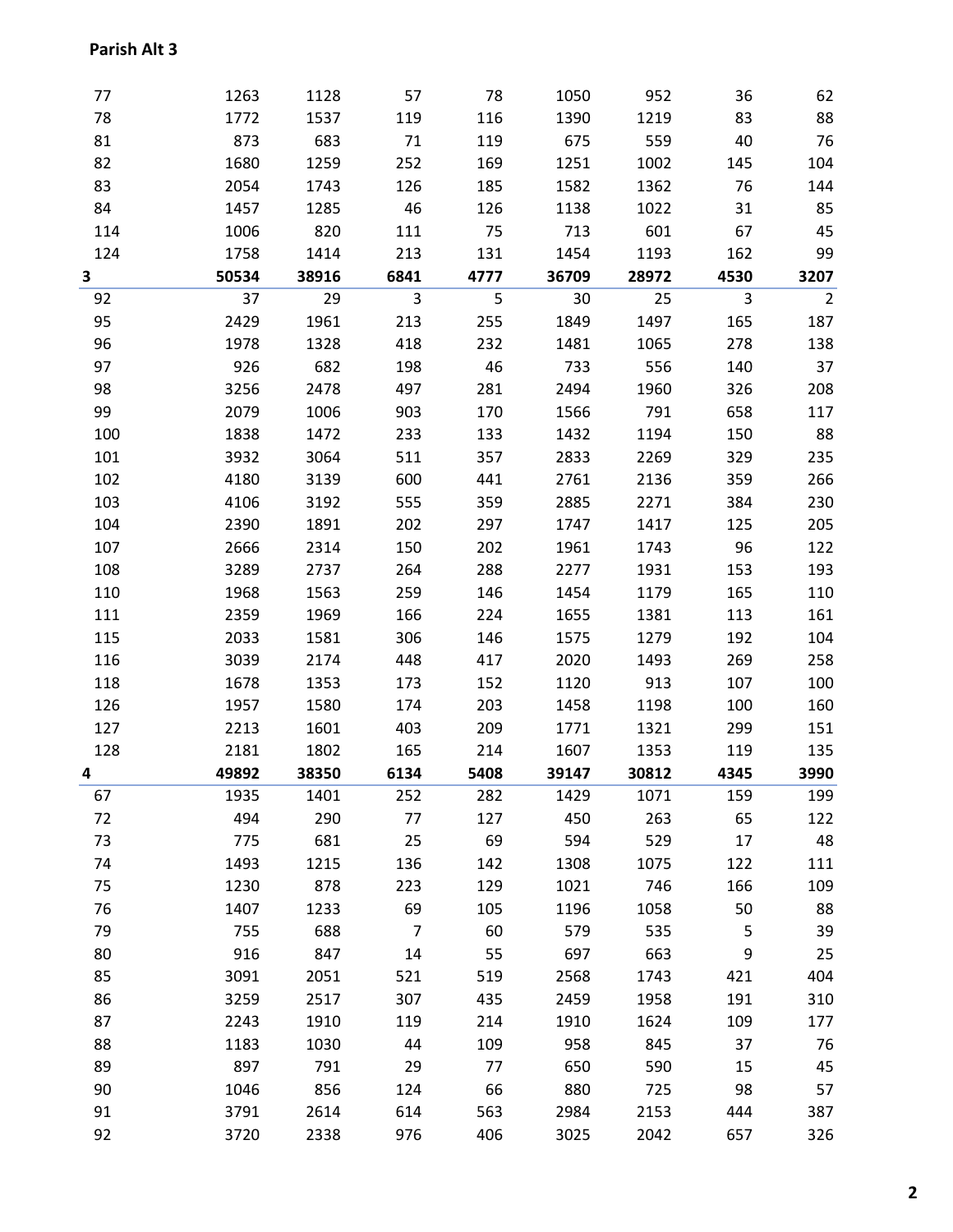| 93                 | 2269   | 1270   | 779   | 220   | 1822   | 1112   | 551   | 159         |
|--------------------|--------|--------|-------|-------|--------|--------|-------|-------------|
| 94                 | 2775   | 1925   | 463   | 387   | 2299   | 1646   | 344   | 309         |
| 105                | 2119   | 1905   | 102   | 112   | 1568   | 1441   | 58    | 69          |
| 106                | 3061   | 2537   | 300   | 224   | 2211   | 1859   | 190   | 162         |
| 109                | 2825   | 2339   | 260   | 226   | 1992   | 1689   | 159   | 144         |
| 117                | 2210   | 1764   | 204   | 242   | 1477   | 1196   | 126   | 155         |
| 120                | 2665   | 2134   | 292   | 239   | 2093   | 1708   | 202   | 183         |
| 121                | 1608   | 1370   | 98    | 140   | 1391   | 1197   | 77    | 117         |
| 125                | 2125   | 1766   | 99    | 260   | 1586   | 1344   | 73    | 169         |
| 5                  | 46374  | 12962  | 31234 | 2178  | 35555  | 11185  | 22905 | 1465        |
| 4                  | 2974   | 1246   | 1586  | 142   | 2101   | 994    | 1019  | 88          |
| 5                  | 1350   | 493    | 773   | 84    | 1003   | 392    | 554   | 57          |
| $\overline{7}$     | 2574   | 1195   | 1255  | 124   | 1931   | 962    | 900   | 69          |
| 11                 | 2803   | 1098   | 1515  | 190   | 2203   | 963    | 1098  | 142         |
| 12                 | 1370   | 829    | 463   | 78    | 1095   | 679    | 358   | 58          |
| 13                 | 1610   | 831    | 682   | 97    | 1265   | 696    | 504   | 65          |
| 14                 | 1640   | 362    | 1178  | 100   | 1164   | 308    | 798   | 58          |
| 15                 | 764    | 63     | 684   | 17    | 602    | 53     | 539   | 10          |
| 16                 | 1080   | 268    | 792   | 20    | 794    | 239    | 540   | 15          |
| 17                 | 1826   | 120    | 1655  | 51    | 1188   | 105    | 1050  | 33          |
| 18                 | 1414   | 90     | 1296  | 28    | 1060   | 74     | 964   | 22          |
| 19                 | 1750   | 96     | 1617  | 37    | 1313   | 77     | 1208  | 28          |
| 20                 | 1621   | 315    | 1242  | 64    | 1264   | 286    | 939   | 39          |
| 21                 | 1129   | 169    | 916   | 44    | 818    | 150    | 641   | 27          |
| 22                 | 725    | 39     | 661   | 25    | 554    | 38     | 502   | 14          |
| 23                 | 1028   | 68     | 900   | 60    | 788    | 62     | 694   | 32          |
| 24                 | 2123   | 201    | 1748  | 174   | 1517   | 161    | 1238  | 118         |
| 51                 | 1469   | 136    | 1255  | 78    | 1101   | 119    | 937   | 45          |
| 52                 | 1241   | 220    | 982   | 39    | 963    | 193    | 738   | 32          |
| 53                 | 1120   | 175    | 913   | 32    | 833    | 150    | 662   | 21          |
| 54                 | 1346   | 51     | 1266  | 29    | 909    | 39     | 851   | 19          |
| 55                 | 1934   | 668    | 1172  | 94    | 1488   | 563    | 871   | 54          |
| 56                 | 1338   | 161    | 1163  | 14    | 1103   | 158    | 936   | $\mathsf 9$ |
| 57                 | 1247   | 236    | 934   | 77    | 940    | 211    | 684   | 45          |
| 58                 | 601    | 20     | 565   | 16    | 460    | 16     | 439   | 5           |
| 59                 | 663    | 323    | 307   | 33    | 511    | 259    | 232   | 20          |
| 60                 | 1170   | 555    | 577   | 38    | 1000   | 489    | 480   | 31          |
| 61                 | 520    | 40     | 467   | 13    | 373    | 31     | 336   | 6           |
| 62                 | 460    | 26     | 412   | 22    | 336    | 24     | 298   | 14          |
| 63                 | 625    | 108    | 482   | 35    | 489    | 104    | 358   | 27          |
| 65                 | 1573   | 1015   | 382   | 176   | 1376   | 936    | 306   | 134         |
| 66                 | 820    | 582    | 172   | 66    | 719    | 535    | 126   | 58          |
| 68                 | 2466   | 1163   | 1222  | 81    | 2294   | 1119   | 1105  | 70          |
| <b>Grand Total</b> | 241753 | 153363 | 65136 | 23254 | 183875 | 121608 | 45917 | 16350       |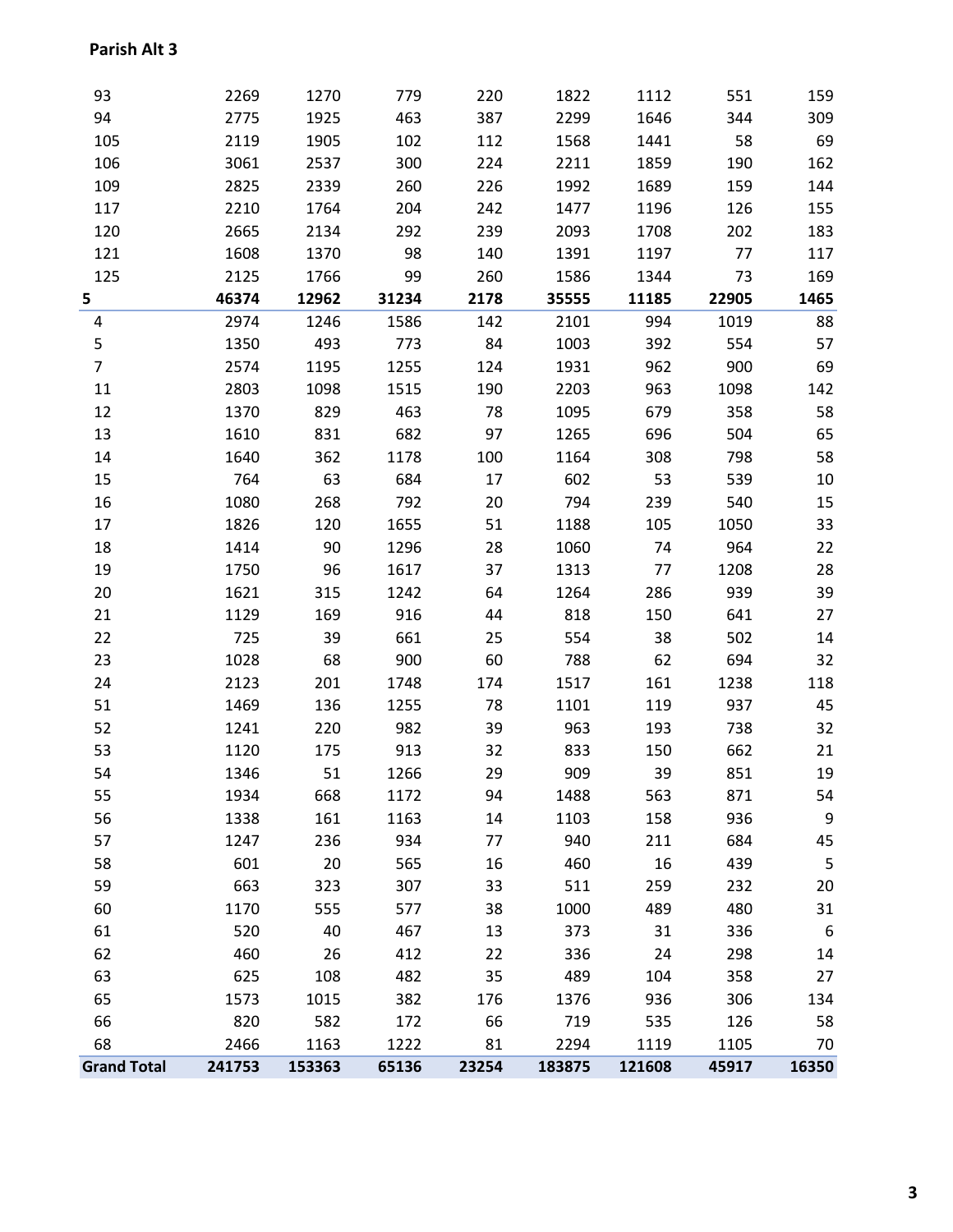|                 |                         |       |               |              |                         |            | <b>VAP</b>     |                  |
|-----------------|-------------------------|-------|---------------|--------------|-------------------------|------------|----------------|------------------|
| District /      | <b>Total</b>            |       | <b>Afican</b> | <b>Other</b> | <b>VAP</b>              | <b>VAP</b> | <b>African</b> | <b>VAP Other</b> |
| <b>Precinct</b> | <b>Population White</b> |       | American      | Races        | <b>Population White</b> |            | American       | <b>Races</b>     |
| $\mathbf{1}$    | 47349                   | 29704 | 13146         | 4499         | 35925                   | 23984      | 8798           | 3143             |
| $\mathbf{1}$    | 2759                    | 1929  | 698           | 132          | 2041                    | 1500       | 456            | 85               |
| $\overline{2}$  | 2096                    | 1530  | 464           | 102          | 1588                    | 1173       | 342            | 73               |
| 3               | 2390                    | 1793  | 473           | 124          | 1716                    | 1357       | 291            | 68               |
| 4               | 2974                    | 1246  | 1586          | 142          | 2101                    | 994        | 1019           | 88               |
| 6               | 4039                    | 2504  | 1132          | 403          | 2943                    | 1961       | 721            | 261              |
| 8               | 2292                    | 1084  | 1087          | 121          | 1643                    | 844        | 718            | 81               |
| 9               | 2364                    | 1174  | 884           | 306          | 1695                    | 908        | 586            | 201              |
| 25              | 1184                    | 683   | 193           | 308          | 880                     | 564        | 115            | 201              |
| 26              | 1305                    | 772   | 405           | 128          | 1016                    | 639        | 290            | 87               |
| 30              | 1699                    | 1133  | 350           | 216          | 1338                    | 969        | 227            | 142              |
| 38              | 1705                    | 1159  | 394           | 152          | 1356                    | 987        | 269            | 100              |
| 39              | 3814                    | 1947  | 1270          | 597          | 3223                    | 1763       | 947            | 513              |
| 40              | 1183                    | 617   | 425           | 141          | 916                     | 529        | 276            | 111              |
| 47              | 1278                    | 963   | 156           | 159          | 1027                    | 817        | 102            | 108              |
| 48              | 1148                    | 890   | 191           | 67           | 1016                    | 781        | 179            | 56               |
| 49              | 1403                    | 1215  | 89            | 99           | 1135                    | 1005       | 51             | 79               |
| 69              | 874                     | 750   | 55            | 69           | 737                     | 649        | 30             | 58               |
| 70              | 1064                    | 942   | 42            | 80           | 913                     | 828        | 21             | 64               |
| 71              | 1511                    | 1151  | 305           | 55           | 1158                    | 890        | 233            | 35               |
| 112             | 1870                    | 1240  | 479           | 151          | 1432                    | 978        | 338            | 116              |
| 113             | 2506                    | 980   | 937           | 589          | 1716                    | 740        | 613            | 363              |
| 119             | 1151                    | 972   | 106           | 73           | 869                     | 755        | 64             | 50               |
| 122             | 1657                    | 1177  | 364           | 116          | 1237                    | 912        | 247            | 78               |
| 123             | 2580                    | 1410  | 1012          | 158          | 1808                    | 1068       | 623            | 117              |
| 129             | 503                     | 443   | 49            | 11           | 421                     | 373        | 40             | 8                |
| 2               | 48252                   | 33576 | 8483          | 6193         | 36892                   | 26719      | 5753           | 4420             |
| 27              | 1199                    | 729   | 306           | 164          | 895                     | 585        | 208            | 102              |
| 28              | 3185                    | 2511  | 443           | 231          | 2400                    | 1929       | 308            | 163              |
| 29              | 1574                    | 1121  | 296           | 157          | 1180                    | 873        | 189            | 118              |
| 31              | 2677                    | 1290  | 827           | 560          | 1893                    | 988        | 519            | 386              |
| 32              | 2735                    | 1798  | 522           | 415          | 2222                    | 1506       | 413            | 303              |
| 33              | 2184                    | 1700  | 177           | 307          | 1670                    | 1349       | 108            | 213              |
| 34              | 3848                    | 2363  | 661           | 824          | 2919                    | 1856       | 451            | 612              |
| 35              | 2681                    | 1496  | 737           | 448          | 1998                    | 1222       | 477            | 299              |
| 36              | 3237                    | 2302  | 620           | 315          | 2394                    | 1713       | 450            | 231              |
| 37              | 3806                    | 2907  | 556           | 343          | 2636                    | 2078       | 348            | 210              |
| 41              | 1844                    | 1096  | 463           | 285          | 1437                    | 890        | 332            | 215              |
| 42              | 1803                    | 1059  | 490           | 254          | 1533                    | 938        | 385            | 210              |
| 43              | 1453                    | 899   | 338           | 216          | 1188                    | 794        | 239            | 155              |
| 44              | 1431                    | 778   | 412           | 241          | 1108                    | 654        | 272            | 182              |
| 45              | 1901                    | 1046  | 531           | 324          | 1484                    | 903        | 350            | 231              |
| 46              | 831                     | 612   | 109           | 110          | 682                     | 531        | 64             | 87               |
| 77              | 1263                    | 1128  | 57            | 78           | 1050                    | 952        | 36             | 62               |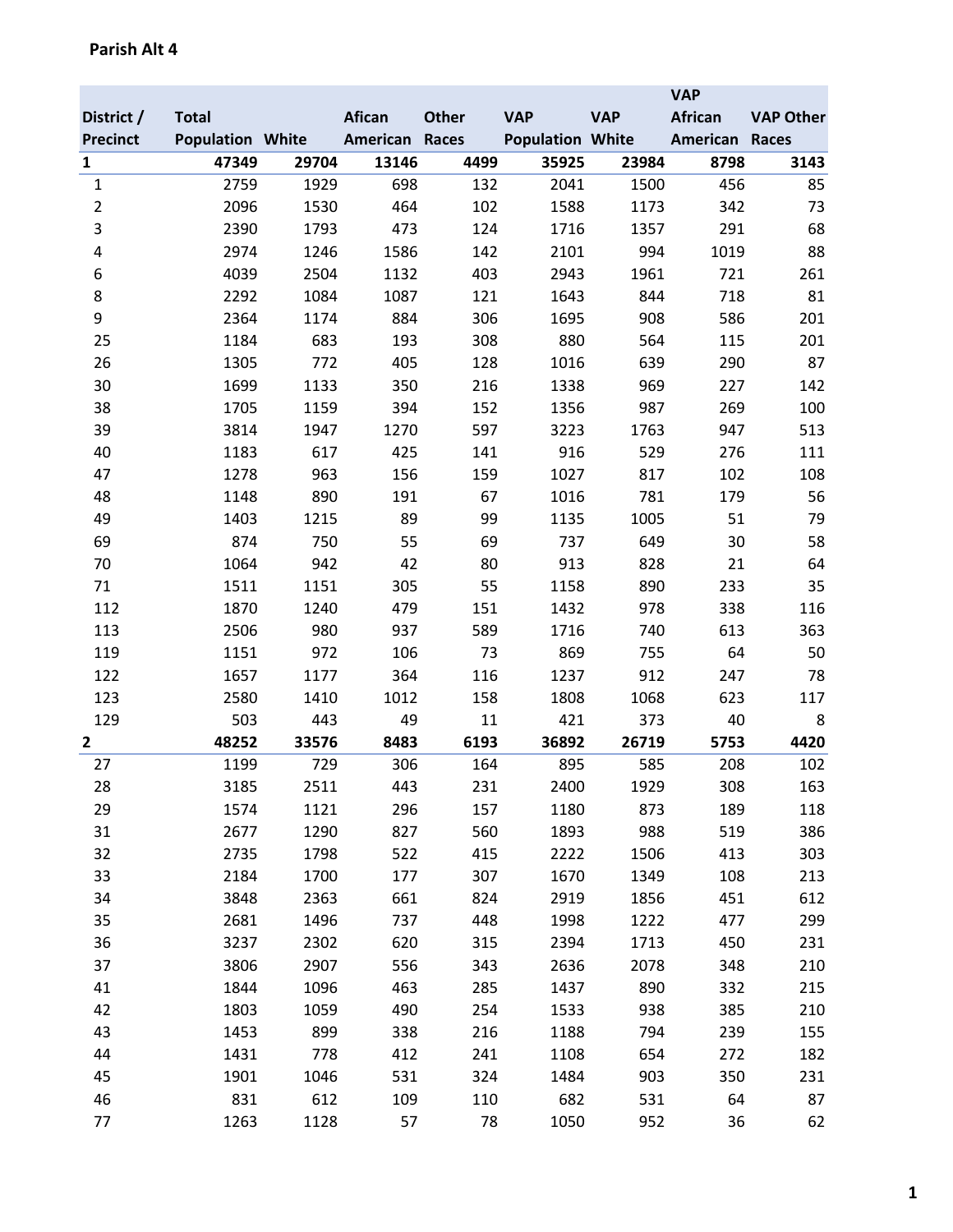| 78       | 1772        | 1537         | 119            | 116       | 1390        | 1219        | 83       | 88             |
|----------|-------------|--------------|----------------|-----------|-------------|-------------|----------|----------------|
| 81       | 873         | 683          | 71             | 119       | 675         | 559         | 40       | 76             |
| 82       | 1680        | 1259         | 252            | 169       | 1251        | 1002        | 145      | 104            |
| 83       | 2054        | 1743         | 126            | 185       | 1582        | 1362        | 76       | 144            |
| 84       | 1457        | 1285         | 46             | 126       | 1138        | 1022        | 31       | 85             |
| 114      | 1006        | 820          | 111            | 75        | 713         | 601         | 67       | 45             |
| 124      | 1758        | 1414         | 213            | 131       | 1454        | 1193        | 162      | 99             |
| 3        | 50534       | 38916        | 6841           | 4777      | 36709       | 28972       | 4530     | 3207           |
| 95       | 2429        | 1961         | 213            | 255       | 1849        | 1497        | 165      | 187            |
| 96       | 1978        | 1328         | 418            | 232       | 1481        | 1065        | 278      | 138            |
| 97       | 926         | 682          | 198            | 46        | 733         | 556         | 140      | 37             |
| 98       | 3256        | 2478         | 497            | 281       | 2494        | 1960        | 326      | 208            |
| 99       | 2079        | 1006         | 903            | 170       | 1566        | 791         | 658      | 117            |
| 100      | 1838        | 1472         | 233            | 133       | 1432        | 1194        | 150      | 88             |
| 101      | 3932        | 3064         | 511            | 357       | 2833        | 2269        | 329      | 235            |
| 102      | 4180        | 3139         | 600            | 441       | 2761        | 2136        | 359      | 266            |
| 103      | 4106        | 3192         | 555            | 359       | 2885        | 2271        | 384      | 230            |
| 104      | 2390        | 1891         | 202            | 297       | 1747        | 1417        | 125      | 205            |
| 107      | 2666        | 2314         | 150            | 202       | 1961        | 1743        | 96       | 122            |
| 108      | 3289        | 2737         | 264            | 288       | 2277        | 1931        | 153      | 193            |
| 110      | 1968        | 1563         | 259            | 146       | 1454        | 1179        | 165      | 110            |
| 111      | 2359        | 1969         | 166            | 224       | 1655        | 1381        | 113      | 161            |
| 115      | 2033        | 1581         | 306            | 146       | 1575        | 1279        | 192      | 104            |
| 116      | 3039        | 2174         | 448            | 417       | 2020        | 1493        | 269      | 258            |
| 118      | 1678        | 1353         | 173            | 152       | 1120        | 913         | 107      | 100            |
| 126      | 1957        | 1580         | 174            | 203       | 1458        | 1198        | 100      | 160            |
| 127      | 2213        | 1601         | 403            | 209       | 1771        | 1321        | 299      | 151            |
| 128      | 2181        | 1802         | 165            | 214       | 1607        | 1353        | 119      | 135            |
| 131      | 37          | 29           | $\overline{3}$ | 5         | 30          | 25          | 3        | $\overline{2}$ |
| 4        | 49864       | 38332        | 6124           | 5408      | 39139       | 30804       | 4345     | 3990           |
| 67       | 1935        | 1401         | 252            | 282       | 1429        | 1071        | 159      | 199            |
| 72<br>73 | 494         | 290<br>681   | 77<br>25       | 127<br>69 | 450         | 263         | 65<br>17 | 122<br>48      |
| 74       | 775<br>1493 | 1215         | 136            | 142       | 594<br>1308 | 529<br>1075 | 122      | 111            |
| 75       | 1230        | 878          | 223            | 129       | 1021        | 746         | 166      | 109            |
| 76       | 1407        | 1233         | 69             | 105       | 1196        | 1058        | 50       | 88             |
| 79       | 755         | 688          | $\overline{7}$ | 60        | 579         | 535         | 5        | 39             |
| 80       | 916         | 847          | 14             | 55        | 697         | 663         | 9        | 25             |
| 85       | 3091        | 2051         | 521            | 519       | 2568        | 1743        | 421      | 404            |
| 86       | 3259        | 2517         | 307            | 435       | 2459        | 1958        | 191      | 310            |
| 87       | 2243        | 1910         | 119            | 214       | 1910        | 1624        | 109      | 177            |
| 88       | 1183        | 1030         | 44             | 109       | 958         | 845         | 37       | 76             |
| 89       | 897         | 791          | 29             | 77        | 650         | 590         | 15       | 45             |
| 90       | 1046        | 856          | 124            | 66        | 880         | 725         | 98       | 57             |
| 91       | 3791        |              | 614            | 563       | 2984        | 2153        | 444      | 387            |
| 92       | 3692        | 2614<br>2320 |                | 406       | 3017        | 2034        | 657      |                |
|          |             |              | 966            |           |             |             |          | 326            |
| 93       | 2269        | 1270         | 779            | 220       | 1822        | 1112        | 551      | 159            |